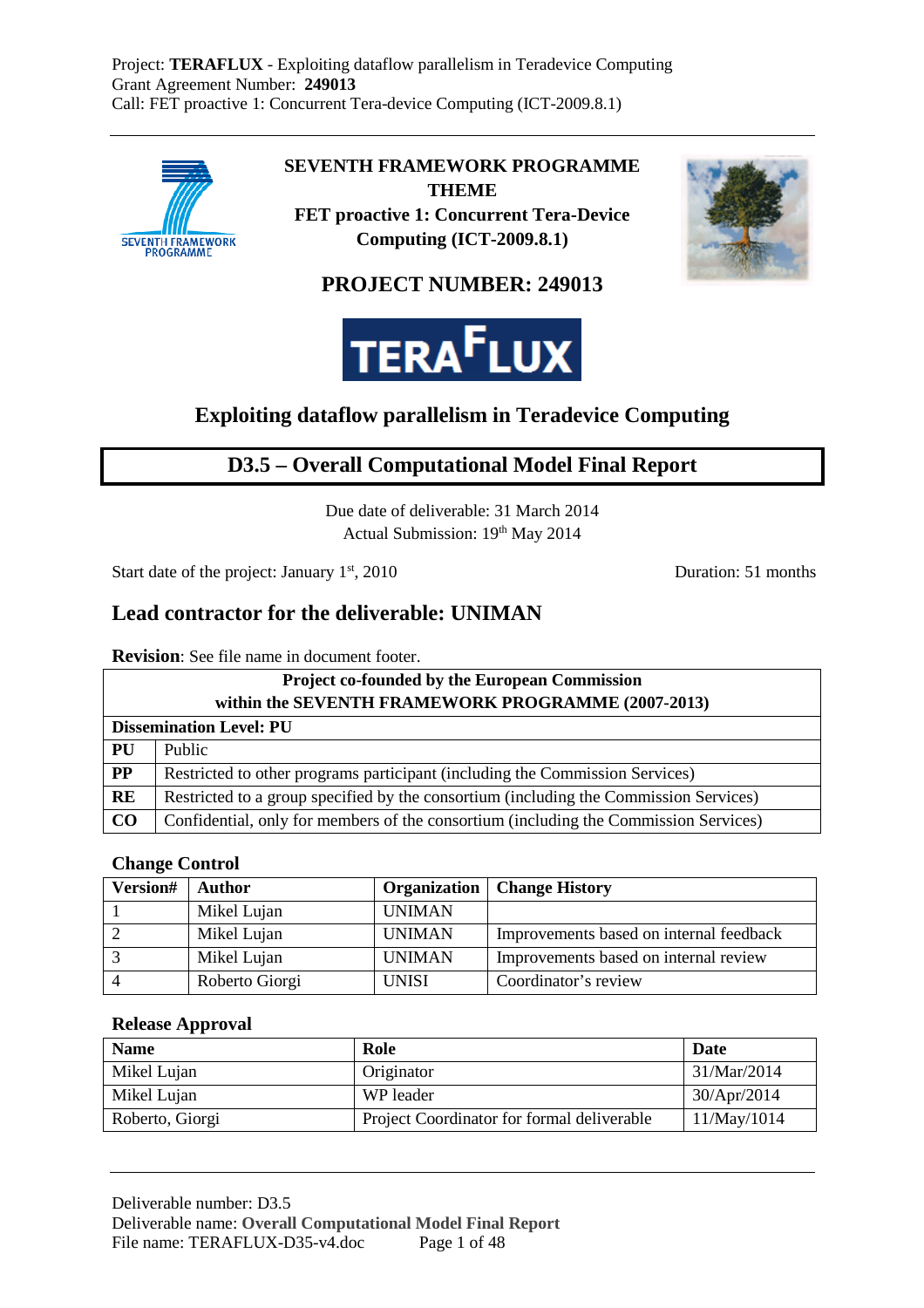# **TABLE OF CONTENT**

| $\mathbf{1}$   |       |  |
|----------------|-------|--|
|                | 1.1   |  |
|                | 1.2   |  |
|                | 1.3   |  |
| $\overline{2}$ |       |  |
|                | 2.1   |  |
|                | 2.2   |  |
|                | 2.3   |  |
|                | 2.4   |  |
|                | 2.5   |  |
| 3              |       |  |
|                | 3.1   |  |
|                | 3.1.1 |  |
|                | 3.1.2 |  |
|                | 3.2   |  |
|                | 3.2.1 |  |
|                | 3.2.2 |  |
|                | 3.2.3 |  |
|                | 3.2.4 |  |
|                | 3.3   |  |
| 4              |       |  |
|                |       |  |
|                |       |  |
|                |       |  |
|                |       |  |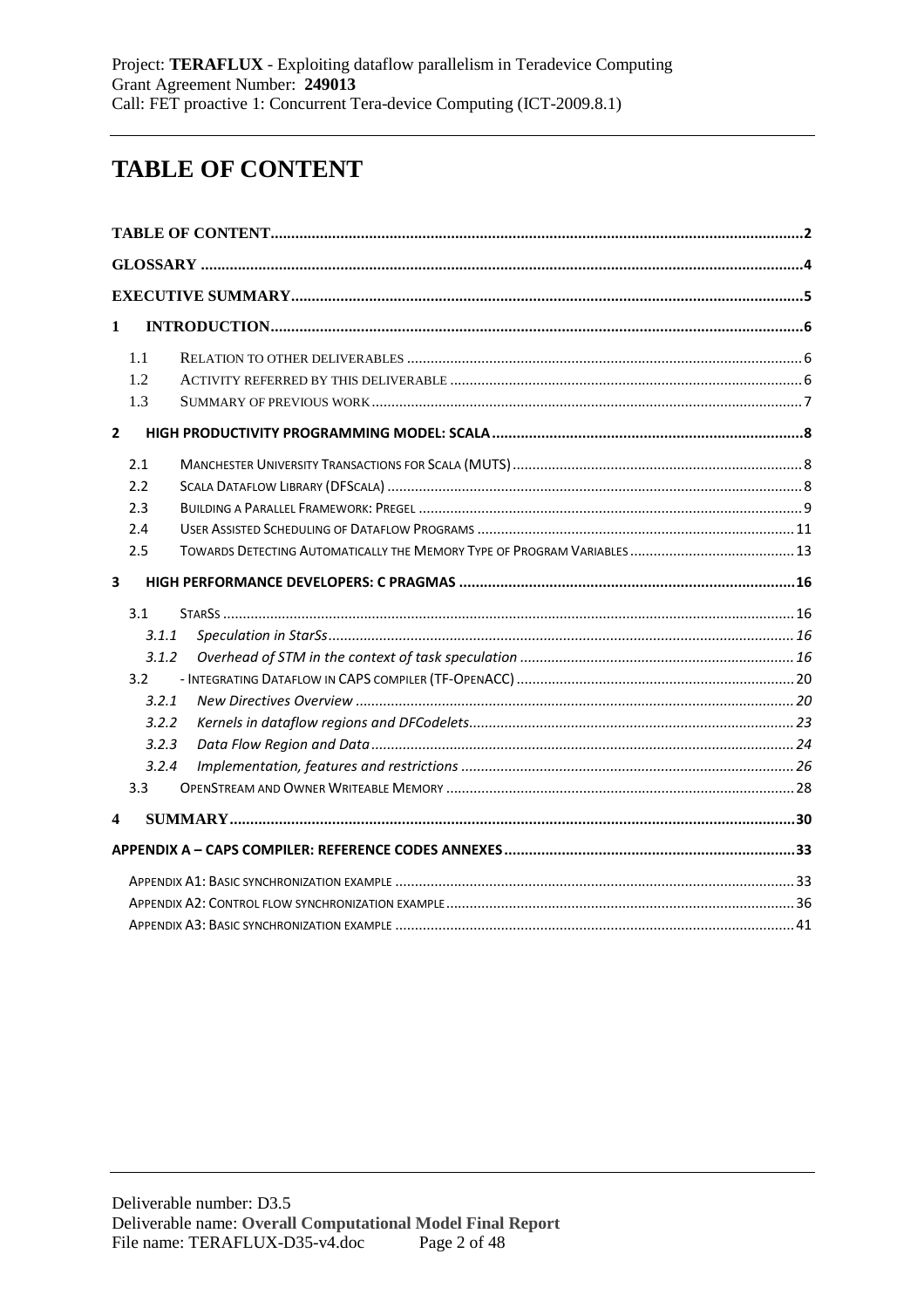List of contributors to the writing of the document.

#### **Daniel Goodman, Chris Seaton, Salman Khan, Behram Khan, Pareskevas Yiapanis, Christos Kotselidis, Mikel Luján, Ian Watson**  University of Manchester

#### **Rahul Gayatri, Rosa M. Badia, Eduard Ayguadé BSC**

#### **Albert Cohen, Léonard Gérard, Feng Li, Antoniu Pop**  INRIA

#### **Laurent Morin**  CAPS Enterprise

© 2009 TERAFLUX Consortium, All Rights Reserved.

Document marked as PU (Public) is published in Italy, for the TERAFLUX Consortium, on the www.teraflux.eu web site and can be distributed to the Public.

The list of author does not imply any claim of ownership on the Intellectual Properties described in this document.

The authors and the publishers make no expressed or implied warranty of any kind and assume no responsibilities for errors or omissions. No liability is assumed for incidental or consequential damages in connection with or arising out of the use of the information contained in this document.

This document is furnished under the terms of the TERAFLUX License Agreement (the "License") and may only be used or copied in accordance with the terms of the License. The information in this document is a work in progress, jointly developed by the members of TERAFLUX Consortium ("TERAFLUX") and is provided for informational use only.

The technology disclosed herein may be protected by one or more patents, copyrights, trademarks and/or trade secrets owned by or licensed to TERAFLUX Partners. The partners reserve all rights with respect to such technology and related materials. Any use of the protected technology and related material beyond the terms of the License without the prior written consent of TERAFLUX is prohibited. This document contains material that is confidential to TERAFLUX and its members and licensors. Until publication, the user should assume that all materials contained and/or referenced in this document are confidential and proprietary unless otherwise indicated or apparent from the nature of such materials (for example, references to publicly available forms or documents).

Disclosure or use of this document or any material contained herein, other than as expressly permitted, is prohibited without the prior written consent of TERAFLUX or such other party that may grant permission to use its proprietary material. The trademarks, logos, and service marks displayed in this document are the registered and unregistered trademarks of TERAFLUX, its members and its licensors. The copyright and trademarks owned by TERAFLUX, whether registered or unregistered, may not be used in connection with any product or service that is not owned, approved or distributed by TERAFLUX, and may not be used in any manner that is likely to cause customer confusion or that disparages TERAFLUX. Nothing contained in this document should be construed as granting by implication, estoppel, or otherwise, any license or right to use any copyright without the express written consent of TERAFLUX, its licensors or a third party owner of any such trademark.

*Printed in Siena, Italy, Europe.* 

Part number: *please refer to the File name in the document footer*.

#### **DISCLAIMER**

EXCEPT AS OTHERWISE EXPRESSLY PROVIDED, THE TERAFLUX SPECIFICATION IS PROVIDED BY TERAFLUX TO MEMBERS "AS IS" WITHOUT WARRANTY OF ANY KIND, EXPRESS, IMPLIED OR STATUTORY, INCLUDING BUT NOT LIMITED TO ANY IMPLIED WARRANTIES OF MERCHANTABILITY, FITNESS FOR A PARTICULAR PURPOSE AND NONINFRINGEMENT OF THIRD PARTY RIGHTS. TERAFLUX SHALL NOT BE LIABLE FOR ANY DIRECT, INDIRECT, INCIDENTAL, SPECIAL OR CONSEQUENTIAL DAMAGES OF ANY KIND OR NATURE WHATSOEVER (INCLUDING, WITHOUT LIMITATION, ANY DAMAGES ARISING FROM LOSS OF USE OR LOST BUSINESS, REVENUE, PROFITS, DATA OR GOODWILL) ARISING IN CONNECTION WITH ANY INFRINGEMENT CLAIMS BY THIRD PARTIES OR THE SPECIFICATION, WHETHER IN AN ACTION IN CONTRACT, TORT, STRICT LIABILITY, NEGLIGENCE, OR ANY OTHER THEORY, EVEN IF ADVISED OF THE POSSIBILITY OF SUCH DAMAGES.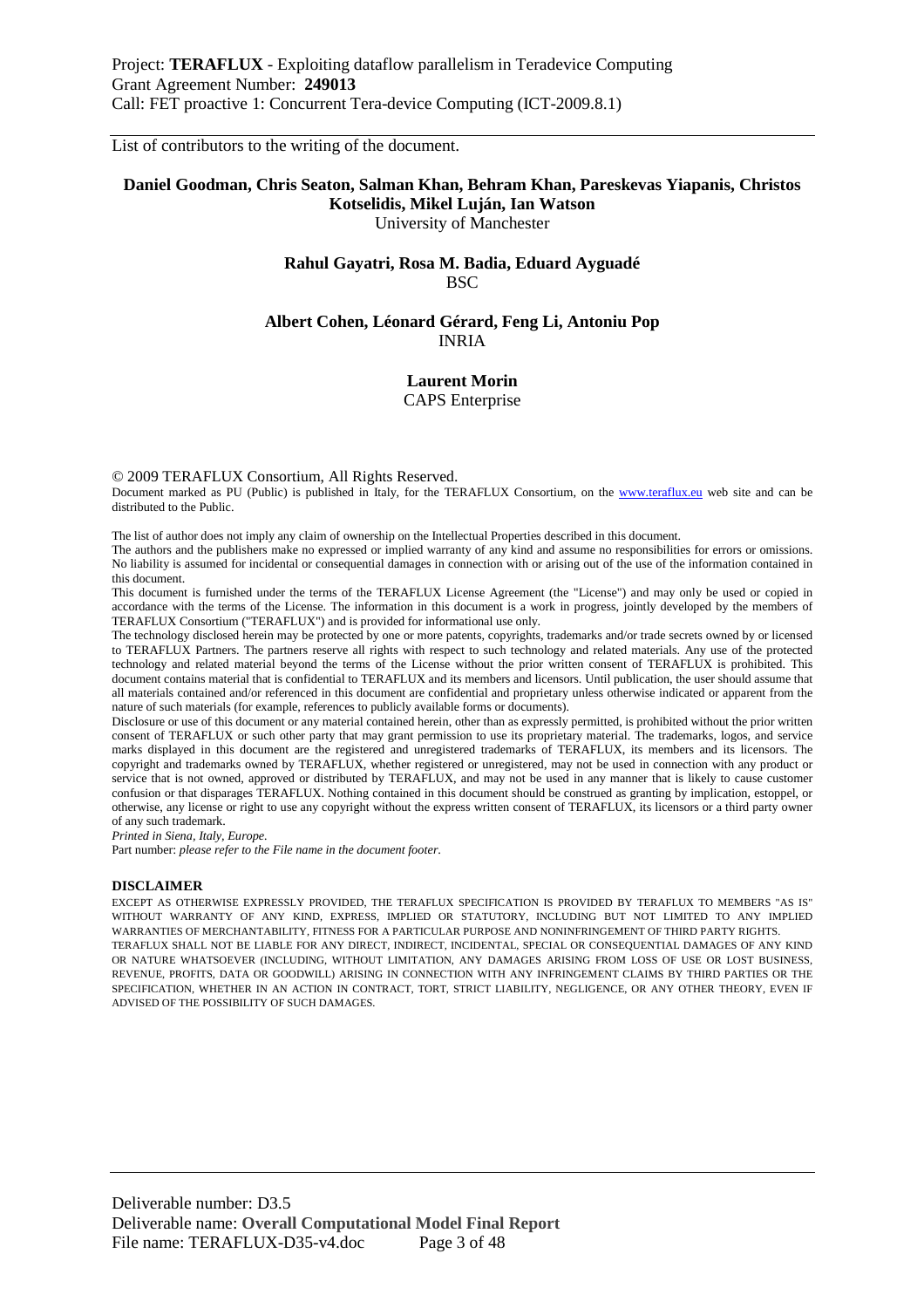# **Glossary**

| TM                             | <b>Transactional Memory</b>                                                                                                                                                                                                                                                                                                                                   |  |  |  |
|--------------------------------|---------------------------------------------------------------------------------------------------------------------------------------------------------------------------------------------------------------------------------------------------------------------------------------------------------------------------------------------------------------|--|--|--|
| Dataflow<br>computation        | A data flow computation is defined by a graph where the nodes are side-effect-free<br>computations (functional computation) and the arcs represent dependencies. A node is<br>activated and executed when its input dependencies have been satisfied, generating<br>seamlessly parallel execution.                                                            |  |  |  |
| <b>DFR</b>                     | Dataflow region                                                                                                                                                                                                                                                                                                                                               |  |  |  |
| Transaction                    | A set of individual operations that need to be executed atomically, with guarantees of<br>consistency and isolation                                                                                                                                                                                                                                           |  |  |  |
| Atomicity                      | Transactions must appear to other transactions as if they occur in a single operation, or do not<br>occur at all.                                                                                                                                                                                                                                             |  |  |  |
| Consistency                    | One transaction must take the program from one consistent state to another.                                                                                                                                                                                                                                                                                   |  |  |  |
| Isolation                      | Transactions must act on isolation of each other.                                                                                                                                                                                                                                                                                                             |  |  |  |
| TM<br>mechanisms               | The implementation of a TM system normally requires a means for detecting conflicts among<br>executing transactions, and a means for versioning data used within a transaction to allow<br>restoring the system state back to its origin should one or more transactions conflict.                                                                            |  |  |  |
| Conflict                       | Two transactions conflict when the two transactions cannot be executed in parallel preserving<br>the atomicity, consistency and isolation properties. There are data dependencies across the<br>transactions (e.g. read-after-write or write-after-write) which would invalidate the parallel<br>execution of those two transactions                          |  |  |  |
| conflict<br>Eager<br>detection | The TM system has a choice about when to check whether a number of transactions have a<br>conflict. Eager attempts to detect the conflict during the execution of the transaction.                                                                                                                                                                            |  |  |  |
| conflict<br>Lazy<br>detection  | Lazy attempts to detect conflicts among the executing transactions when one of these<br>attempts to commit.                                                                                                                                                                                                                                                   |  |  |  |
| Eager<br>versioning            | Eager versioning modifies directly memory and requires an undo log to restore the original<br>state.                                                                                                                                                                                                                                                          |  |  |  |
| Lazy versioning                | Lazy versioning buffers memory modifications done by a transaction and only once such<br>transaction is allowed to commit, these modifications are propagated to memory visible by<br>other threads.                                                                                                                                                          |  |  |  |
| Nested<br>transaction          | A transaction is nested when its execution is contained within the context of another<br>transaction. Flattening treats the nested transactions as a merged single transaction. Open<br>nesting has been proposed as a means to reducing unnecessary conflicts by allowing nested<br>transactions to commit before their parent transaction has been done so. |  |  |  |
| Strong vs weak<br>isolation    | Strong isolation is where nothing can see the state within a transaction while it is executing.<br>Weak isolation is where only other transactions are unable to see intermediate state, but other<br>threads will not be prevented by the programming model from viewing the intermediate state.                                                             |  |  |  |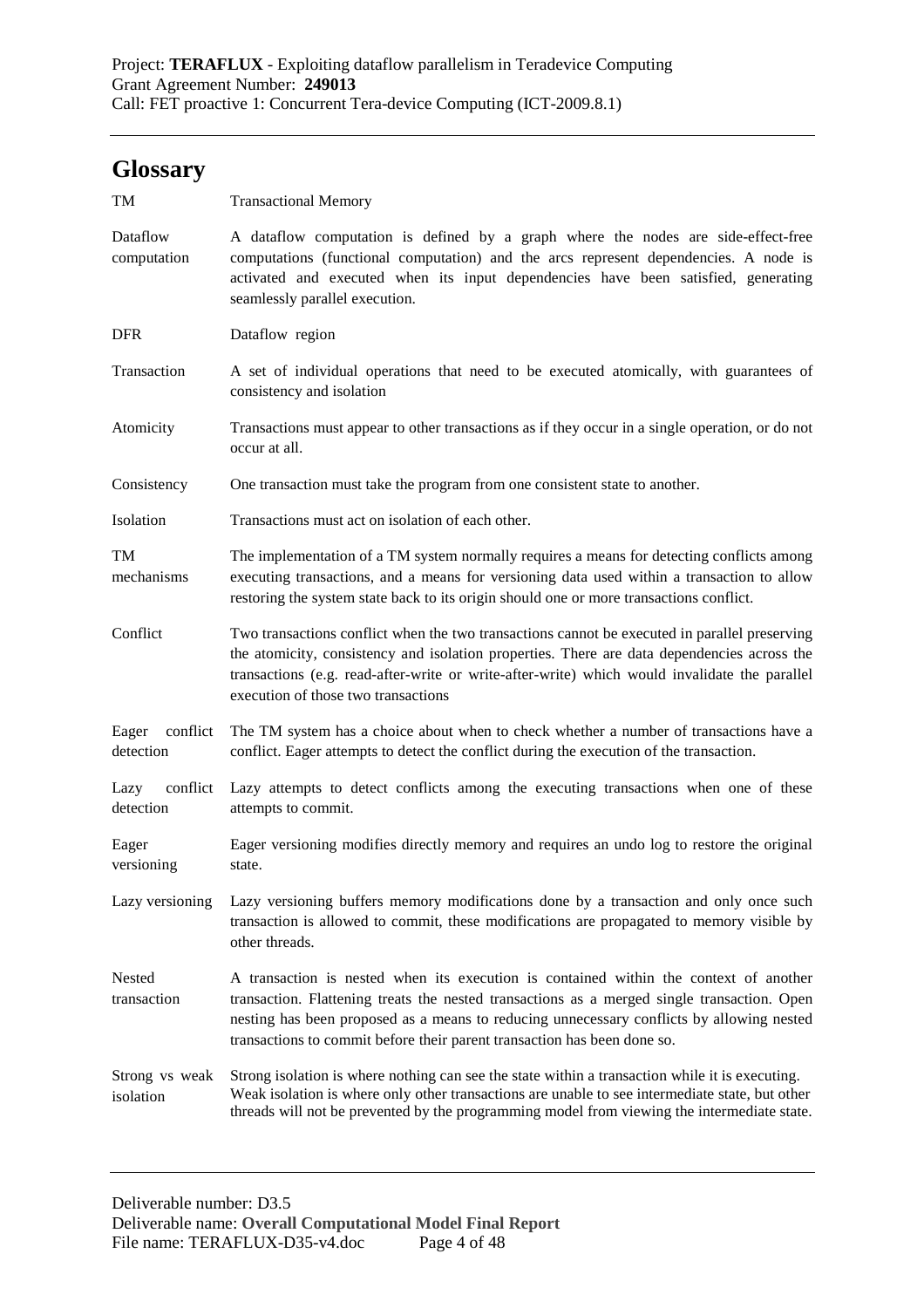# **Executive Summary**

This report contains descriptions of work within the programming model development, which has normally being split into three parts covering the high productivity model, the synchronous dataflow model and the high performance models.

The specific achievements and discussions for Year 4 are:

High Productivity Model – Scala (Section 2)

• Manchester University Transactions for Scala (MUTS) and Dataflow Scala library (DFScala) have been combined to develop complex parallel frameworks such as Pregel and MapReduce.

• Work understanding how to combine dataflow and transactional memory has been extended to Pregel

• Development of a Scala compiler plugin to help identify which variables should be protected with transactions.

• Analysis of whether of scheduling based on software developers knowledge, presented in DFM 2013.

High Performance Model – C directives (Section 3)

• StarSs (from BSC) has improved their compiler and runtime system to support speculation and developer more complex applications including and analysis of the overheads incurred by using Software Transactional Memory.

• CAPS has a proposal for their pragma directives to support dataflow programming on GPUs.

• INRIA has extended the streaming data-flow extensions of OpenMP, called OpenStream, with support for Owner Writable Memory and Transactional Memory.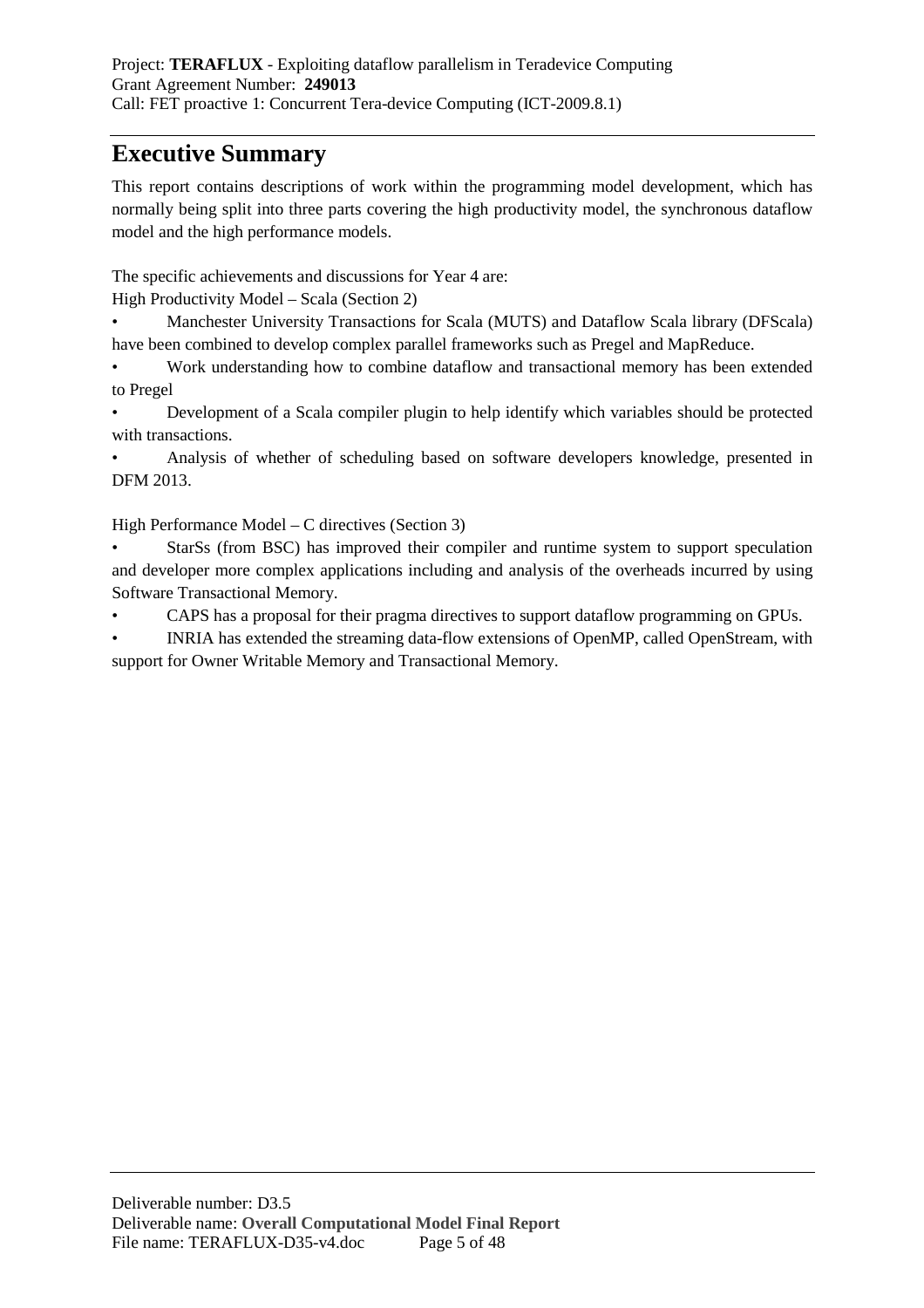# **1 Introduction**

This document is the final deliverable of the work carried out in WP3. Work within WP3 has been split into three distinct sections covering the work carried out on the high productivity programming model (Scala), on the synchronous concurrency (Heptagon) and on high performance models. Within the latter models, we have covered progress with C-directive-based dataflow models (StarSs, HMPP, OpenStream). This final year the work has focused on Scala, StarSs, OpenStream and HMPP and this is reflected in the contents of this deliverable. For completeness we also summarize the work of UCY with TFLUX in this workpackage, although no new development has occurred in Year 4.



# *1.1 Relation to other deliverables*

This deliverable describes the existing work carried out to extend and implement dataflow and transactional models and it is a continuation of D3.1, D3.2, D3.3 and D3.4 and WP2 contains some of the performance results for applications implemented using programming tools developed in this workpackage.

# *1.2 Activity referred by this deliverable*

This deliverable covers the work being carried out under WP3 in year 4 (i.e. T3.4).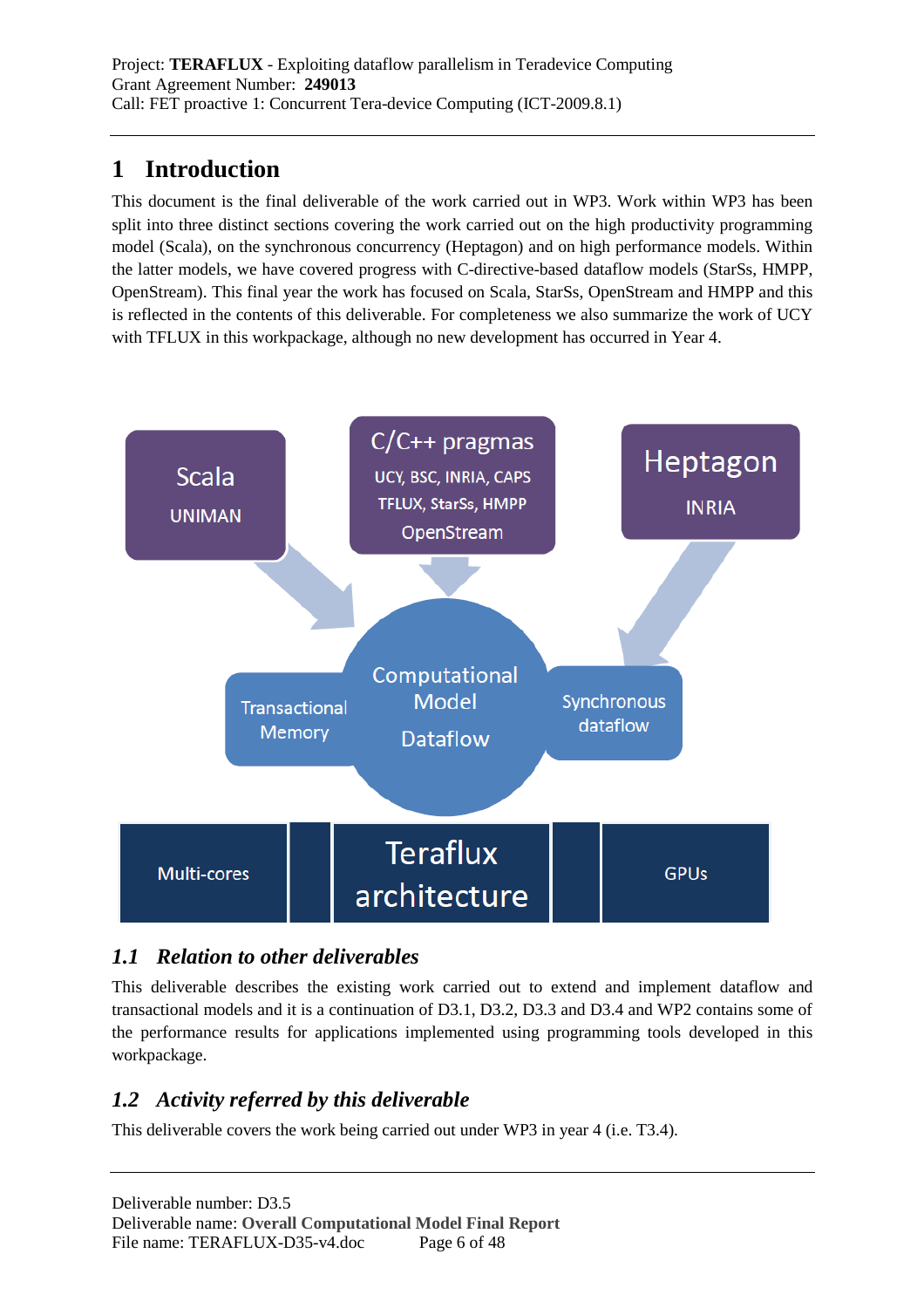### *1.3 Summary of previous work*

The previous deliverable reported the progress with defining the programming models and the outcome of the initial experiments completed successfully. We had developed working software prototypes able to execute on standard multi-core platforms. In particular we present below an executive summary, for convenience of reading, of decisions taken to combine Dataflow and Transactional Memory (for more details we refer to deliverable D3.1, D3.2, D3.3 and D3.4). In particular, we recall that Appendix-A of D3.4 summarizes the need for shared data in dataflow, which motivates combining Transactional Memory and Dataflow.

The architecture and semantics is simplified when a transaction executes only within a single thread. Once a good understanding of Transactional Memory and Dataflow has been achieved, we intend to look into weakening these constraints.

### **Versioning and Conflict Detection**

Because the project is fundamentally interested in an extensible system, it is felt that the communication required to provide the global observation needed to implement eager conflict detection coupled with the complexity it adds in order to provide correct execution and progress guarantees mean that it is better to opt for lazy conflict detection. This lazy detection can always be strengthened by checks at specified points within the transaction.

### **Nesting**

Although true closed nested transactions are preferred, due to finite hardware resources and after a given depth, it will be reverted to flattened transactions. The first TM prototypes will implement flattening. Because of its non-intuitive semantics open nested transactions are not an option.

### **Syntax**

Because of its clarity at a programmer level it is intended that TM syntax in the form of atomic blocks will be provided complete with supporting extensions.

### **Synchronization**

In addition to providing atomic blocks it is intended that all forms of non-transactional synchronization construct are excluded as they break the atomicity of transactions.

As an update to these decisions, we note that in WP6 we are investigating how to optimize the detection mechanism by taking advantage of the structure within a node (a set of cores) by having conflict detection options more frequent than lazy.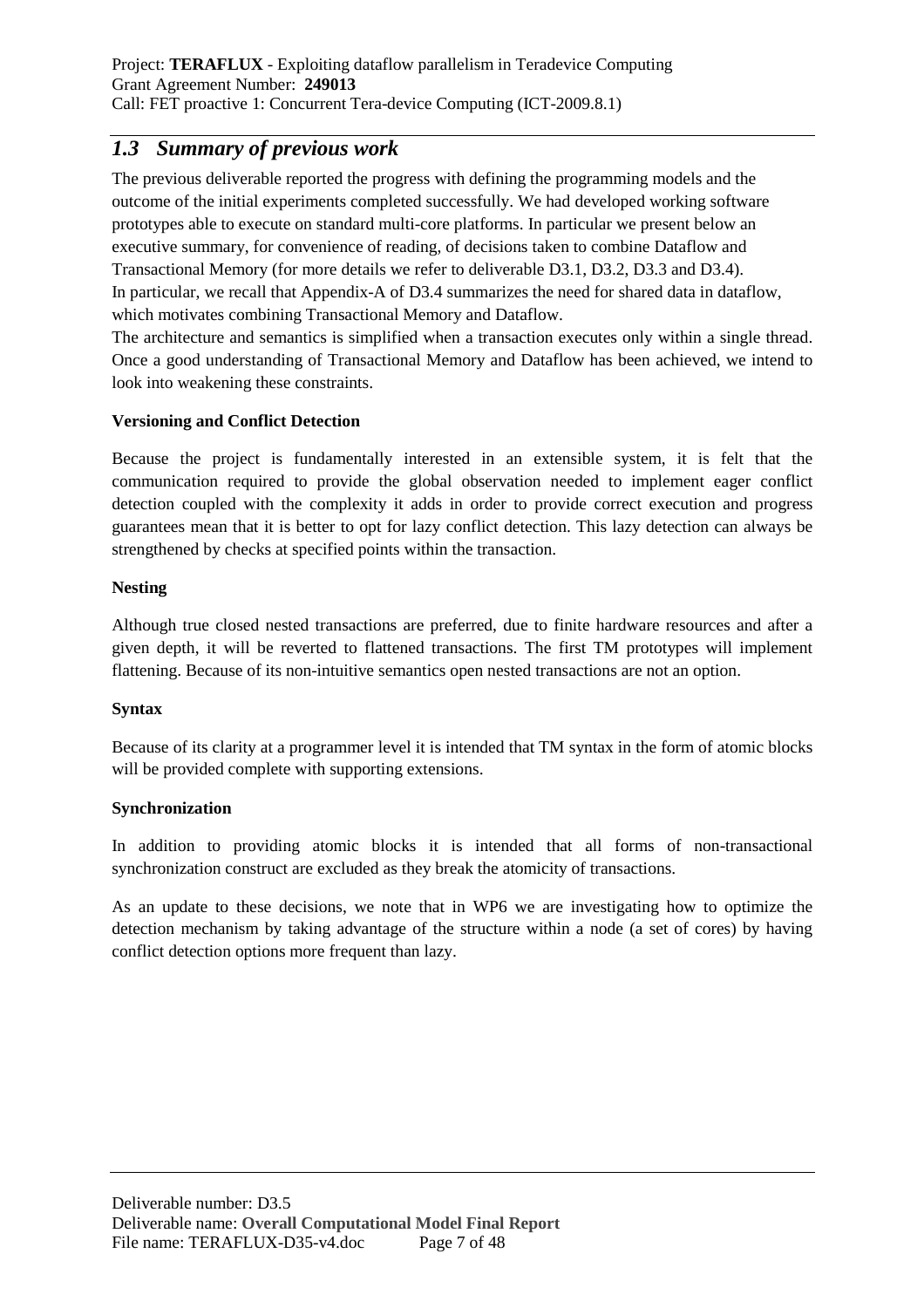# **2 High Productivity Programming Model: Scala**

In this section we will describe the work carried out on the development of a high productivity programming model based on extensions to the Scala programming language.

In the previous reporting period we realized two main libraries which provide transactional memory and dataflow execution.

MUTS http://apt.cs.manchester.ac.uk/projects/TERAFLUX/MUTS/

DFScala http://apt.cs.manchester.ac.uk/projects/TERAFLUX/DFScala/

We provided updates on the new developments for these libraries and in particular how they can be applied to Lee's routing algorithm in D3.4. This deliverable focuses on how we have used these open source tools to develop on top more complex frameworks; e.g. Google's Pregel & MapReduce.

# **2.1 Manchester University Transactions for Scala (MUTS)**

We briefly recall that in D3.4 we provided a description of the implementation of software transactional memory in Scala without making modifications to the Scala compiler. This was possible thanks to a novel mechanism reliant on closures for marking the transactional areas of the code. This removes the need for programmers using this model to use a special version of the Scala compiler, so making our work more widely applicable.

The syntax provided by the closures is very simple and an example can be seen below.

```
// Program code before a transaction 
... 
// The transaction 
val id = atomic \{ threadId += 1 
    threadId 
} 
// More none transactional code
```
We conducted a survey considering all the main techniques to bring software transactional memory into Scala as well as fully explored the capabilities of our closure-based approach. This has been published as a journal publication [5].

# **2.2 Scala Dataflow Library (DFScala)**

We also briefly recall that in D3.4, to compliment MUTS and to enable the development of dataflow code for a number of the applications selected in we have constructed a library to support the creation and execution of dataflow threads.

One distinguishing feature of DFScala is the static checking of the dynamically constructed dataflow graph. This static checking ensures that at runtime there will be no mismatch of the arguments to functions. DFScala does not require the usage of special types and thus a node can be generated from any existing Scala function without complex refactoring of code. Each node in the dataflow graph is a function which cannot be subdivided; a function is sequential.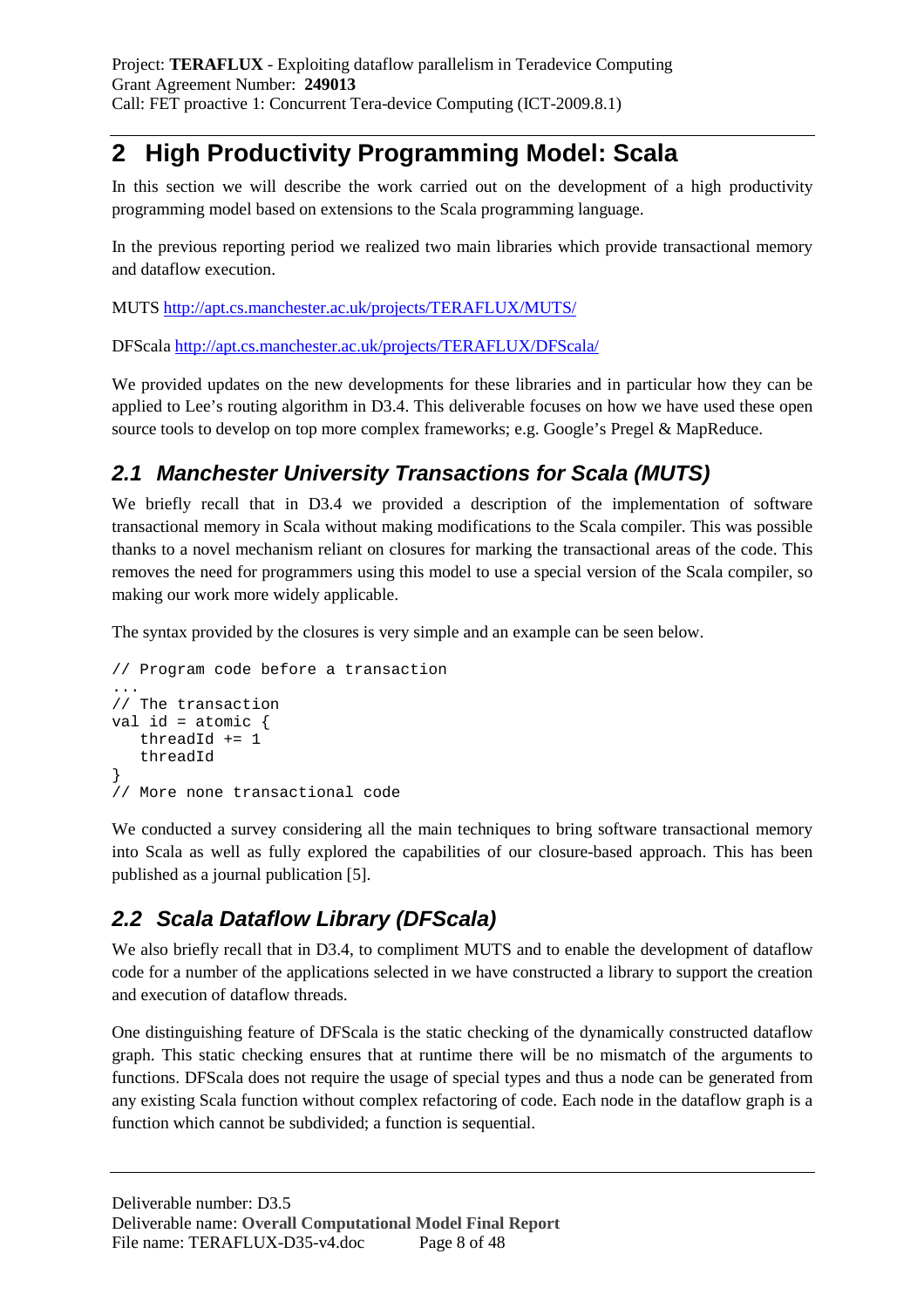Call: FET proactive 1: Concurrent Tera-device Computing (ICT-2009.8.1)



**Figure 1 DFScala static type checking - error found by Eclipse IDE.** 

The performance results published in [6] and summarized below cover the scenario on desktop multicores. For next year, we will expand this analysis of the application and run on the TERAFLUX architecture and larger many-core systems.

# **2.3 Building a Parallel Framework: Pregel**

Google has put into production several frameworks (e.g. MapReduce, Pregel and Percolator) to facilitate the software development of parallel applications running on their datacenters. MapReduce and Pregel follow dataflow principles and we have developed on top of DFScala and MUTS equivalent frameworks which run on many-core architectures rather than at datacenter level. We will focus on Pregel in this deliverable as MapReduce has received much more attention and it is well understood by now.

Pregel targets at stepwise graph based computations. With this framework a graph structure is constructed where each node in the graph has some private state, a function that it can execute at each step, and a possibly empty set of vertices to other nodes. On each step each node will:

- Receive messages from other nodes.
- Execute the nodes function taking any received messages and the private state of the node as input.
- Send messages to other nodes.
- Initiate changes to the graph.

All actions are completed on all nodes before the next step starts. At the end of any step a node can go into a sleep state until either the computation ends or the nodes receives a message. The computation ends when all the nodes have gone to sleep. To use Pregel a user is only required to provide: the function that the nodes will execute; a function to construct the initial state of the graph; and a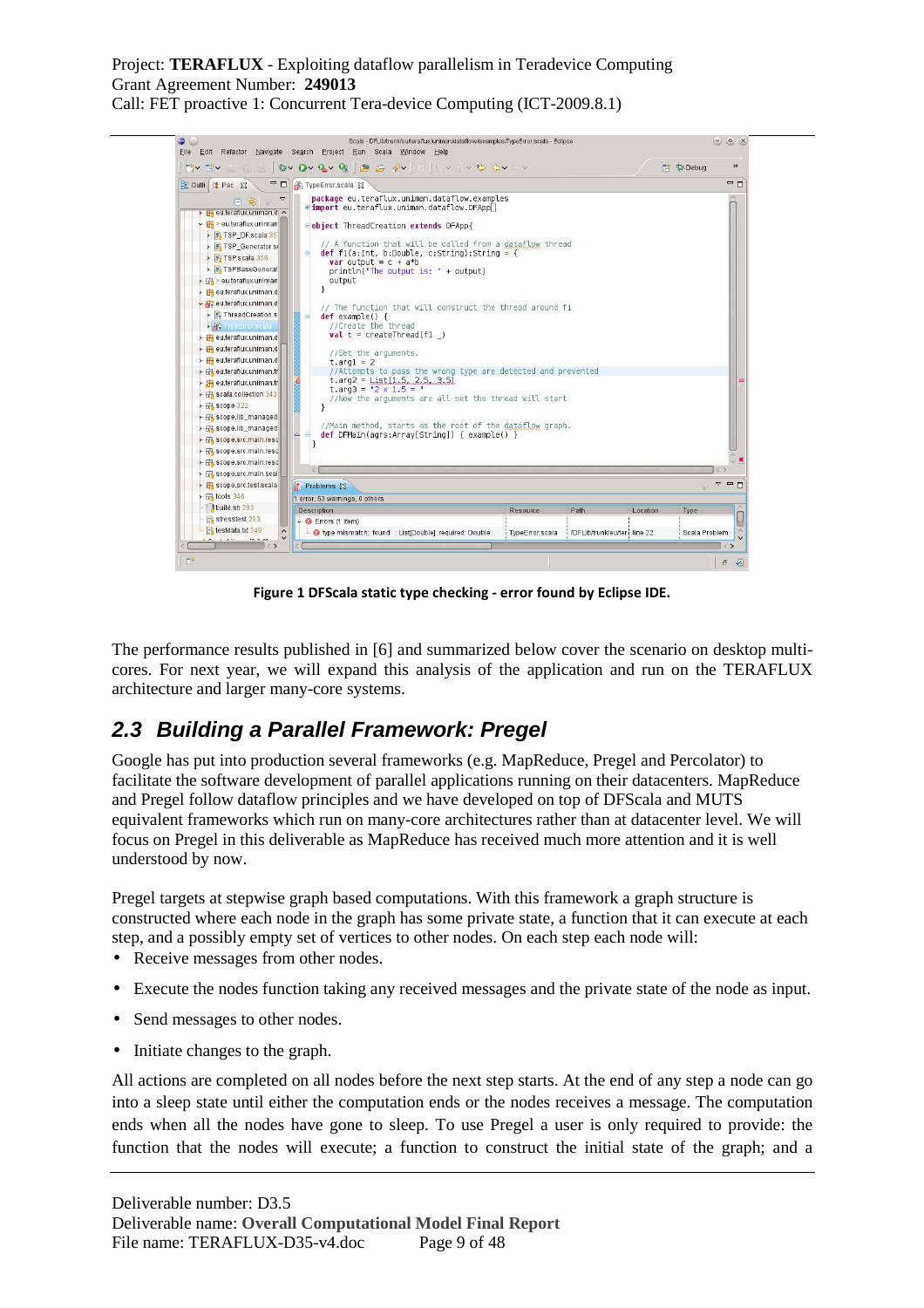function to return the final state of the graph. There is the option of providing aggregator functions that will combine outputs from the nodes, making them available to all other nodes at the next step of the computation.

Similar to MapReduce, Pregel is a dataflow pattern encapsulated in a library that takes the required functions and input data as arguments. Individual nodes or sets of nodes will have their computation at each cycle computed by a dataflow thread. This thread will take as arguments the current state of the node/nodes it is calculating for and any messages to these nodes from the dataflow threads in the preceding step. It will then call the supplied function for each node in its care. These function calls will generate lists of messages (possibly empty) which are passed to the threads in the next step. Each thread includes a flag with the messages marking if it is ready for the graph to terminate. When all threads are ready for the graph to terminate it will. This creates the following 4 step Pregel pattern computing on 3n nodes:



While transactions are not required for this framework the use of shared state to manage message passing becomes an essential mechanism for passing messages as the number of threads increases either because of an increasing problem size or because fewer nodes are evaluated per thread. Without the use of shared state threads that have no messages to communicate to other threads will have to send out ever larger numbers of message lists containing no messages. The effect of this can be clearly seen in the next graph:



We have compared the scaling of the two versions of the Pregel framework implemented in Scala, the first built just using dataflow and the second built using dataflow and transactions. The next graph shows that without shared state the problem fails to scale as we increase the number of threads.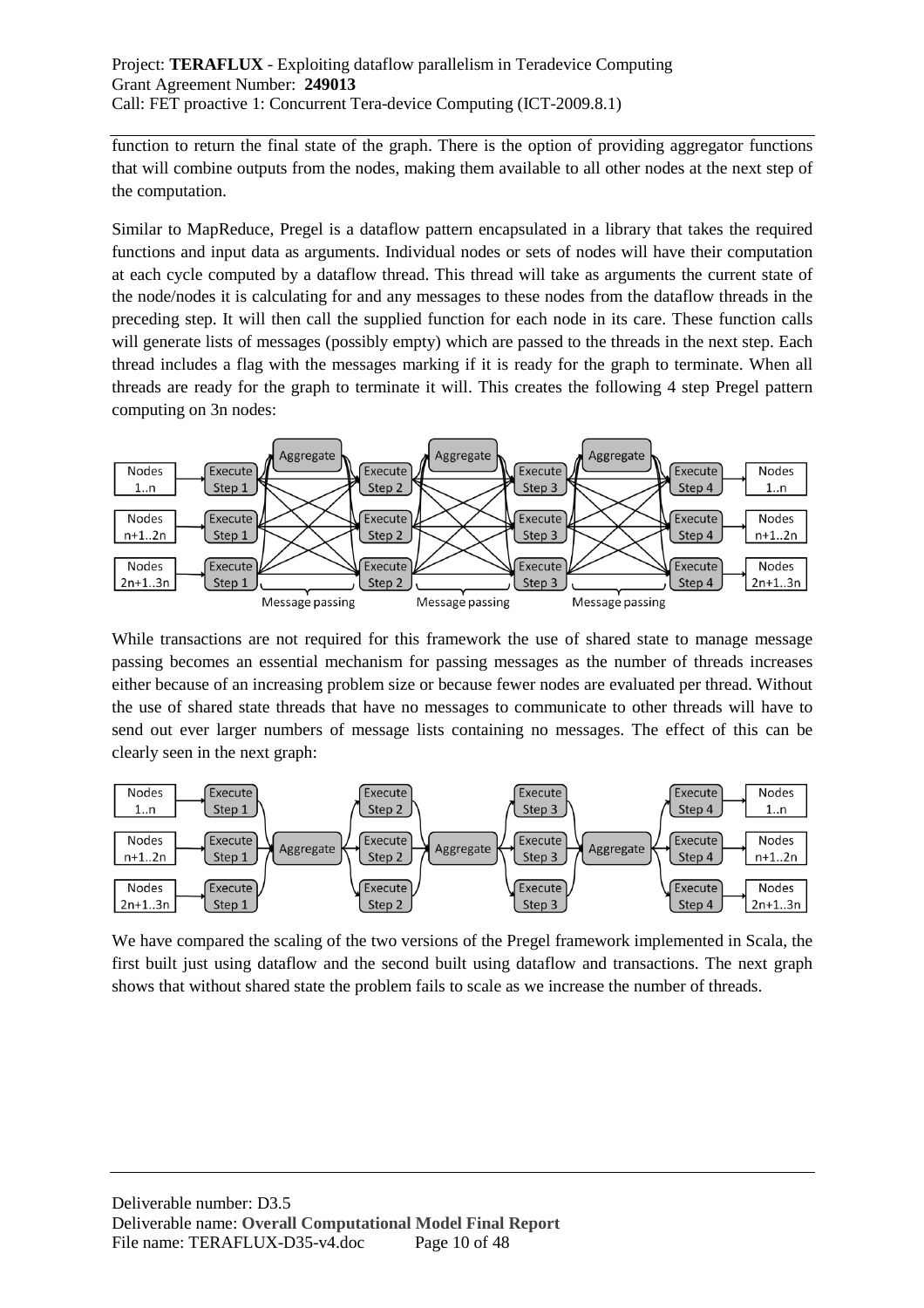



Finally, Google's Percolator is their most recent framework. This framework uses transactions to address the absence of interactivity in a MapReduce invocation. Specifically it was designed to address the inability to insert new data into an executing MapReduce computation. This limit on MapReduce interactivity meant that Google could only start the MapReduce to construct a web index once they had finished a complete crawl of the web. We have not implemented Percolator in Scala, but it serves as an example of another framework outside of TERAFLUX that is following the principles investigated in this workpackage.

# **2.4 User Assisted Scheduling of Dataflow Programs**

The determinism and race condition free properties of pure dataflow programs make them very appealing as a means of constructing programs for multi-core processors. However, pure dataflow programs are limited by their determinism which prevents the construction of programs that would traditionally require shared state for either efficiency or to support unstructured interactions.

An example of a problem that requires shared state to be solved efficiently is the travelling salesman problem. This takes a connected graph as input, in which the nodes represent cities and the arcs represent roads with weights recording the distances between these cities. It returns a tour where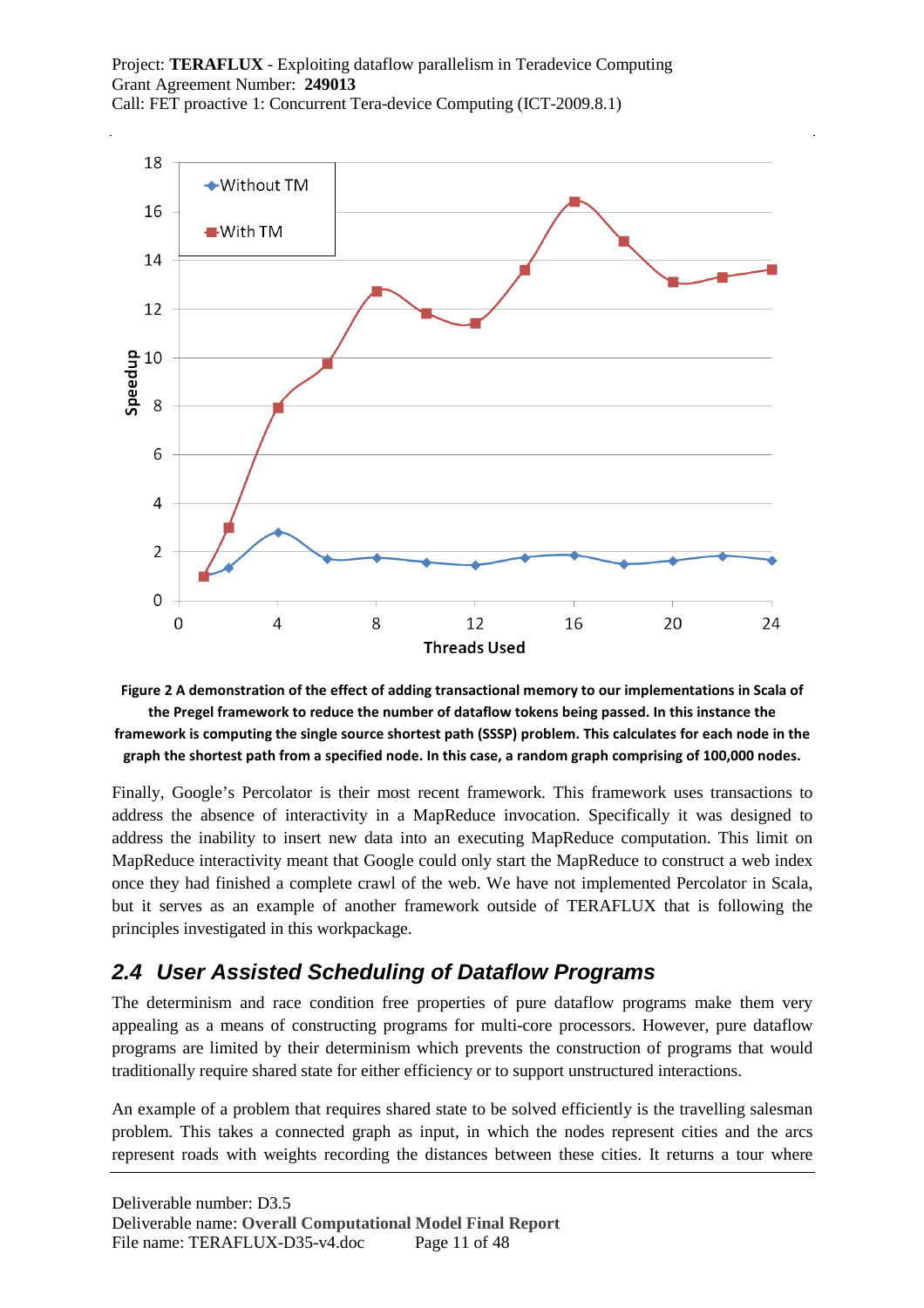every city in the graph is visited and the distance travelled is the shortest possible. Accurate solutions to this problem are used on a daily basis by logistics companies.

A brute force approach to this problem is not practical as there are n! possible tours for n cities. Instead efficient techniques for solving this require a shared updatable lower bound which is updated as better solutions are found. The presence of this lower bound allows these techniques to discard any solution that will exceed this lower bound before any further time is spent on it. As a result the most efficient versions are those which can quickly reduce the lower bound to represent the length of the shortest tour, and can efficiently calculate the lower bound for the partially constructed.

In pure dataflow applications scheduling can have a significant effect on the memory footprint and number of active tasks for a given program. However, in impure programs (dataflow with shared state), scheduling not only affects the system resources, but can also affect the overall time complexity and accuracy of the program.

To address both of these aspects we describe and analyse effective extensions to a dataflow scheduler (prototyped in DFScala) to allow programmers to provide priority information describing the preferred execution order of a dataflow graph. We show that even very crude task priority metrics can be extremely effective, providing an average saving of 91% over the worst case scenario and 60% over the best case naive scenario.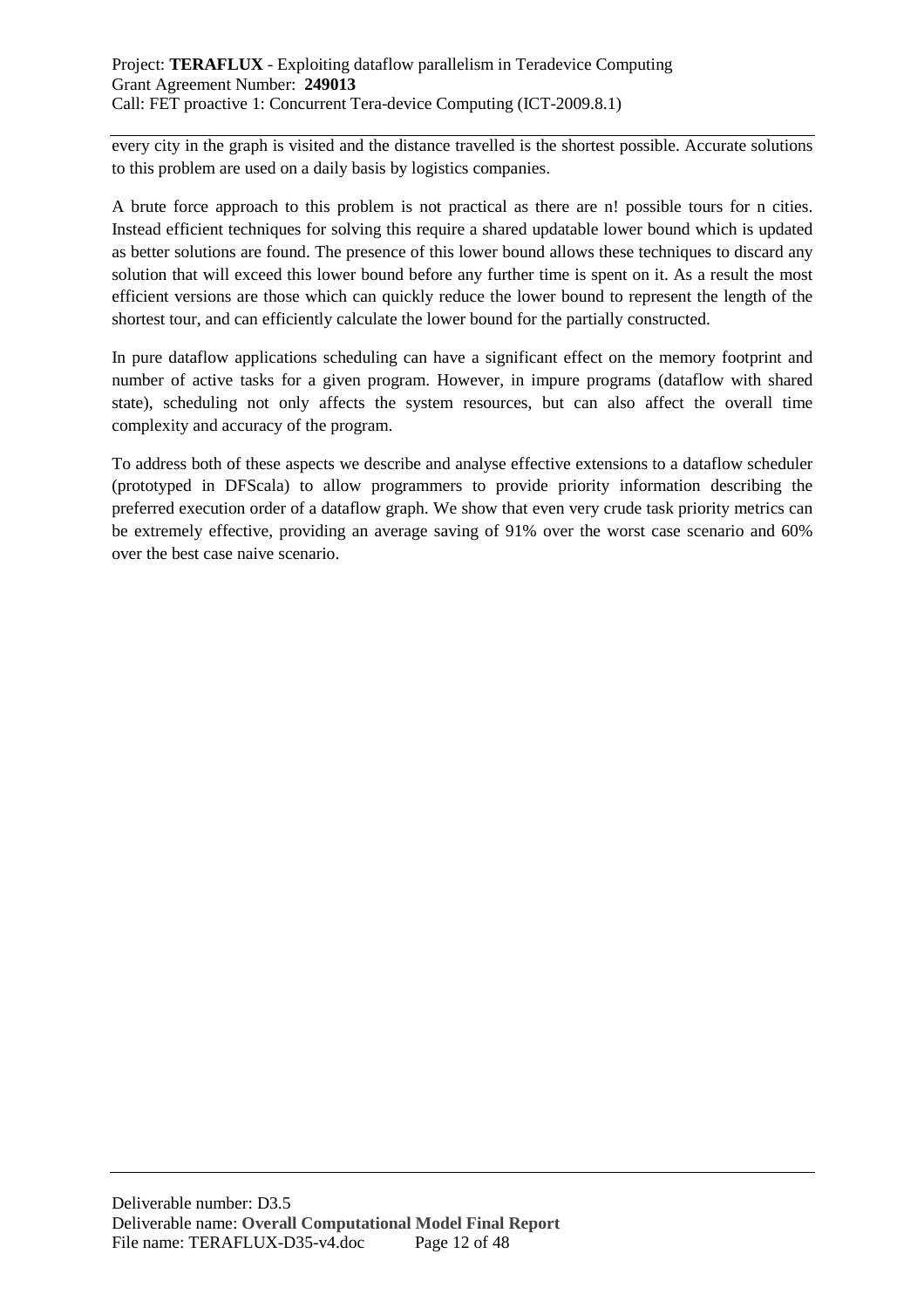Call: FET proactive 1: Concurrent Tera-device Computing (ICT-2009.8.1)







# **2.5 Towards Detecting Automatically the Memory Type of Program Variables**

In TERAFLUX, we defined different kind of memory types (cf. D7.1, program variables belonging to one memory type will only accept a subset of operations). Having to remember and identify correctly all these memory usages is not ideal for a software developer. We have investigated whether following certain design patterns coupled with static compiler analysis can be used to automatically detect for example whether a given variable would be read and written at runtime thus requiring protection using transactions.

Thread Local Storage (or Thread Local Memory) - this memory has no visibility to other threads and the values contained within this memory cannot be passed directly to other threads. The data may still be passed to other threads via either an implicit or explicit copy to a different style of memory.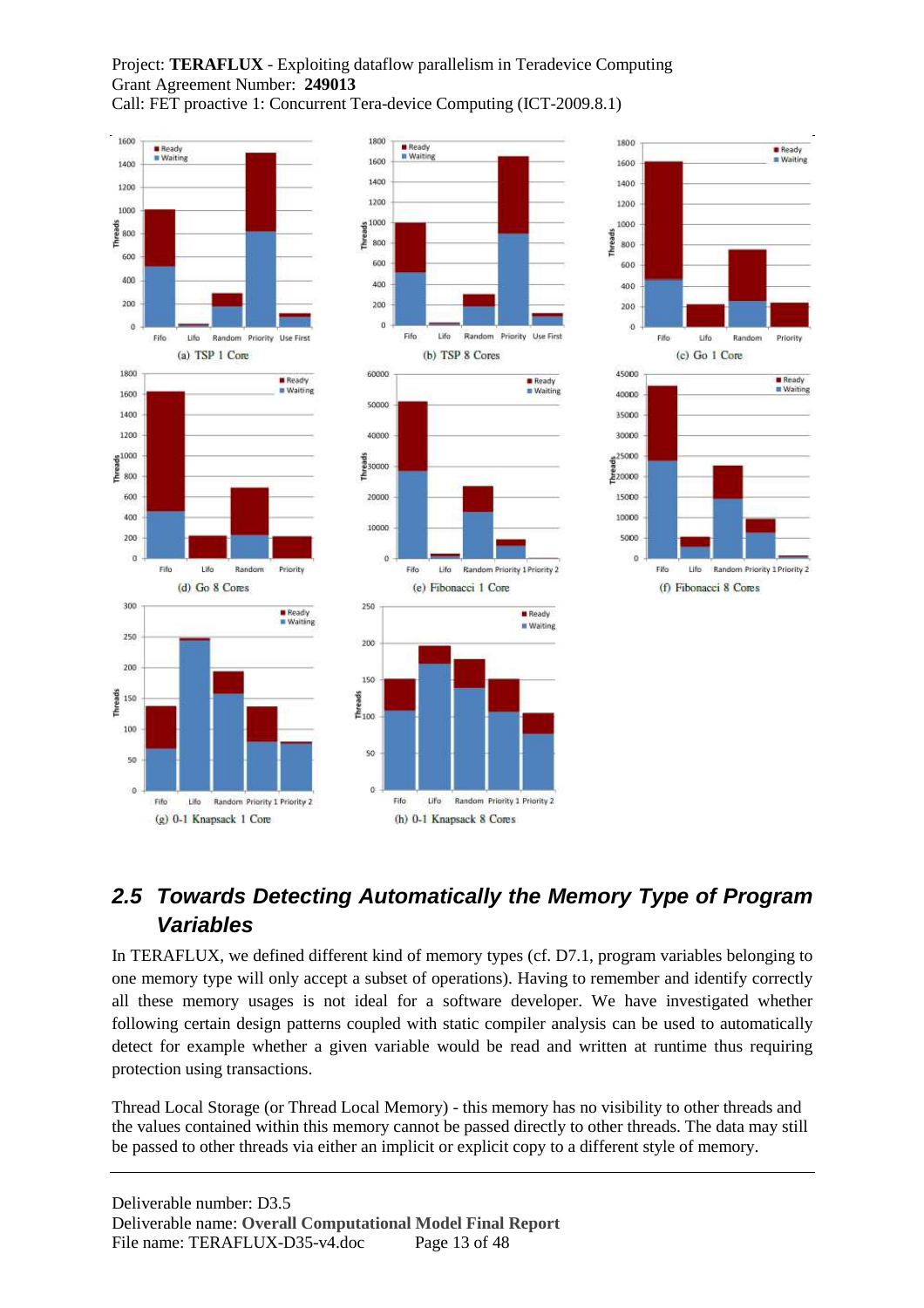Frame Memory (or Constant Memory) - the value of this memory may be modified by the thread that allocated it. This memory will become constant once it becomes visible outside the allocating thread. To become visible outside the thread a reference must be passed out of the allocating thread. This can currently occur either through the passing of a reference into the frame of another thread or the setting of the reference into a piece of transactional memory and the encompassing transaction then successfully committing.

Transactional Memory - Transactional memory is mutable at all times, but can only be read from or written to from within a transaction. The only possible exception to this is when transactional memory is in the thread where transactional memory is first allocated.

Owner Writable Memory (OWM) - OWM memory is used as an optimisation on single assignment memory, and code operating on OWM must be race condition free. In the event of a race condition involving OWM the program is incorrect and the behaviour is undefined. If protection against race conditions is required, transactions should be used.

The recommended design patterns have as major purpose to ensure that we can, by relatively simple static analysis, detect those variables which are writable by multiple threads and hence need to be transactional. An initial assumption is that thread level parallelism will be exploited at relatively coarse grain and therefore an individual Scala function will be executed within a single thread. It will probably be necessary to relax this if and when we introduce data parallelism. The restrictions all relate to multiple update of variables. They are best expressed by positive statements of updates, which are allowed together with a negative statement which relates to variables being passed as function parameters. The following assumes that a whole program view is available, further thought needs to be given to separately compiled classes and libraries.

Rule 1: A variable may be the object of multiple updates if it is a static variable accessible by the scope rules. This is allowed whether or not the access occurs from multiple threads. This allows the use of static global variables defined in singleton objects which are required to be transactional if accessed by multiple threads.

Rule 2: A variable may be the object of multiple updates if it is declared locally within a function and the updates occur either directly in that function body or from within a nested function definition. The variable cannot be referenced from any separate threads which may be generated within the function or any nesting. Such variables are always thread local.

Rule 3: A variable may be the object of multiple updates if it is an instance variable of a class and the updates occur within a function defined in the class.

Rule 4: A variable may not be the object of multiple updates if it is referenced via a parameter passed to a function. The purpose of these rules is to prohibit the arbitrary distribution of updateable variables (or strictly references to them) via parameters. However, Rule 3 does permit the update of fields of objects by calls to functions defines in the objects class (i.e. via the "this" pointer).

Based on the above rules and our aims are:

1. To ensure that all reads and modifications to transactional state only occurs within a transaction. 2. To ensure that all state that is modified after becoming visible outside of the dataflow thread is marked as transactional.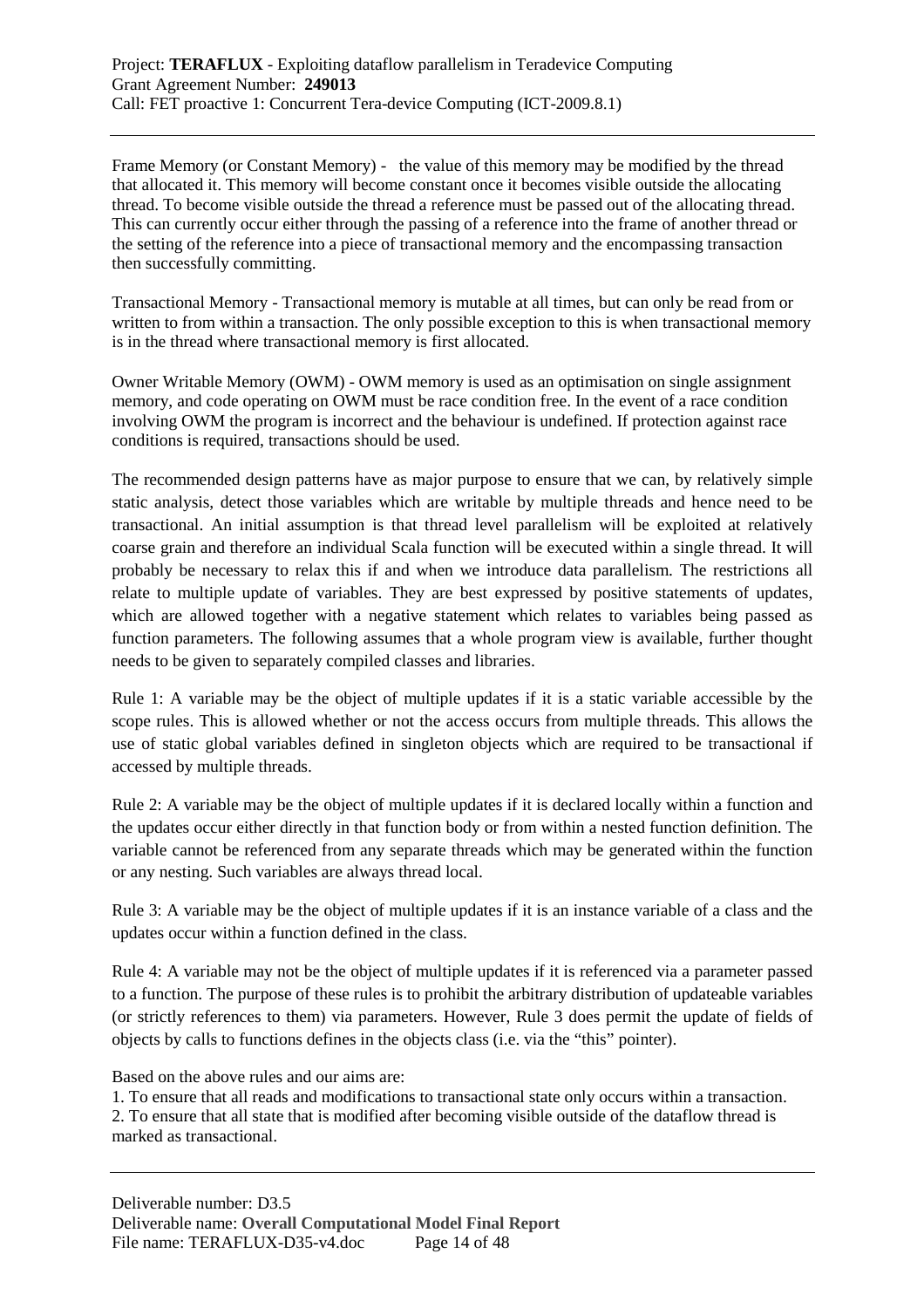3. To ensure that all state that does not become visible outside of the dataflow thread is marked as local state.

We have developed a prototype plugin for the Scala compiler which implements the static analysis required and show the potential. However, we are not making claims of completeness of all the corner cases, as the plugin is in early experimental stages.

The plugin follows the following phases:



Object Instances transactional status

Object and Method Descriptors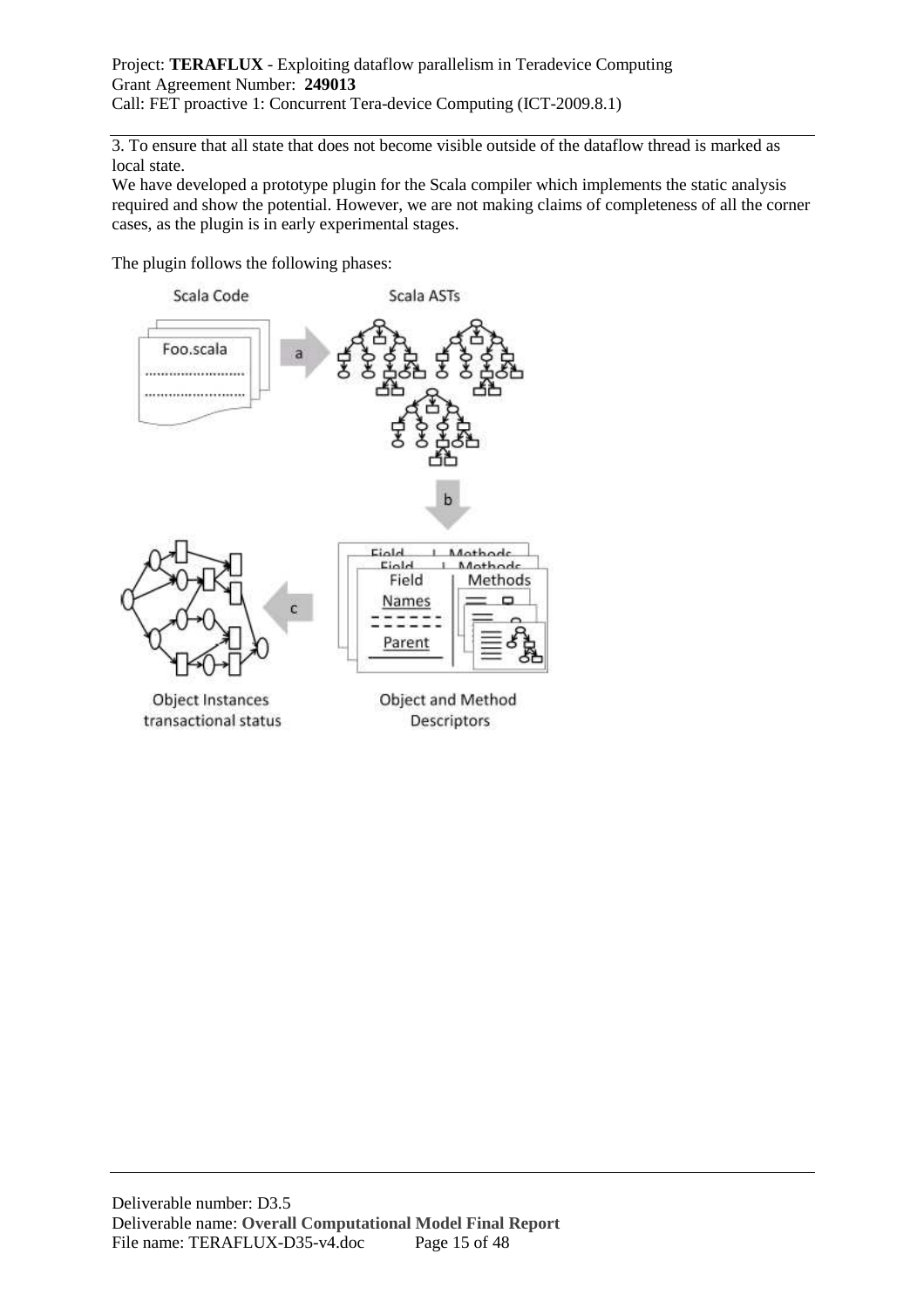# **3 High Performance Developers: C pragmas**

# **3.1 StarSs**

For the sake of easier reading, we shortly recall that BSC has investigated how speculation can be brought into StarSs [9], specifically SMPs, using Transactional Memory. StarSs is a task based programming model for widely used multi-core architectures. The programming model is based on data flow analysis and dynamic data dependency tracking by the runtime. Sometimes in order to extract more parallelism multiple tasks are allowed to simultaneously update memory locations. In such cases lock-based synchronization is used to maintain the correctness of the application. But locks suffer from the drawbacks of deadlock, livelock and priority inversion.

We introduced Software Transactional Memory (STM) based concurrency control mechanism to manage parallel updates. The comparison of results between lock-based approach and STM-based approach shows that applications with high lock contention have better performance with STM based approach [9].

# **3.1.1 Speculation in StarSs**

As described in D3.4, (section 5.1) StarSs provides synchronization constructs such as *"wait-on"*, to wait for a particular memory location to be updated before continuing execution and *"barrier",* to block execution of all threads till each of them reaches a certain point of execution. Such constructs hamper the parallelism by leading to problems such as blocking of work generation and load balancing. The most common situations where these constructs are used are during if-condition and while-loops. Hence we speculate on the conditions of these loops.

In case of an if-condition such as:

```
T1(a);
//#pragma css wait on(a) 
#pragma css speculate wait(a) values(b,c) 
if(a) 
\{T2(b);
     T3(c);
}
```
For example we speculate that the if-condition will be evaluated to true and generate the tasks T2 and T3 inside a transaction instead of waiting for task T1 to finish. Latter when the values of b and c are required we check for the validity of if-condition and either commit the results of b and c or abort transaction. Compiler and runtime changes were required: StarSs and applications/evolutions reported.

### **3.1.2 Overhead of STM in the context of task speculation**

In the fourth year of the project we have analyzed the overheads of where speculation is used to extract more parallelism in SMPSs, an implementation of StarSs [8]. SMPSs is a task-based programming model for Symmetric Multiprocessors (SMPs). Speculation is used to overcome the synchronization pragmas in SMPSs, which block the generation of work and lead to underutilization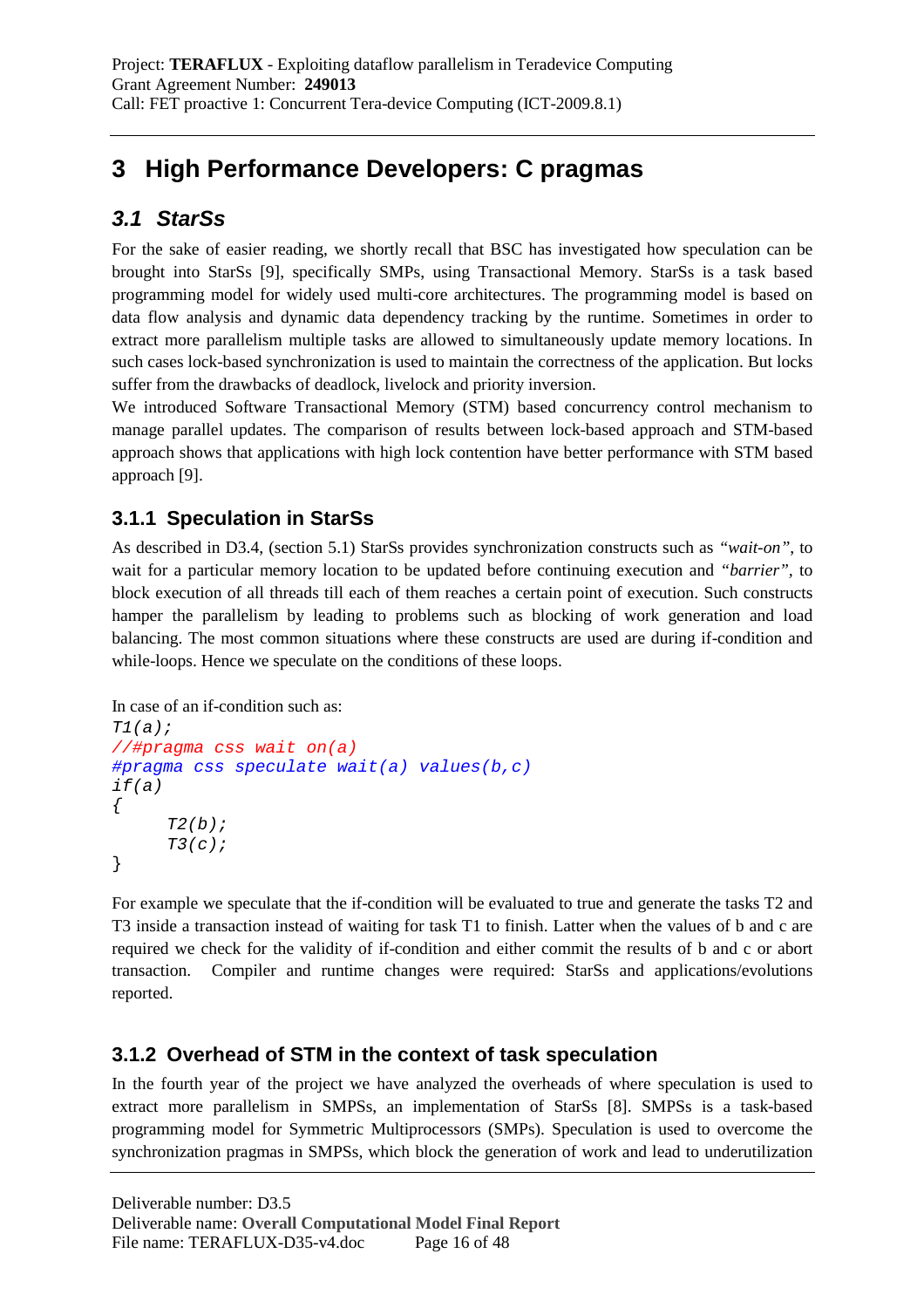of the available resources. TinySTM, a Software Transactional Memory (STM) library is used for an STM based implementation to achieve speculation. The speculate pragma can be used with ifcondition and while-loop programming constructs to speculatively generate tasks blocked until the loop-predicate is evaluated. Speculatively generated tasks are executed as transactions in order to maintain correctness in case the speculation fails. TinySTM library calls are used to execute transactional SMPSs tasks. If the speculation fails a rollback is performed; the updates performed by the tasks are undone as the associated transaction is aborted.

We measured the overhead incurred due to the use of TinySTM library in SMPSs and we analyzed the acceptable overhead with the TinySTM-based implementation to achieve speculation. The speculative tasks, apart from being control dependent on the loop predicate, may also be data dependent on the earlier tasks. Hence, the use of the speculate pragma will add one of the following types of tasks to the SMPSs Task Dependency Graph (TDG) of an application:

- tasks which are control-dependent on the earlier tasks
- tasks which are data-dependent tasks on the earlier tasks

Tasks which are only control-dependent on the earlier tasks allows speculative and non-speculative tasks to execute in parallel, but with tasks, which are data-dependent on the earlier tasks, the only parallelism available is the overlap of task generation with task execution. We concentrate our analysis on applications where speculatively generated tasks are data-dependent on the earlier tasks since this is the minimum performance gained by the idea of task-speculation in SMPSs. The applications analyzed were Jacobi, Gauss-Seidel and Lee-routing. In case of Jacobi and Gauss-Seidel speculative tasks are data-dependent on the earlier tasks. In Lee-routing, speculate pragma was added to overcome a synchronization pragma that was used to enforce control dependence. The performance timings presented in the case of Lee-routing cover only the phase where the speculate pragma was added.

Figure 3 shows the performance of Lee-routing application with and without speculation. The timings were taken for a phase of the application where the speculate pragma was used and the benefits achieved due to the simultaneous execution of speculative tasks with earlier tasks is evident.



**Figure 3 Performance of speculative and non-speculative Lee-routing application**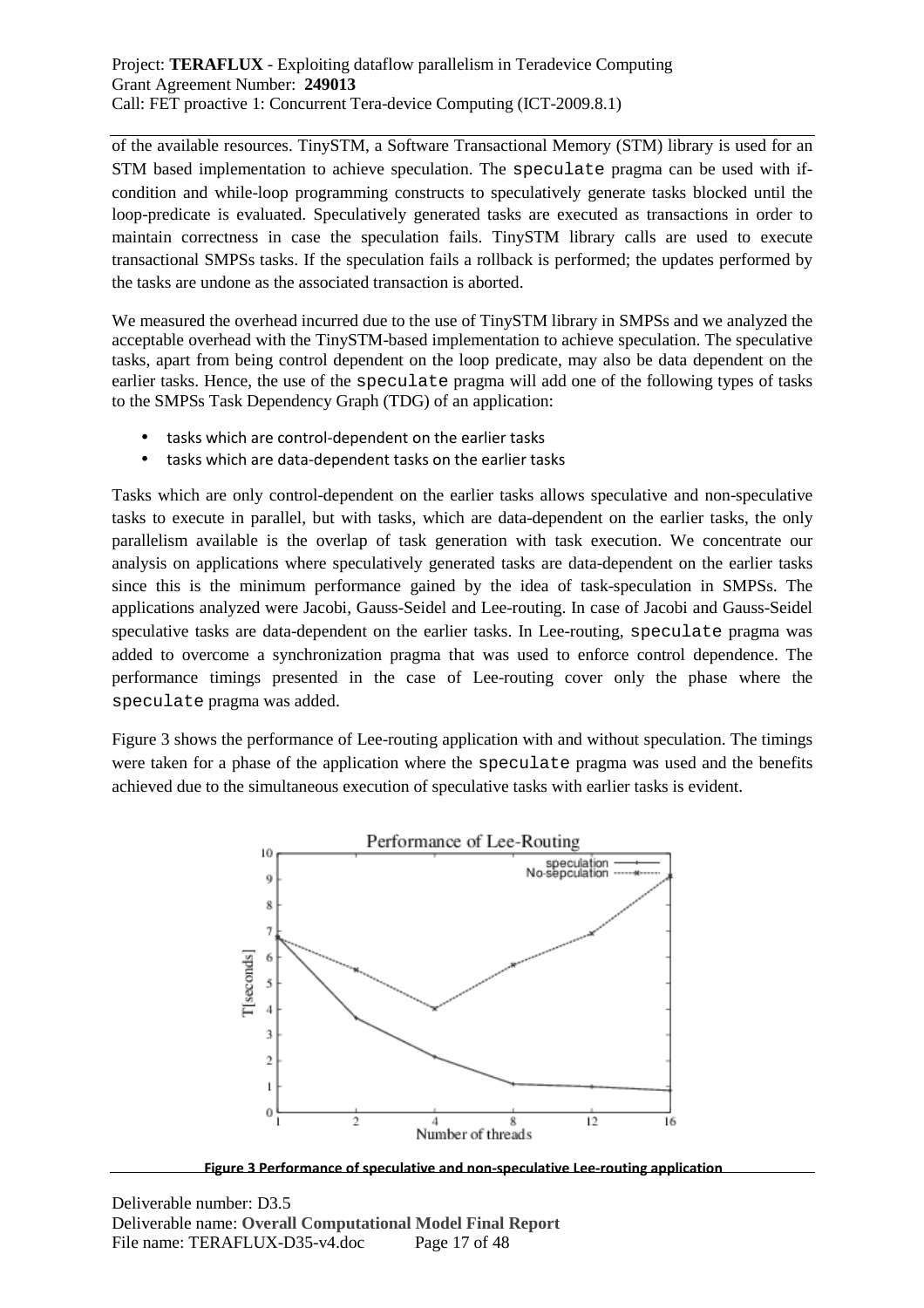The problem size for the Jacobi and Gauss-Seidel applications shown of the Figure 4 is a system of linear equations with 4096 unknowns. Each task processes 512KB block of data. The chosen task granularity gives optimal performance in the non-speculative version of the application. The figure shows that even though the speculative versions scale, the overhead incurred does not allow any performance improvement compared to the non-speculative versions. But with increase in the number of threads the absolute difference in the performance between the speculative and non-speculative versions reduces. With higher number of threads more resources are available to avail the parallelism extracted from the speculate pragma. This shows us that the idea can be successfully applied to



**Figure 4 Performance of Jacobi while varying the number of threads and Gauss-Seidel applications while varying both number of threads (horizontal axis) and varying tasks granularities (different curves at 512KB, 1MB, 2MB granularities** 

obtain some scalability.

One of the major reasons of overhead with TinySTM is the conflict detection performed by the library. This is an unnecessary and unavoidable overhead. Unavoidable since it is a part of the library and unnecessary because of the presence of a task dependency graph. We also observed that with increase in the task granularity the speculative versions of the applications perform better as shown in Figure 4. The legend in the figure represents task-granularities.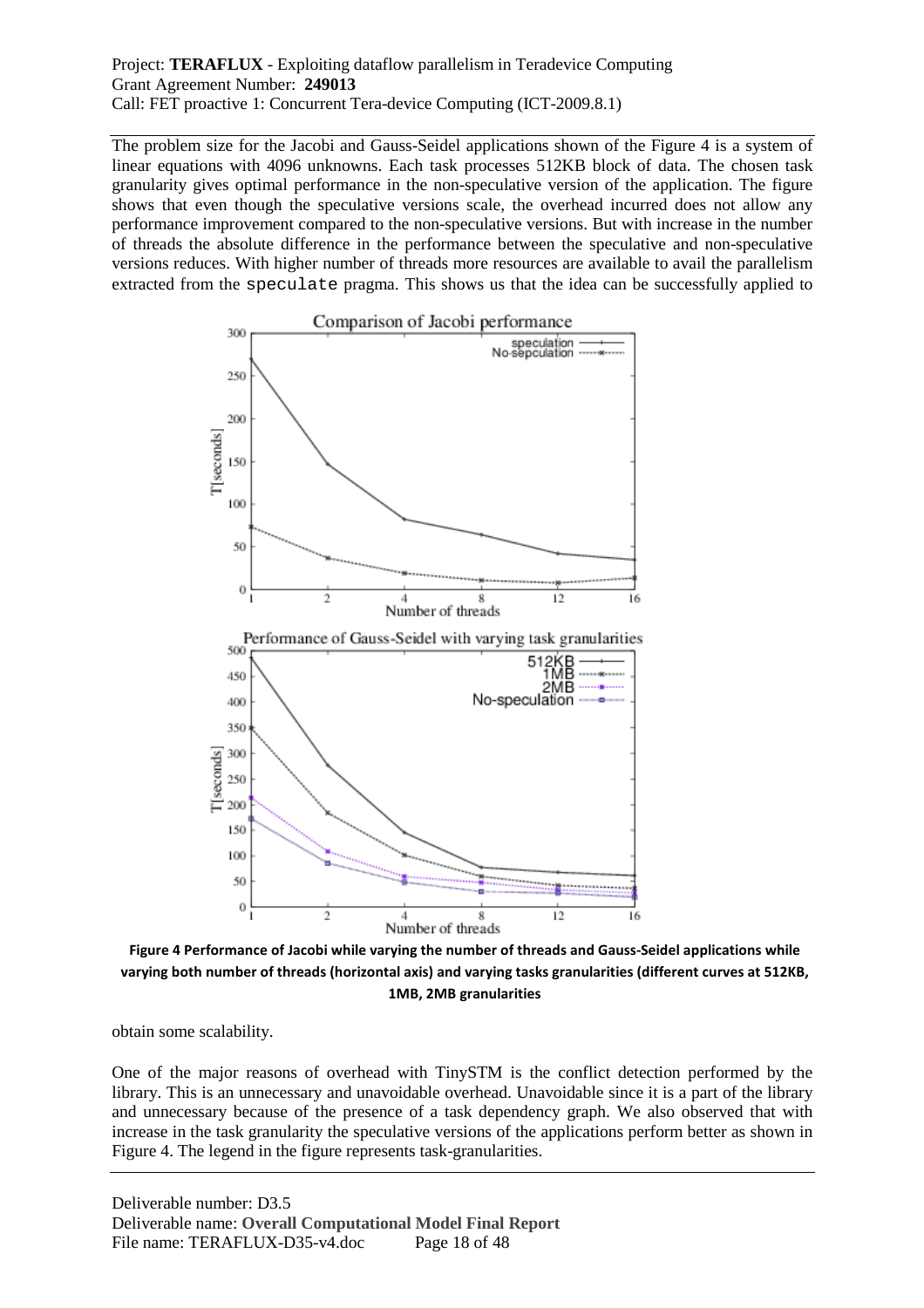

**Figure 5 Relative time spent in the TinySTM library for speculative Jacobi and Gauss-Seidel applications while varying both number of threads (horizontal axis) and varying tasks granularities (different curves at 512KB, 1MB, 2MB granularities** 

We also evaluated the relative time spent by speculative versions of the applications in the TinySTM library and conclude that the overhead of the library should be less that 1% of the total execution time to gain any performance benefits.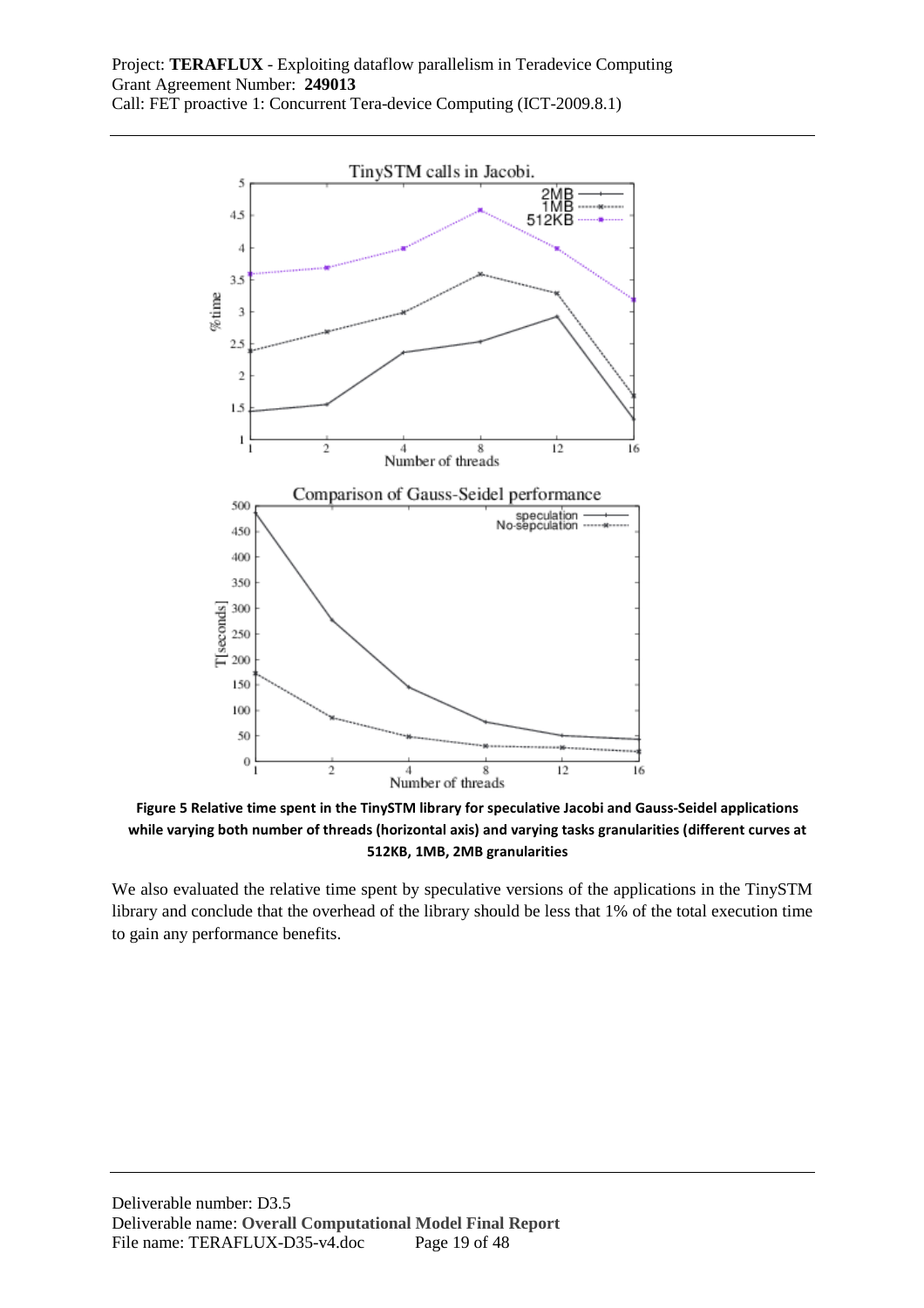# **3.2** - **Integrating Dataflow in CAPS compiler (TF-OpenACC)**

The OpenHMPP [14] and OpenACC propose a data parallel programming model based on the codelet concept. In TERAFLUX, CAPS has been investigating the extension of the current CAPS products with the dataflow model investigated in the Workpackage 3 in a manner that is compatible with the existing OpenHMPP implementation and OpenACC. This deliverable focuses on the extensions made to OpenACC following the dataflow approach investigated in TERAFLUX: TF-OpenACC. Typically, OpenACC can be used on GPU and CPU. The CAPS many-core compiler is able to generate OpenCL as well as CUDA code when dealing with GPUs.

OpenACC [11] proposes a set of directives to describe kernels to remotely execute on an accelerator in parallel, and a set of data management techniques. This proposal is based on the OpenACC data transfer management mechanisms (See [12] for details) and on the integration of kernels inside codelets for the task computation description.

The constraints on the design of this extension that have been taken into account in the following way:

- Minimize the number of changes to OpenACC;
- Execution with current OpenACC model is correct.

In the remainder of this document we describe TF-OpenACC for the C language. In the future, this extension will be proposed for FORTRAN. A variant will also be envisioned for C++.

The following sections describe the new directives to be added to OpenACC. We also present the constraint to the tasks codes (i.e. kernels) and give an overview of the data flow code region runtime behavior. We explain how the data are managed and describe a first implementation. This first implementation does not aim at being efficient but at demonstrating the concept.

# **3.2.1 New Directives Overview**

TF-OpenACC is based on a new pair of directives describing the limits of a data flow region. In a region a set of asynchronous tasks are created. A task is an execution instance of a kernel section. The kernel has to be encapsulated inside a pure function called a DFCodelet, as defined in the OpenHMPP standard [13]. The synchronization between the tasks is performed according to the data dependencies between the tasks arguments.

Contrary to the OpenACC specification, the tasks are not necessarily and statically assigned to a particular device according to the owner compute rule of the arguments. However, this first region will restrict data flow region to accelerators having one single device or devices with a shared memory address space. The data are allocated using the "mirror" approach used in the CAPS compiler i.e. a data blocks on the Host has a mirrored version on the accelerator device updated according the OpenACC semantic and directives.

### **Data Flow Region (DFR)**

The data flow region is delimited using an "acc dataflow" pragma on a statement block (denoted DFR hereafter). This is illustrated in **Figure 6**.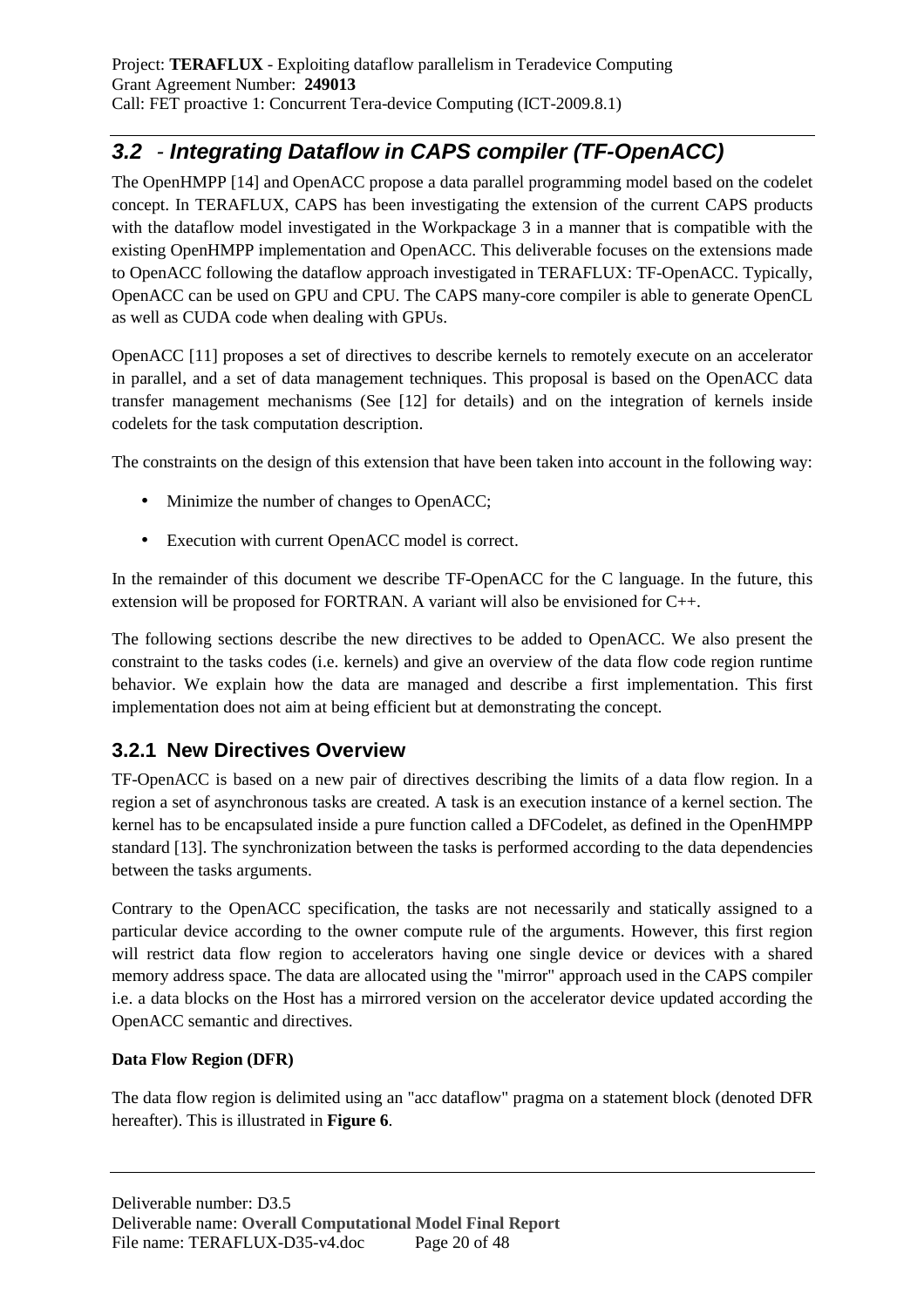```
#pragma acc dataflow copyin(a,c), copyout(e) 
{ 
      // set of statements 
}//end of data flow region
```
#### **Figure 6: TF-OpenACC Data Flow Region.**

Data flow regions can contain the following statements:

- DFCodelet calls with a kernel directive;
- Statements which behavior is not affected by the tasks computations. Output arguments of tasks cannot be used in the region except for another kernel statement.

Data flow regions must have the same semantic as the sequential execution of the region. In and out region arguments are contiguous memory blocks. Other memory blocks can be used as internal storage for the region. They are dead variables at the entry and exit of the DFR.

**Figure 7**gives an example of a region containing two DFCodelets. Variable A is an input to the region and variable C is the output. Variable B is an intermediate variable, which in and out values are ignored before and after. Task corresponding to compute2 is synchronized on the completion of compute1, assuming B is an input to compute2 and output of compute1.

The device clause on the kernel directive is an extension of OpenACC. It allows kernels to be executed on a specified device even if the arguments are located on a different device. Note that the first version will not support devices that do not share a common memory address space. By default, the same device is used for the same dataflow region.

```
void compute1(const float *a, float *b, const int n);
void compute2(const float *b, float *c, const int n); 
void figure2(const int n, const float a[n], float b[n], float c[n]) 
{ 
#pragma acc dataflow copyin(a), create(b), copyout(c) 
\{#pragma acc kernels, pcopyin(a), pcopyout(b), device(1) 
    compute1(a, b, n); 
#pragma acc kernels, pcopyin(b), pcopyout(c), device(1) 
     compute2(b, c, n); 
   } // end of FD region 
}
```
#### **Figure 7: Example of a data flow region.**

**Figure 8** shows an example where k input tasks are connected to k output tasks. The dataflow region is launched multiple times asynchronously using a dataflow OpenACC parallel region. Inside each region two kernels are executed, and depending on the region a different kernel variant is chosen.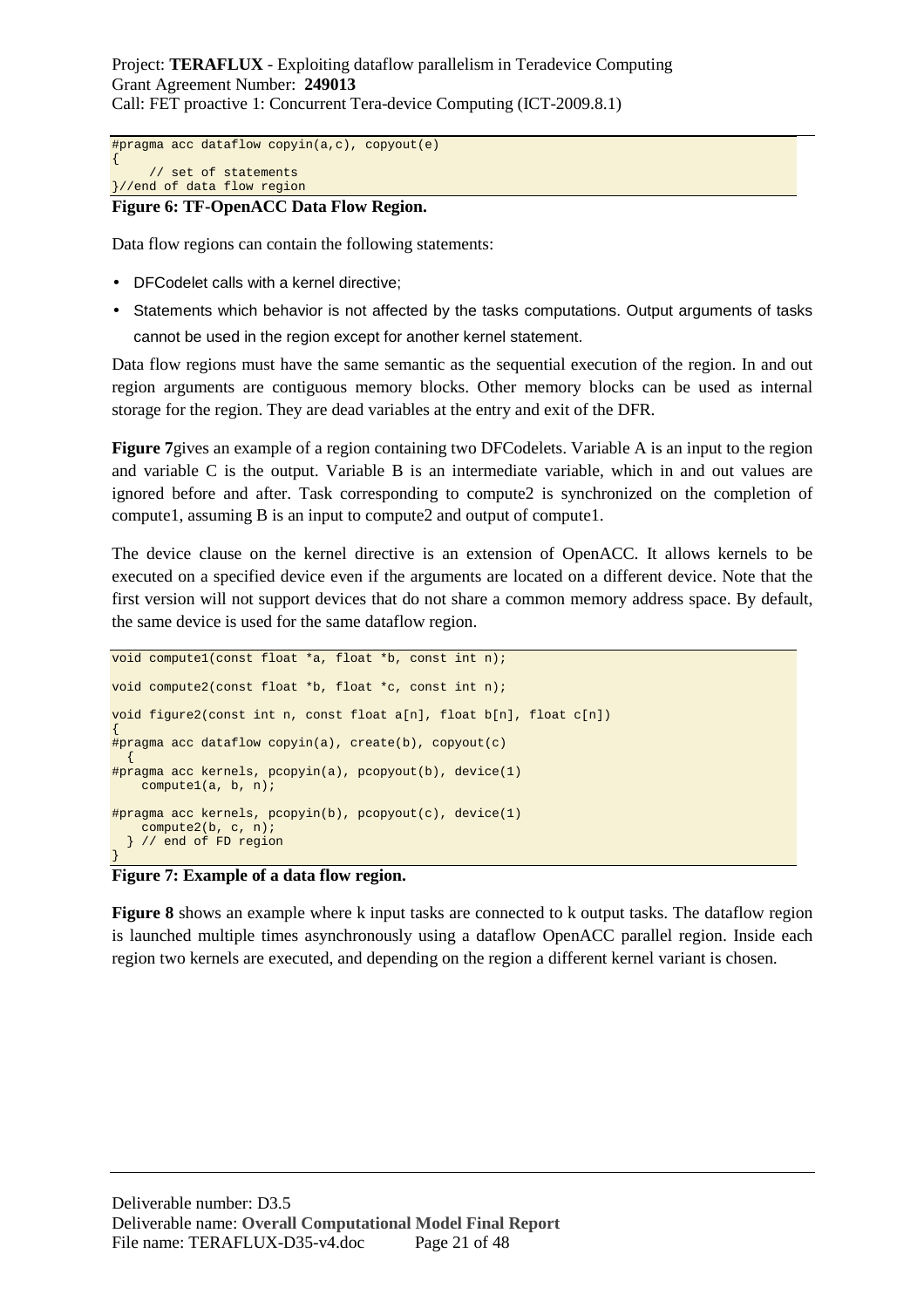```
void compute1(float alpha, float *b, const int n); 
void compute2(float beta, float *b, float *d, const int n); 
void compute3(float beta, float *b, float *d, const int n); 
void figure3(const int k, const int n, const float a[k], float b[n], float c[k], float
d[n]{ 
   int index; 
  for (index=0; index<k; index++) {
     float a_index = a[index], c_index = c[index]; 
#pragma acc dataflow copyin(n, a_index,c_index), copyout(d), async(index) 
\left\{\begin{array}{c} \end{array}\right\}#pragma acc kernels, pcopyin(a_index), pcopyout(b) 
       compute1(a_index, b, n); 
      if ((index == 0) | (index == k-1)) {
#pragma acc kernels, pcopyin(c_index,b), pcopyout(d) 
         compute2(c_index, b, d, n); 
\begin{array}{ccc} \end{array} else { 
#pragma acc kernels, pcopyin(c_index,b), pcopyout(d) 
         compute3(c_index, b, d, n); 
 } 
      } // end of FD region "index" 
   } // end of loop 
  for (index=0; index<k; index++) {
#pragma acc wait(index) 
\mathcal{L}^{\mathcal{L}} ; \mathcal{L}^{\mathcal{L}} } 
  // Wait for all DFR 
}
```
#### **Figure 8: Example of a data flow region with the creation of multiple tasks.**

#### **Data Flow Region Characteristics**

A data flow region describes a parameterized data flow graph with the following characteristics:

- The data dependencies between the tasks follows the sequential semantic of the C language. The execution of the DFR in parallel or sequentially leads to the same results (if no I/O status errors are in the code);
- The creation of tasks is driven by the statements in DFR block; The creation of tasks is independent of the tasks execution themselves;
- The task allocation on device is either allocated according to the owner compute rule of the mirrored data (default OpenACC behavior) or according to the device clause. Note that in future version, this later one may induce mirrors reallocations;
- All kernels inside a dataflow region are asynchronous;
- The internal data flow graph is limited to direct acyclic graphs (DAG).

### **Devices and Resources**

All devices and mirrors are allocated prior entering the DFR.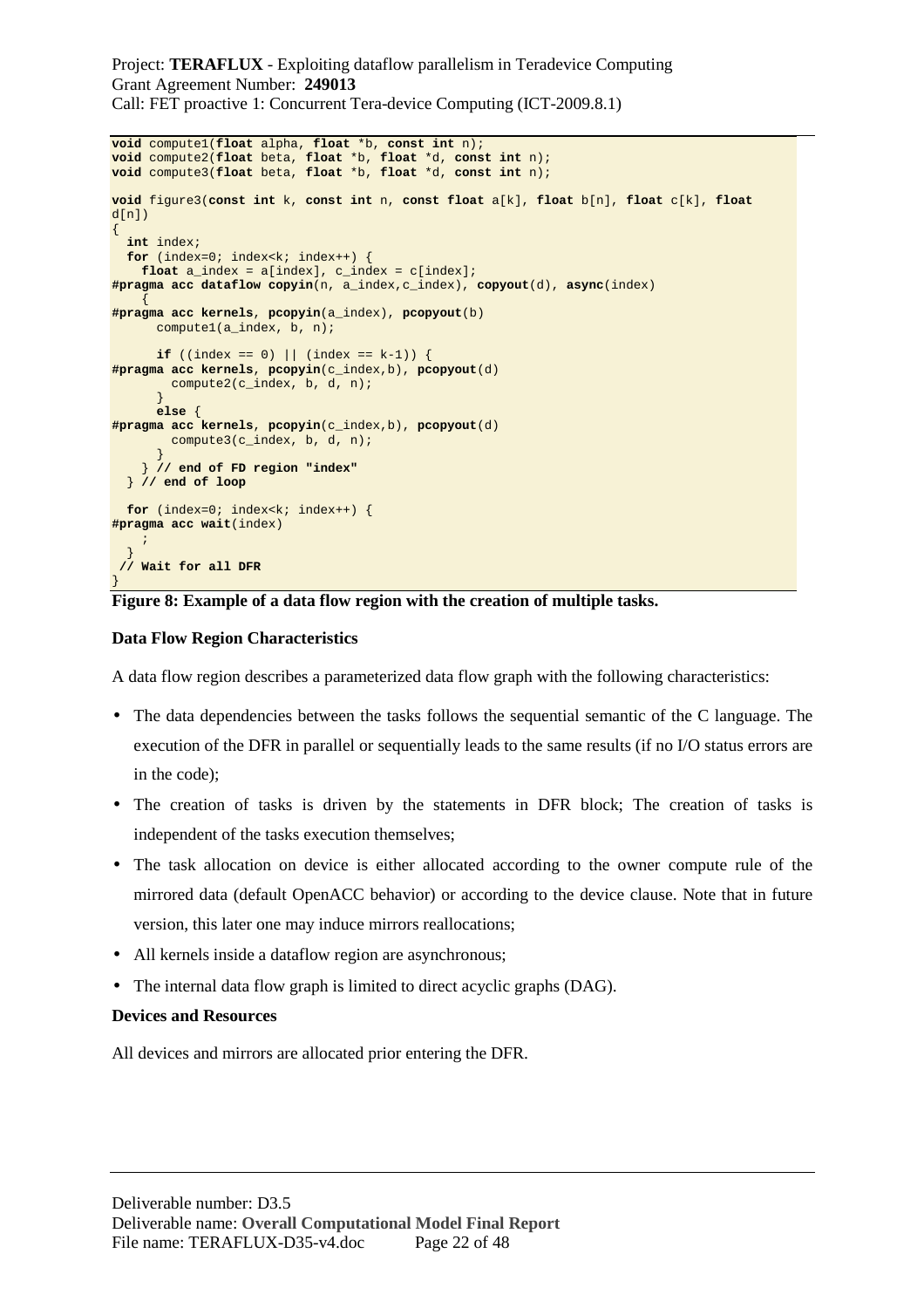### **3.2.2 Kernels in dataflow regions and DFCodelets**

The proposed extension to OpenACC is based on the current concept of OpenHMPP Codelets. They are pure functions that can be remotely executed in a given address space.

In the context of this work, Codelets have a set of restrictions. Codelets arguments are limited to scalar and mirrored data

- the first version can be limited to mirrored data, scalar data would be supported in a second version,
- Codelets code generation must not lead to data exchange or synchronization with the master program
- For CUDA or OpenCL codes, it is composed of a sequence of kernel launches,
- It does not contain any implicit transfers,
- Reductions are not supported ;

Codelets falling in this category are denoted DFCodelets. From the data flow model point of view, a DFCodelet can be seen as a data flow threads at execution.

The DFCodelets pattern is given in **Figure 9**. The DFCodelet calls must be declared with an explicit description of data I/O status to ensure the proper declaration for the argument mode management:

#pragma acc kernels, pcopyin(A), pcopyout(C) compute1(A, C);

### **Figure 9: DFCodelet pattern.**

### **DFCodelet Granularity**

DFCodelet granularity can encompass a few statements to a large set of statements. This later is targeted with this work since it is expected that in general the synchronization operations may be expensive. However, when considering the TERAFLUX system this constraint may be alleviated thanks to the hardware based thread management (cf. D7.1, D6.1, D6.2, D6,3, D6.4).

### **DFCodelet Body Statements**

There are no restrictions for the statements except that code generation must lead to one unique accelerator kernel. This constraint is necessary to ensure that no synchronization between the device and the host is needed to execute a task.

### **DFCodelet Inner Parallelism**

DFCodelets are expected to exhibit parallelism in their computation. This parallelism can then be used to exploit SIMD/SIMT parallelism available in many computing cores. This is taken in charge by the CAPS compiler code generation.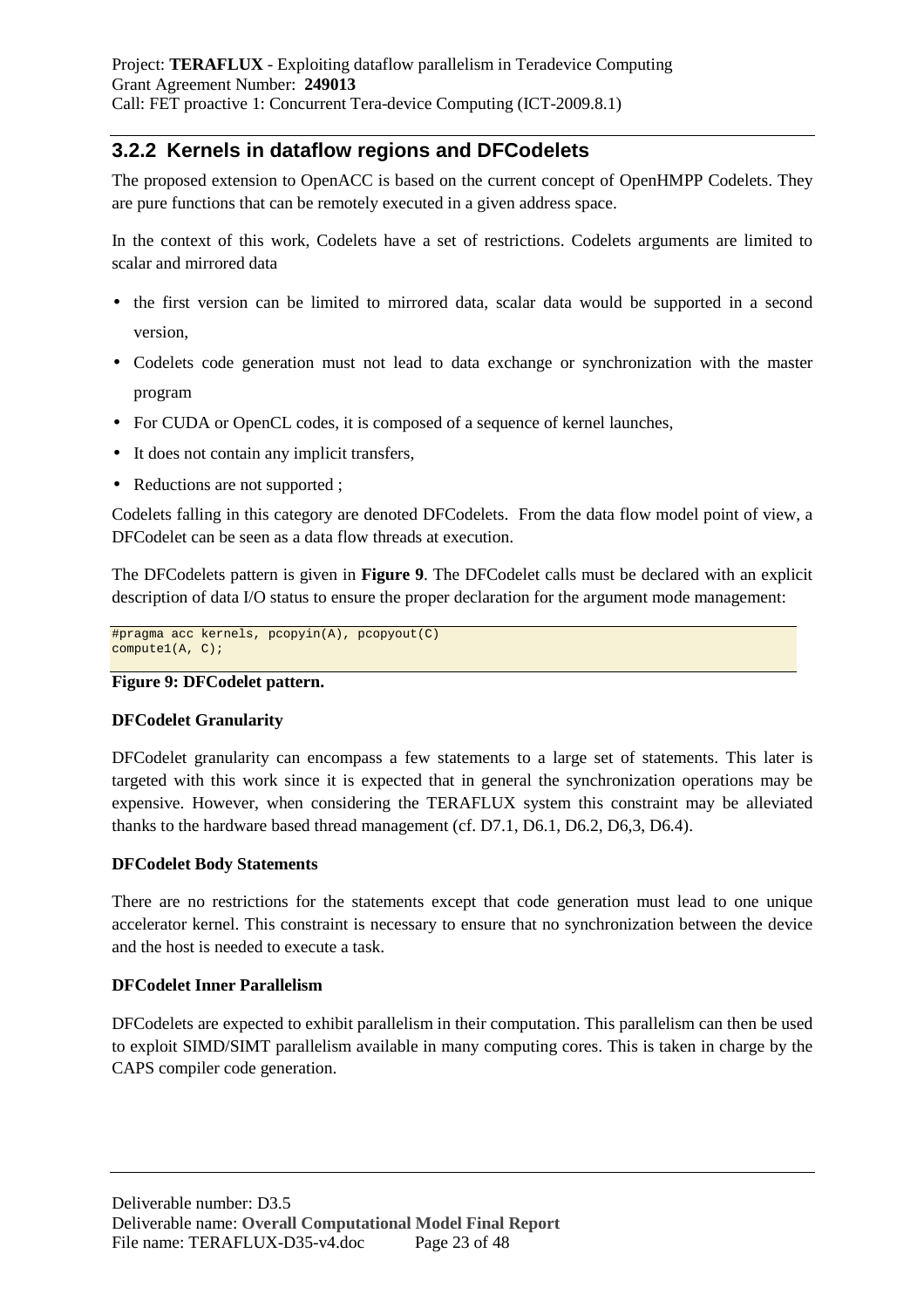### **3.2.3 Data Flow Region and Data**

A data flow region (DFR) describes a parameterized data flow task graph. This introduces many limitations to the content of the region. A data flow region is executed as a slave of a master program.

### **Data Flow Region**

A data flow region is described using a directive denoted "acc dataflow". This directive has two clauses:

- pcopyin or copyin(list of variables): list of variables (or addresses) that are not scalar variables and input to the region.
- pcopyout or copyout(list of variables): list of variables (or addresses) that are not scalar variables and output to the region.

Note that these clauses are identical to the clauses defined in the OpenACC standard. See [11] for a detailed description of the semantic.

```
#pragma acc dataflow copyin(n, a_index,c_index), copyout(d), async(index) 
{ 
 . . . 
}//end of data flow region
```
**Figure 10: DFR directive.** 

#### **Data Flow Region Statements**

The DFR statements aim at creating the task graph. These statements can be arbitrarily complex but a task creation cannot depend on the result of one of the tasks. These statements are executed on the host system.

**Figure 11** shows an example of incorrect statement in a DFR. The creation of the compute2 task depends on the value produced by the compute1 task that is not part of the considered model.

```
#pragma acc dataflow copyin(A, C), copyout(B) 
{ 
   #pragma acc kernels, copyin(A), copyout(C) 
   compute1(A,C) ; 
    // !!! Forbidden dependency on C !!! 
   if (C[i]) 
     #pragma acc kernels, copyin(C), copyout(B) 
     compute2(C,B) ; 
}//end of data flow region
```
**Figure 11: Incorrect statement of a data flow region.** 

### **Data Flow Region Execution Model**

There are two main parts in the execution model:

- Data flow execution inside the regions;
- The region inside the host program.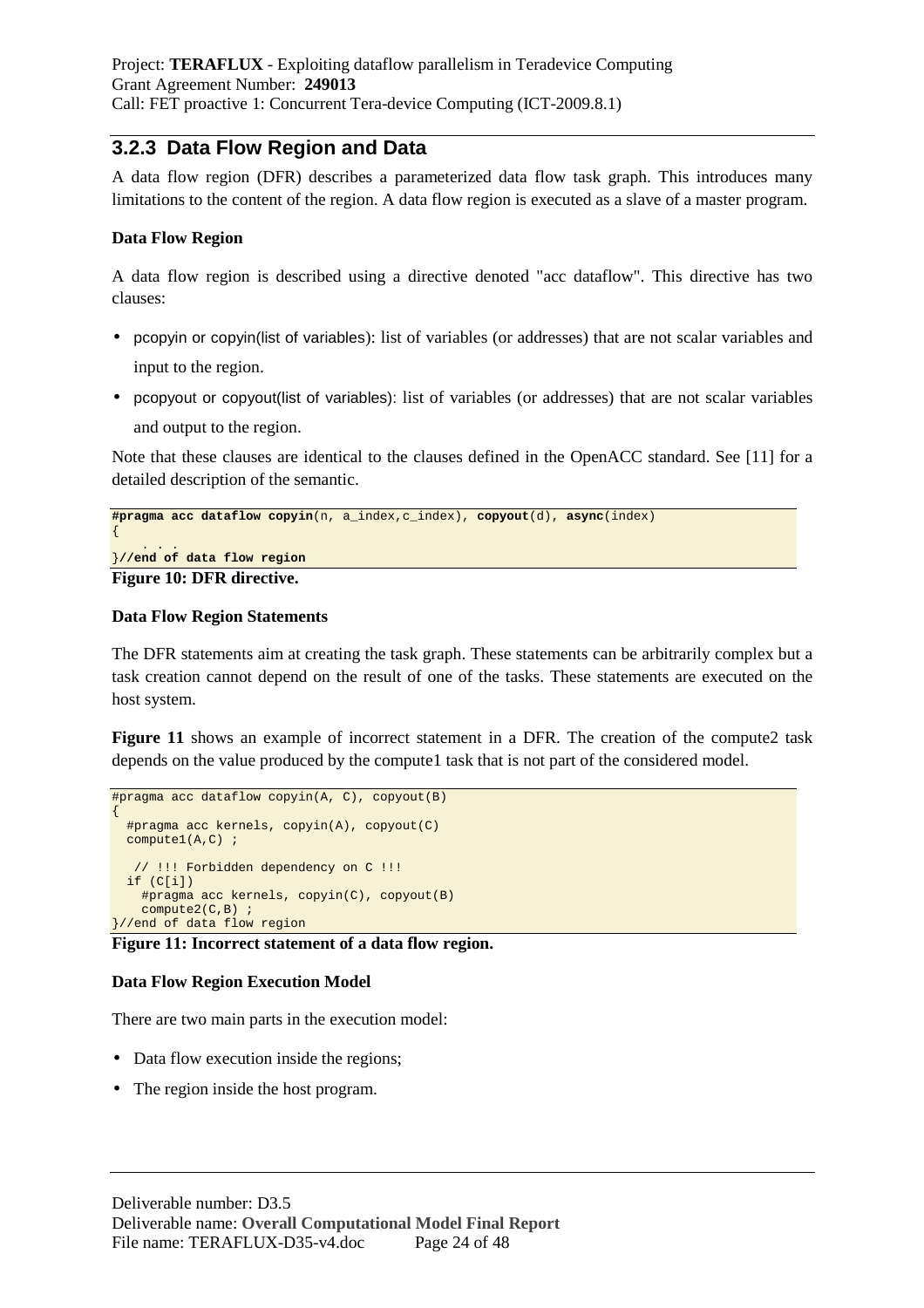#### **Master-Slave Execution**

The execution of a DFR region is executed as a whole in synchronous mode with the host program, or asynchronously when the appropriate OpenACC "async"/"wait" clauses are used.

#### **Dynamic Data Flow**

The execution of the statement inside the DFR creates the data flow graph according to the DFCodelets and the data dependencies between the tasks argument. This model is very similar to the StarSs model.

#### **Data Management**

This section describes how data structures are handled in a DFR. There are three cases to consider:

- Data structures that are input to the DFR
- Data structures that are output to the DFR
- Data structures that are temporary structures to send and receive data between tasks

The allocation of data for a DFR follows the usual allocation mirroring mechanism of the CAPS compiler. In short, the DFR tasks compute on mirror data. This has multiple advantages:

The DFR can be executed in different address spaces than the host program. Mirrors can also be used by other compute phases that exploit the data parallel model of OpenACC. The tasks can themselves exploit the data parallel code generation of OpenACC. Tasks can also be executed on the host. A rollback mechanism can be implemented (for conformant codes).

#### **Block Data Allocation**

The allocation of the data structures have to follow these rules:

- All data structures are contiguous memory block.
- All data/mirror are allocated prior to entering a region including DFCodelet arguments,
- Rollback mechanism is performed by restoring region in-out data.

### **Dealing with Multiple Address Spaces**

A mirror can only belong to one address space. As a consequence if DFCodelets are exchanging data from different address spaces, mirrors would need to migrate from one device to another one. In the current version, no data exchanges are supported. The DFR can support multiple devices if they share the same memory address space.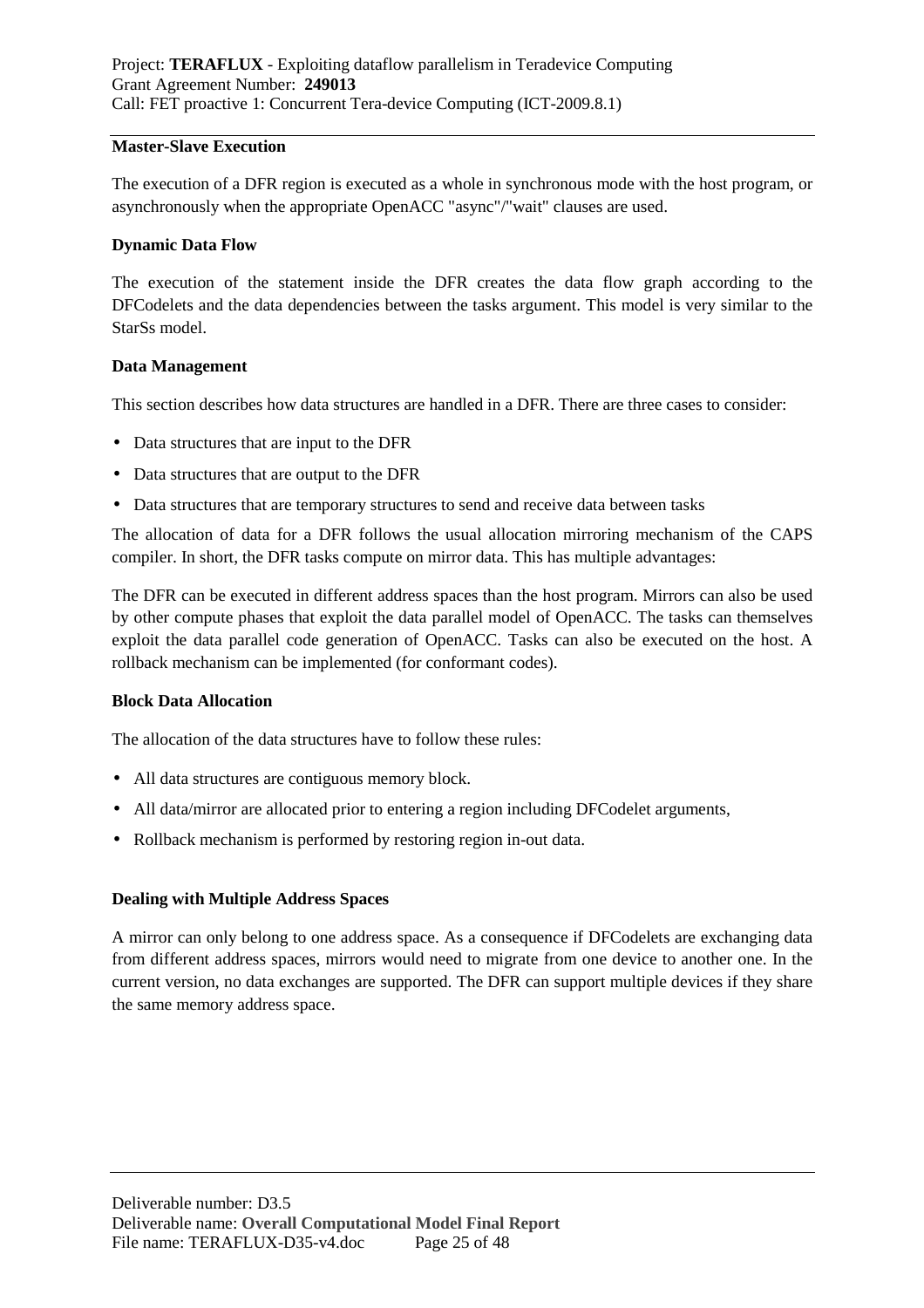#### **DFCodelet Arguments**

DFCodelet arguments of two kinds:

- Scalar variables
- Allocated structures are contiguous block of memories that are managed as mirrored data. In this case, argument can be sub-block of a main block

### **Data Related Synchronizations**

DFCodelet arguments are seen as tokens:

- No synchronizations based on scalar variables are allowed
- Cannot synchronize on mirror that are on different devices

Synchronizations are performed at the level of the allocated mirrored, not at the level of sub-blocks that may be used by DFCodelets.

Dataflow management: an instance at runtime of each thread argument is associated to one synchronization token (very much like in [7]).

### **3.2.4 Implementation, features and restrictions**

This section presents implementation options. As a first step, the proof of concept is based on current CAPS manycore compiler version 3. A data flow task library may be added to trigger the task execution. This library makes the interface with the CAPS compiler runtime that provides support for allocation memory and resources.

### **Implementation restrictions**

*Multiple Files Limitations -* DFCodelets can be declared in multiple files but the data flow regions is defined in a unique file.

*Source Language -* This work is limited to the C code.

*Target Language -* CUDA, OpenCL Accelerator, and CPU.

### *A task management library*

This library implements a data flow manager on top of the CAPS compiler public runtime API. This library main function is to track data dependencies to trigger DFCodelets execution. It can be for example based on the light weighted thread (QLib - Sandia).

### *Debugging*

The CAPS compiler describes clearly the dataflow computed at compile time using a text report and a graphic representation of the dependences using the "graphviz" library for instance. Then, the work is left to usual debugger that understands HMPP (e.g. Allinea DDT).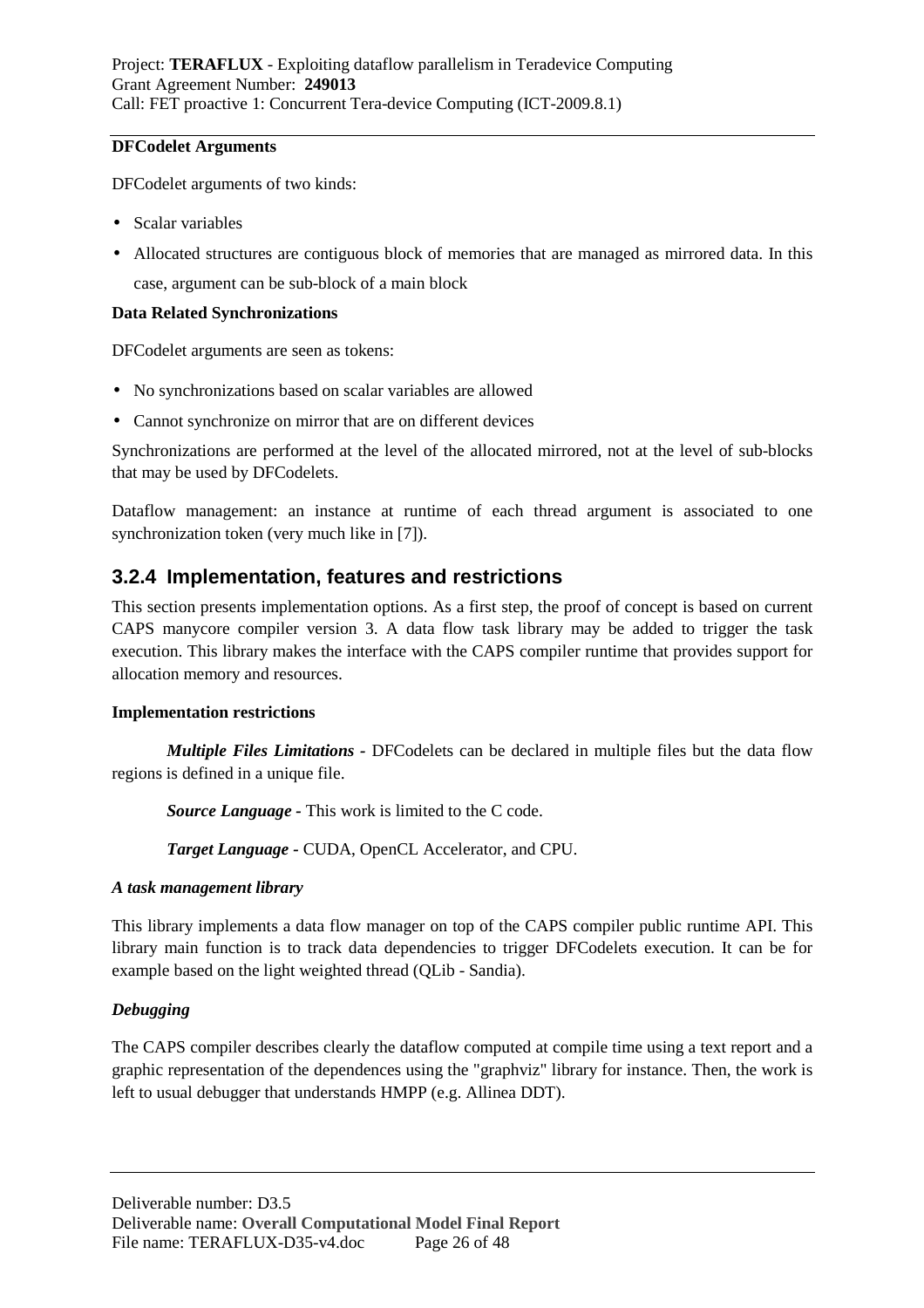#### **Prototype and evaluation**

The TF-OpenACC extension specification has led to the implementation of an operational prototype based on the CAPS many-core compiler suite version 3.3.1. This prototype is a fork of the CAPS compiler and has not been integrated inside the commercial version of the compiler currently in version 3.4.3.

The prototype supports all the features described in this document excepted the support of multiple devices (with the keyword extension "device(n)"). It has been validated on a various set of tests among the following:

- The simple example provided by the specification in figure 2, Appendix A1,
- The task distribution example provided by the specification in figure 3, see Appendix A2,
- A scatter/gather example, see Appendix A3,

In all these examples, the data dependences computed at compile time are provided. The OpenACC target used is CUDA on an NVidia GPU.

The validation machine has the following specification:

- Dual Socket Intel(R) Xeon(R) CPU X5560  $\omega$  2.80GHz (total of 8 physical cores),
- 24 Go of RAM,
- x86\_64 GNU/Linux version 3.11.0-18-generic
- NVidia GPU, GeForce GTS 450
- CUDA SDK version 5.0.23
- GNU C Compiler version 4.4.7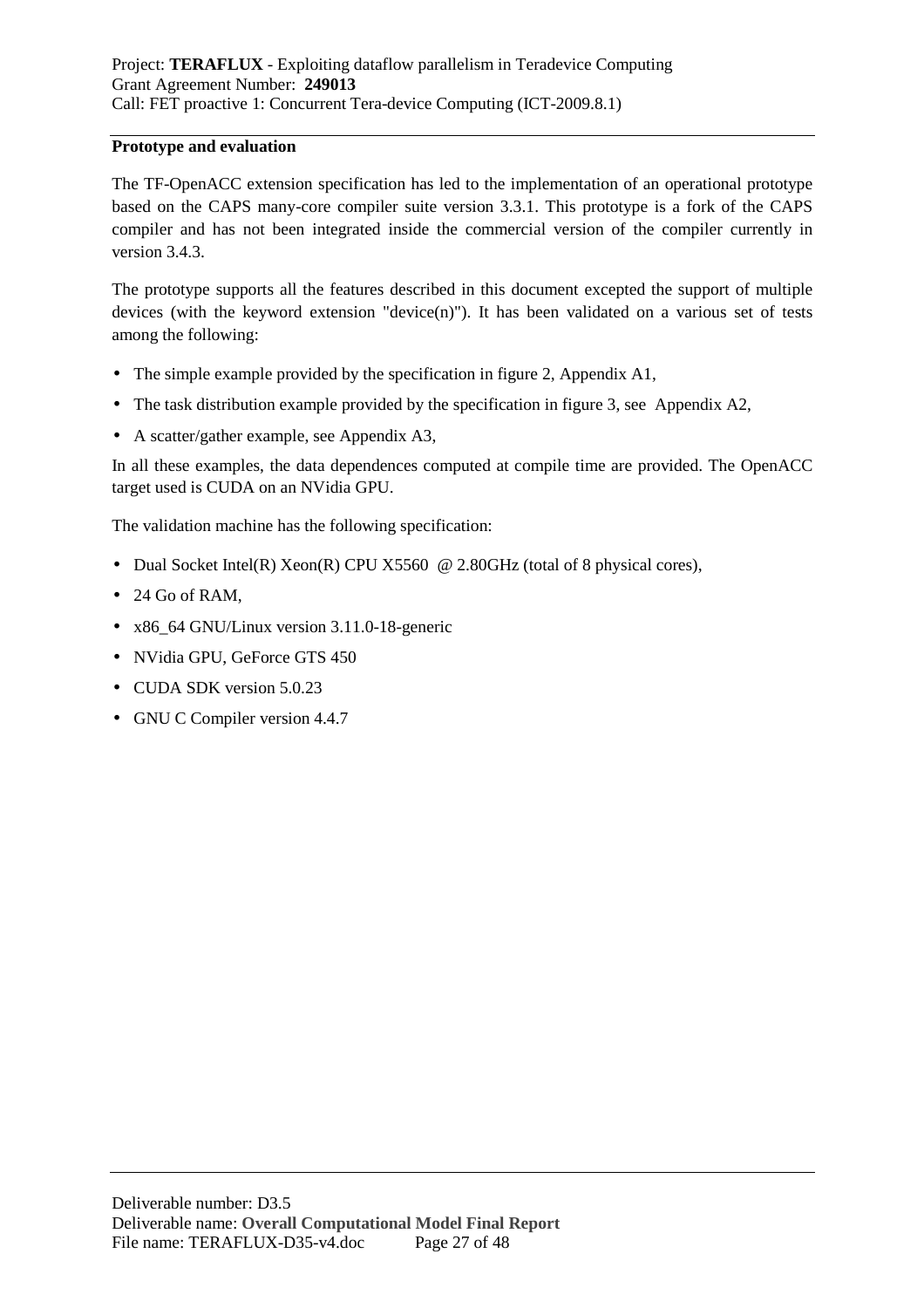# **3.3 OpenStream and Owner Writeable Memory**

We recall, for easy of reading, that in the previous period INRIA has worked on streaming dataflow using a directive-based approach. We coined the name OpenStream for these dataflow streaming extensions of OpenMP 3.0:

http://www.di.ens.fr/StreamingOpenMP

OpenStream is an expressive programming model to allow the composition of tasks communicating through first-class dataflow streams, as well as separate compilation. We provide more general dynamic constructs to support complex data structures and unbounded fan-in and fan-out communications. In contrast with our previous work, we introduce strongly typed, first-class streams that may be freely combined with recursive computations and dynamic data structures, while preserving modular (separate) compilation. We also add variadic stream clauses to construct arbitrarily complex, dynamic, possibly nested task graphs, and we provide syntactic support for broadcast operations and for synchronization with futures.

Additionally, in the fourth period of the project, further extended the functional nature of pure dataflow programs implies that all operations are side-effect free. The absence of side effect means that if tokens are allowed to carry vectors, arrays, or other complex data structures, an operation on a data structure results in a new data structure. The problem of efficiently representing and manipulating complex data structures in a dataflow execution model has remained a fundamental and practical challenge. Owner Writable Memory (OWM) has been proposed in TERAFLUX to manage complex data structures in dataflow programs. The name and idea origins from our collaborator Prof. Ian Watson from University of Manchester (cf. D7.1). OWM implements a globally addressable memory (in software or hardware, depending on the instantiation). Before a thread could write to a portion of memory, it has to claim ownership beforehand. At any time point only the thread who has the ownership of the memory could write to it. When write ownership is successfully acquired, any read from another thread is not guaranteed to see consistent data. When write ownership is released, a consistent view of data must be visible to any other thread. Note the release operation could be performed explicitly by the thread or implicitly by the model. The latter is achieved when the OWM is used by a thread to write its results, which are made available to the consumer thread upon the completion of the execution of the thread. This memory can serve the requirements of the single assignment semantics required for functional objects. However, the ability for other threads to subsequently reclaim write ownership adds to flexibility of usage. Please note that unlike classical acquire/release", OWM is not a synchronization algorithm. It relies on external synchronization and dependence enforcement mechanisms (dataflow) to implement race-free in-place communication. It also defines a global address space.

OWM is integrated into the OpenStream compiler as a language extension.

The OWM extension of OpenStream takes the form of a simple "cache" clause in the task pragma:

#pragma omp task cache (ACCESS\_MODE: MEM[OFF:SIZE])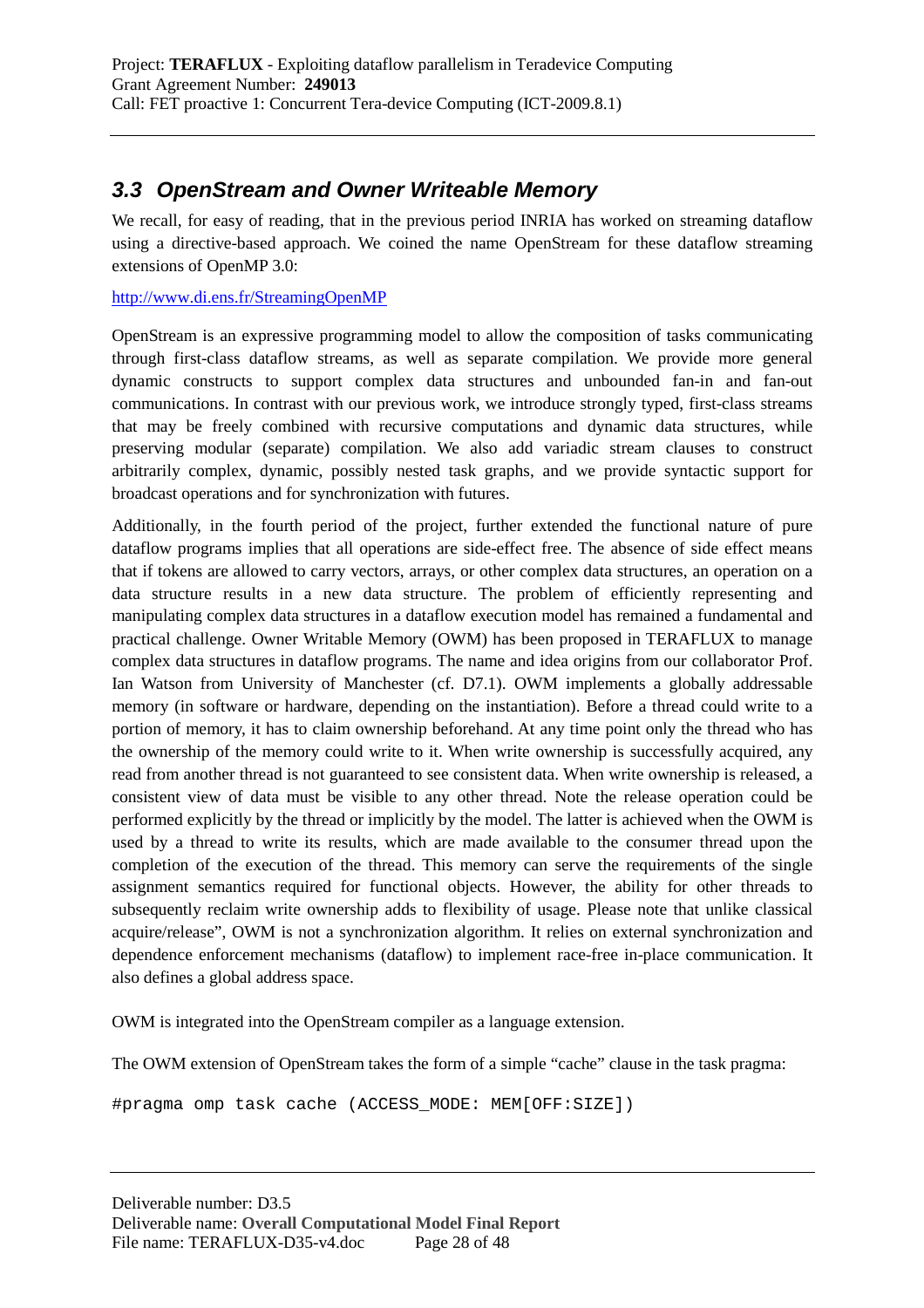The cache clause subscribes the task with the OWM subregion described by  $MEM[off:size]$  and "ACCESS\_MODE" can be read (R),write (W) or read-write (RW). The current clause syntax supports only one dimensional arrays, but it may easily be extended to multiple dimension arrays.

```
int sync __attribute__ ((stream));
DATA *A = tstar\_own\_alloc (N * N * sizeof (DATA));
/* task 1. */
#pragma omp task cache (W: A[:N*N]) output (sync)
€
  for (i = 0; i < N; i++)A[i][i] = i;\mathcal{F}/* task 2. */
#pragma omp task cache (R: A[:N*N]) input (sync)
\left\{ \right.for (i = 0; i < N; i++)... = A[i][i];}
```
### *OWM extension to OpenStream*

The simple usage of the pragma is described above. tstar\_owm\_alloc allocates the OWM memory with size  $N^*N^*$  sizeof (DATA). Task 1 writes to this OWM memory region and task 2 reads from this OWM region. Note that two tasks are synchronized by stream sync, task 2 will only be executed when task 1 finishes. Use cases of OWM in OpenStream are presented in the WP2 and WP7 deliverables.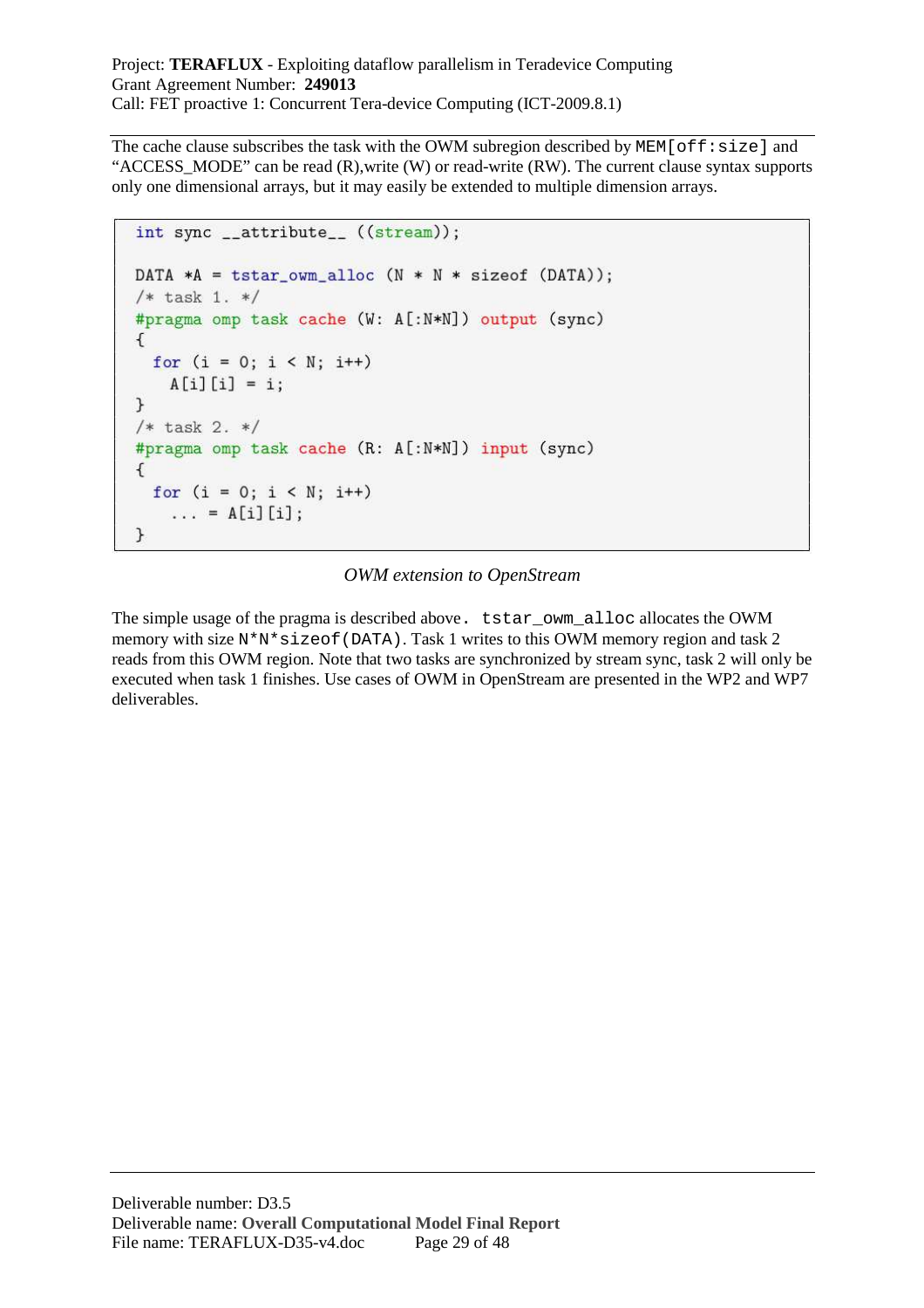# **4 Summary**

This document has described the research carried out in the WP3 of the TERAFLUX project during the fourth year. We have covered progress with C-directive-based dataflow models (StarSs, CAPS, OpenStream). CAPS (our commercial partner is WP3) has shown how they have included dataflow directives to OpenACC. BSC has continued with the work on using speculation as part of dataflow to increase parallelism available. BSC has reported the analysis of overhead that TinySTM brings and offer some light of when it would be profitable to use speculation given those overheads. With Scala, UNIMAN has provided more evidence of the advantages of bringing together dataflow and transactional memory by looking a Pregel (a distributed framework for Graphs published by Google. UNIMAN has also reported their progress on allowing developers to express preferences for task scheduling as well as facilitating the correct usage of the different types of TERAFLUX memory. With OpenStream, INRIA has reported how Owner Writable Memory can now be express in the language and in WP2 and WP7 further information can be found about the performance improvements derived. This deliverable has covered the work being carried out in T3.4.

Overall, the programming models have matured with significant number of applications being ported (see WP2 deliverable) and most of the tools are available to be downloaded as open-source tools to increase dissemination and impact.

The creation of the dataflow task graph is supported with different syntax but the core functionality of describing a side effect free computation as a node in the graph is prevalent. The inputs and outputs are specifically annotated and permit the generation of the dataflow graph. We can observe a divergence on how rich a set of dependencies each programming model provides specific support for. We can also observe a divergence with respect to the extra information that can optimize the runtime scheduling of the dataflow graph. These divergences have not to do with whether the dataflow graph generated is general, but is associated with covering well certain patterns of dependencies and the level of sophistication expected from the compiler when a pragma is encountered. The work by CAPS provides an industrial perspective of what features/functionalities are well understood.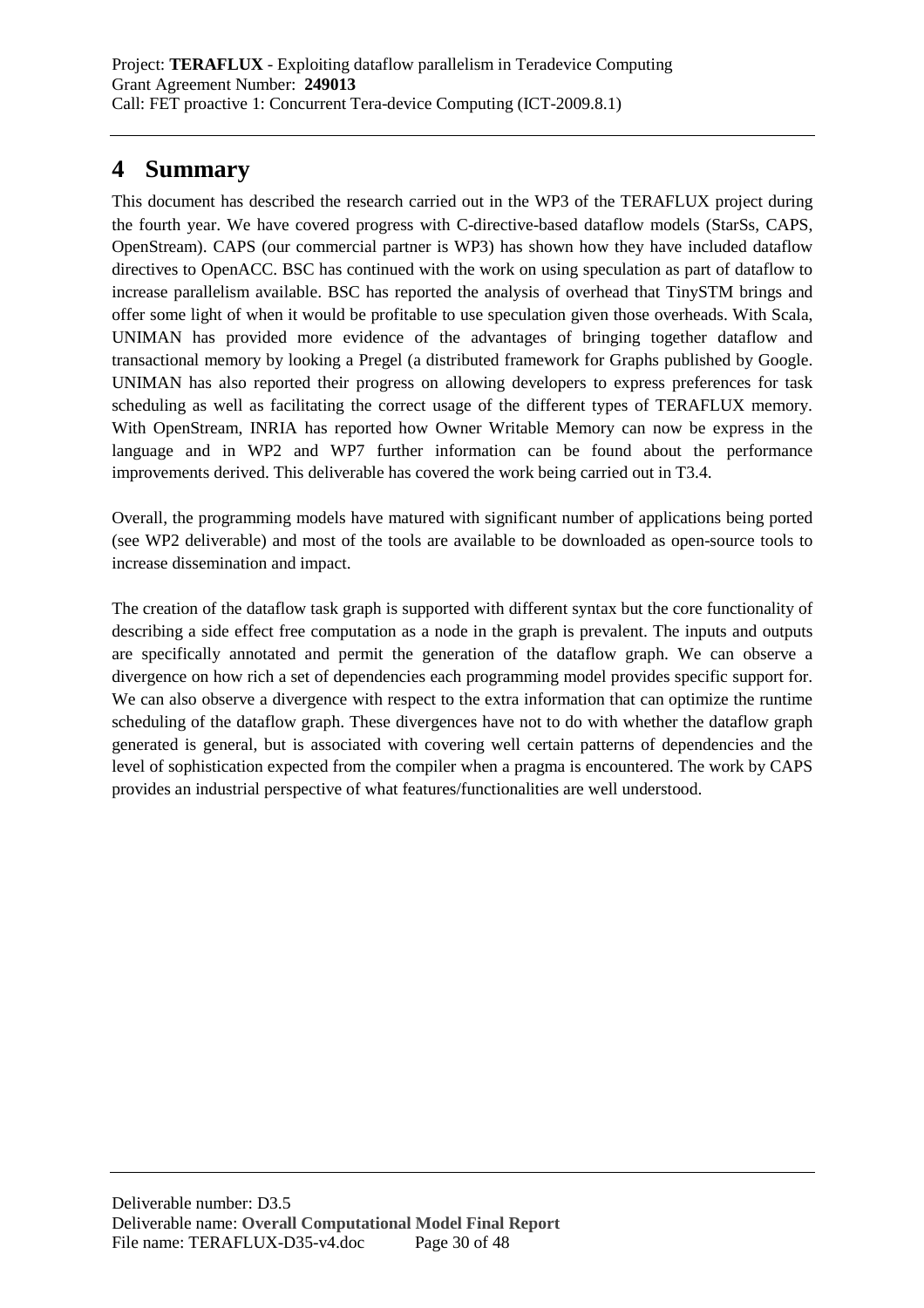# **References**

[1] Antoniu Pop and Albert Cohen. OpenStream: Expressiveness and dataflow compilation of OpenMP streaming programs. *ACM Transactions on Architecture and Code Optimization (TACO), selected for presentation at the HiPEAC 2013 Conf.*, January 2013.

[2] Antoniu Pop and Albert Cohen. Control-Driven Data Flow. Research Report RR-8015, INRIA, July 2012.

[3] Albert Cohen, Léonard Gérard, and Marc Pouzet. Programming parallelism with futures in Lustre. In *ACM Conf. on Embedded Software (EMSOFT)*, Tampere, Finland, October 2012. Best paper award.

[4] HMPP User's Manual. CAPS enterprise, 2012.

[5] Daniel Goodman and Behram Khan and Salman Khan and Mikel Luján and Ian Watson. Software transactional memories for Scala. Journal of Parallel and Distributed Computing, 2012. http://dx.doi.org/10.1016/j.jpdc.2012.09.015

[6] C. Seaton, D. Goodman, M. Luján, and I. Watson. Applying dataflow and transactions to Lee routing. In Proceedings of the 7th Workshop on Programmability Issues for Heterogeneous Multicores (MULTIPROG), 2012. Best Paper Award.

[7] D. Goodman, S. Khan, C. Seaton, Y. Guskov, B. Khan, M. Luján, and I. Watson. DFScala: High level dataflow support for Scala. In Proceedings of the 2nd International Workshop on Data-Flow Models For Extreme Scale Computing (DFM), 2012.

[8] Ian Watson, Chris Kirkham and Mikel Luján. A Study of a Transactional Parallel Routing Algorithm. In Proceedings of the International Conference on Parallel Architectures and Compilation Techniques - PACT, pp 388-398, 2007.

[9] Rahulkumar Gayatri, Rosa M. Badia, Eduard Ayguadé, Mikel Luján, Ian Watson. Transactional Access to Shared Memory in StarSs, a Task Based Programming Model. EuroPAR 2012: 514-525.

[11] OpenACC Consortium, "The OpenACC Application Programming Interface Version 2.0," 17 06 2013. [Online]. Available: http://www.openacc-standard.org/node/297.

[12] CAPS entreprise, HMPP Directives Reference Manual, Version 3.2.0, 2012.

[13] OpenHMPP Consortium Association, "OpenHMPP New Standard for Many-Core," 10 06 2011. [Online]. Available: http://www.openhmpp.org/. [Accessed 10 12 2011].

[14] NVidia, "NVIDIA, Cray, PGI, CAPS Unveil 'OpenACC' Programming Standard for Parallel Computing," 11 14 2011. [Online]. Available: http://pressroom.nvidia.com/easyir/customrel.do? easyirid=A0D622CE9F579F09 &version=live&prid=821214 &releasejsp=release\_157.. [Accessed 01 09 2012].

[15] The OpenCL Specification v1.1 r36, "The OpenCL Specification," 30 9 2010. [Online]. Available: http://www.khronos.org/registry/cl/specs/opencl-1.1.pdf.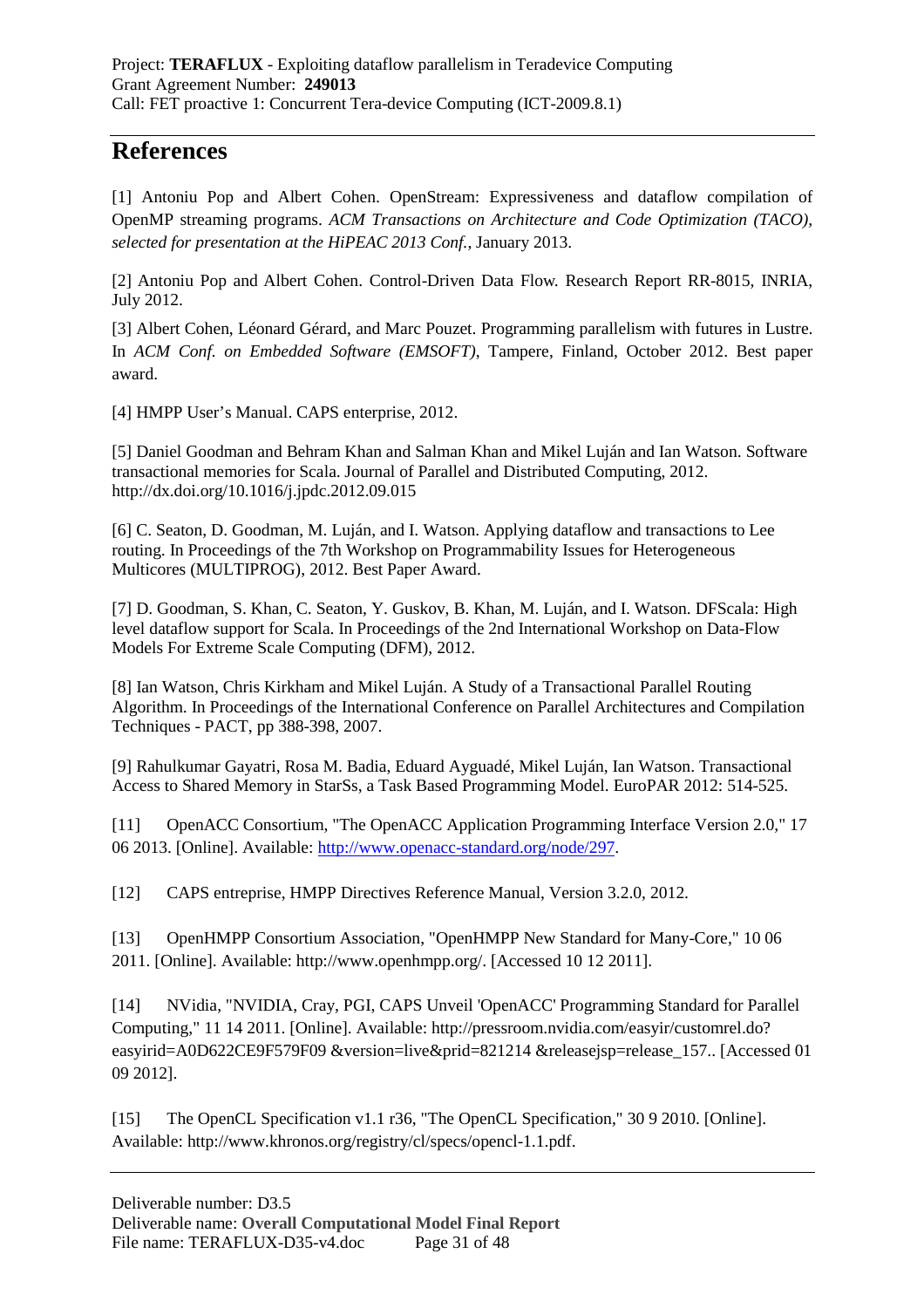[16] HPCwire, "CAPS Entreprise Now Supports OpenACC Standard," 02 05 2012. [Online]. Available: http://www.hpcwire.com/hpcwire/2012-05- 02/caps entreprise now supports openacc standard.html.

[17] Marco Solinas, Rosa M Badia, François Bodin, Albert Cohen, Paraskevas Evripidou, Paolo Faraboschi, Bernhard Fechner, Guang R Gao, Arne Garbade, Sylvain Girbal, Daniel Goodman, Behran Khan, Souad Koliai, Feng Li, Mikel Luján, Laurent Morin, Avi Mendelson, Nacho Navarro, Antoniu Pop, Pedro Trancoso, Theo Ungerer, Mateo Valero, Sebastian Weis, Ian Watson, Stéphane Zuckermann, Roberto Giorgi. The TERAFLUX Project: Exploiting the DataFlow Paradigm in Next Generation Teradevices. In Proceedings of the 2013 Euromicro Conference on Digital System Design (DSD), 272-279.

[18] Roberto Giorgi, Rosa M Badia, François Bodin, Albert Cohen, Paraskevas Evripidou, Paolo Faraboschi, Bernhard Fechner, Guang R Gao, Arne Garbade, Rahul Gayatri, Sylvain Girbal, Daniel Goodman, Behran Khan, Souad Koliaï, Joshua Landwehr, Nhat Minh Lê, Feng Li, Mikel Lujàn, Avi Mendelson, Laurent Morin, Nacho Navarro, Tomasz Patejko, Antoniu Pop, Pedro Trancoso, Theo Ungerer, Ian Watson, Sebastian Weis, Stéphane Zuckerman, Mateo Valero. TERAFLUX: Harnessing Dataflow in Next Generation Teradevices. Journal Microprocessors and Microsystems, 2014. http://www.sciencedirect.com/science/article/pii/S0141933114000490

[19] A. Diavastos, P. Trancoso, M. Lujan and I. Watson, "Integrating Transactions into the Data-Driven Multi-threading Model using the TFlux Platform" in Proc. of the Data-Flow Execution Models for Extreme Scale Computing (DFM) Workshop, Galveston, Texas, U.S.A., October 2011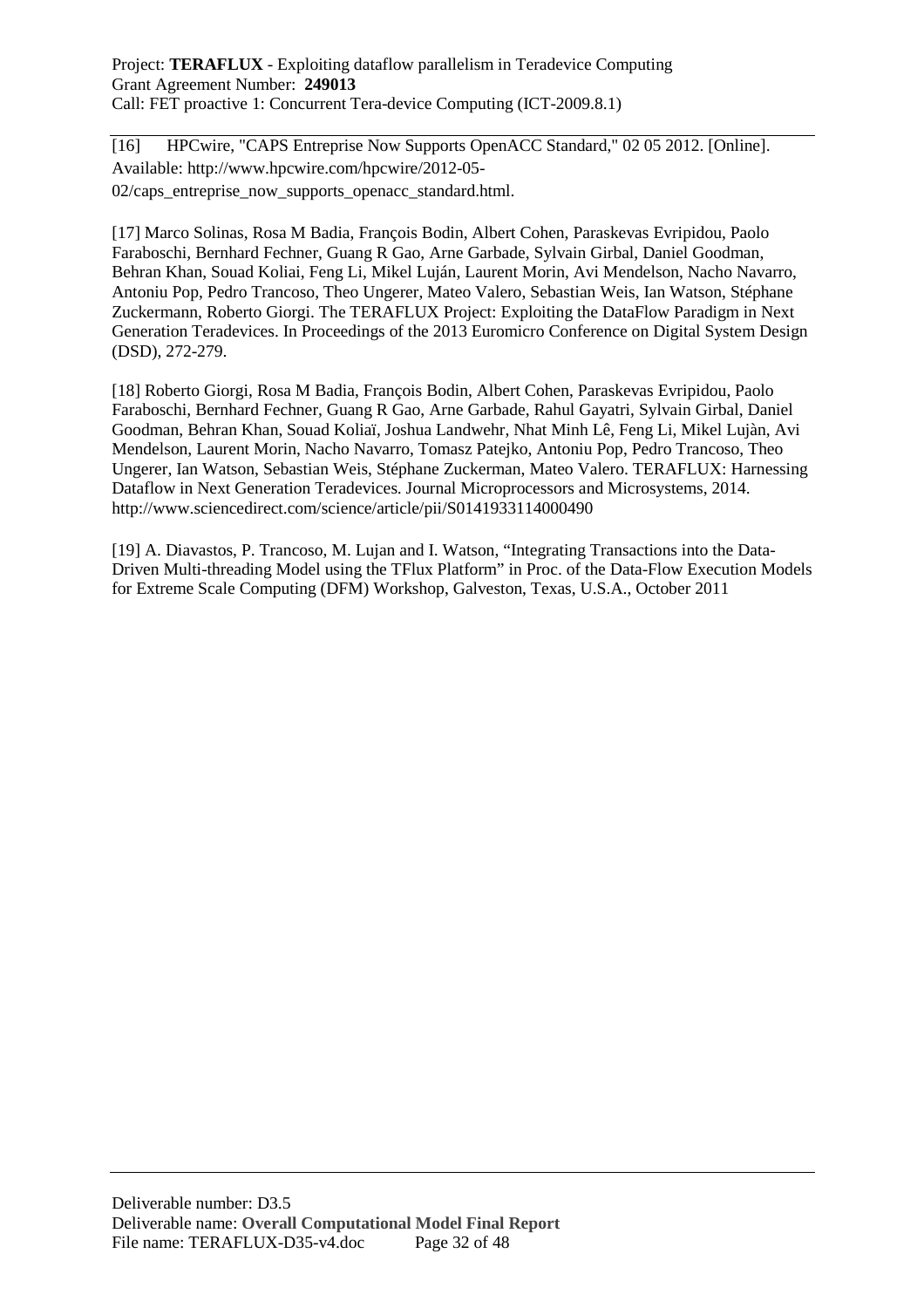# **Appendix A – CAPS Compiler: Reference codes annexes**

### **Appendix A1: Basic synchronization example**

• Source code

```
void compute1(const float *a, float *b, const int n); 
void compute2(const float *b, float *c, const int n); 
void figure2(const int n, const float a[n], float b[n], float c[n]) 
{ 
#pragma acc dataflow copyin(a), create(b), copyout(c) 
\{#pragma acc kernels, pcopyin(a), pcopyout(b) 
     compute1(a, b, n); 
#pragma acc kernels, pcopyin(b), pcopyout(c) 
    compute2(b, c, n); 
   } // end of FD region 
} 
void compute1(const float *a, float *b, const int n) 
{ 
   int i; 
/* #pragma omp parallel for */ 
 for (i=0; i<n; ++i)\left\{ \right.b[i] = a[i] / 3.14f;
     } 
} 
void compute2(const float *b, float *c, const int n) 
{ 
   int i; 
/* #pragma omp parallel for */ 
 for (i=0; i \le n; ++i)\left\{ \right.c[i] = b[i] * b[i]; } 
} 
extern void fill(const int n, const float value, float t[n]);
#define N 300000 
static const int n = N; 
float a[N]; 
float b[N]; 
float c[N]; 
void example(void) 
{ 
 fill(n, 2, a); 
 fill(n, 1.578, b); 
   fill(n, 1.04, c); 
   figure2(n, a, b, c); 
   return 0; 
}
```
#### • Compilation output

```
hmpp -k gcc -c -Wall -I/home/laorans/travail/DataFlow/HMPP-
DataFLow/build/hmpp/x86_64/debug//include figure2.c -o figure2.o 
Parse acc dataflow copyin(a), create(b), copyout(c)
Create region figure2.c:8
```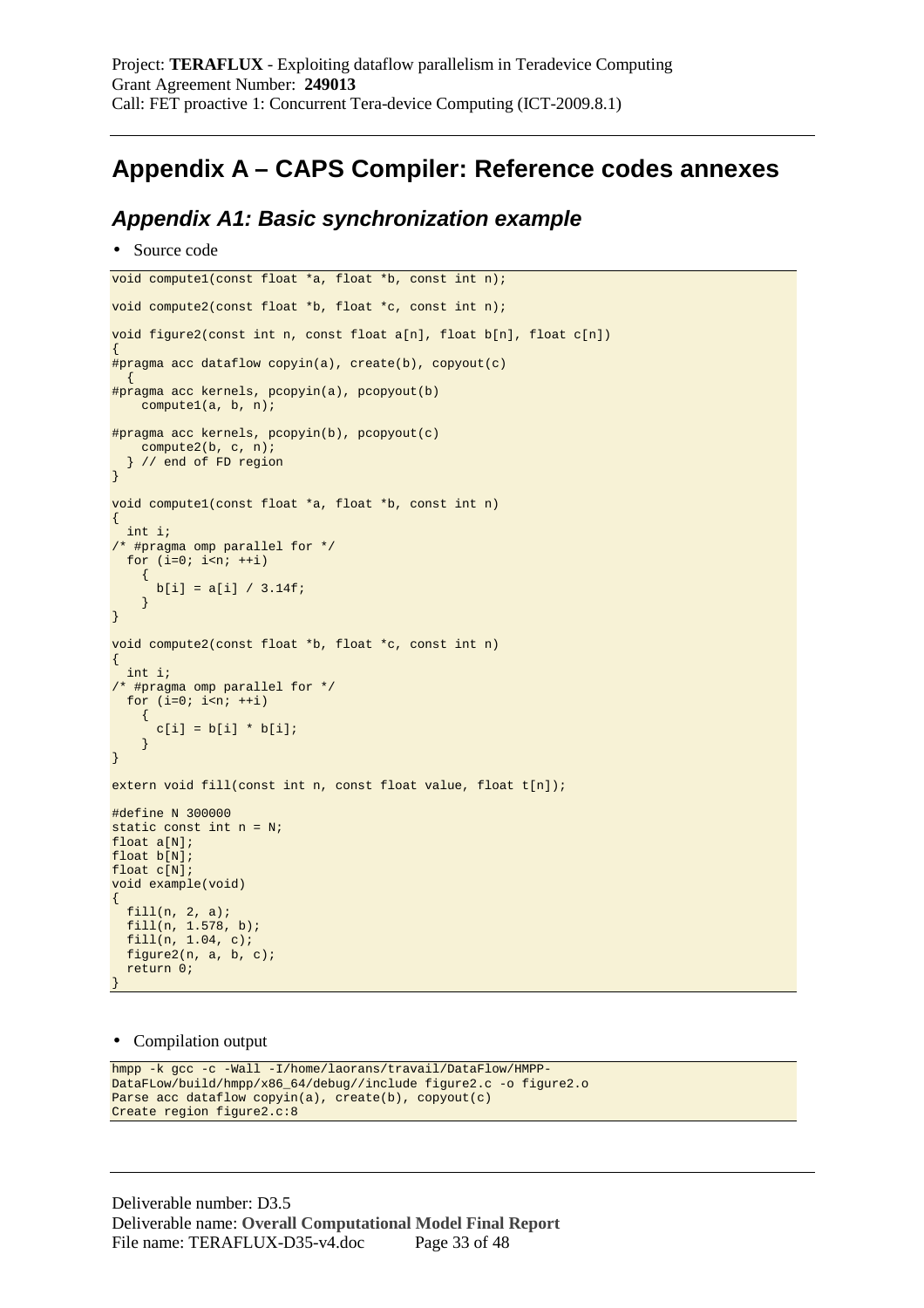figure<sub>2.c</sub>:8 Parse acc kernels, pcopyin(a), pcopyout(b) entry Add call compute1(a, b, n) to region Parse acc kernels, pcopyin(b), pcopyout(c) Add call compute2(b, c, n) to region 1 regions found computel Create CFG for: figure2.c:8 0: a 1: b  $2: c$ 3: n compute2 Found node compute1(a, b, n) Found node compute2(b, c, n) Dataflow CFG is: CFG for region figure2.c:8 exit 0: a 1: b 2: c **Figure 12, figure2.c, Data Dependencies computed at compile time**3: n 4 nodes: a b c n 0: <entry>: write none none none 2: compute1: read write none none 3: compute2: none read write none 1: <exit>: none none read none 3 edges: <entry> --> compute1 compute1 --> compute2 compute2 --> <exit> Processing figure2.c:8 Build data dependencies for region figure2.c:8 Process node <exit> Process node compute2 addDEdge (compute2,<exit>,'c') Process node compute1 addDEdge (compute1,compute2,'b') Process node <entry> addDEdge (<entry>,compute1,'a') q 0 : (<entry>-exe, compute1-exe, compute2-exe) q 1 : (<exit>-wait for q0, <exit>-exe) Found 2 queues Written figure2\_4ryhwv.halt.i hmppcg: src/dpil/acc/WorkSharingPass.cc:388: [Message DPL0099] figure2.c:21: Loop 'i' was shared among gangs(192) and workers(256) (last message repeated 1 more time) hmpp: [Info] Generated codelet filename is "\_\_hmpp\_acc\_region\_\_figure2\_16\_\_0q7vrdyf\_cuda.hmf.cu". hmppcg: src/dpil/acc/WorkSharingPass.cc:388: [Message DPL0099] figure2.c:31: Loop 'i' was shared among gangs(192) and workers(256) (last message repeated 1 more time) hmpp: [Info] Generated codelet filename is \_hmpp\_acc\_region\_\_figure2\_20\_\_pscahkc2\_cuda.hmf.cu". hmpp: [Warning HP0391] <preprocessor>:12: Variable 'n' in Data clause has no effect if read-only in the enclosed Kernel/Parallel regions <preprocessor>: In function 'figure2': <preprocessor>:36: warning: implicit declaration of function 'openacci\_set\_device\_hint' <preprocessor>:12: warning: implicit declaration of function 'openacci\_enter\_region' <preprocessor>:12: warning: implicit declaration of function 'openacci\_push\_data' <stdin>:1: warning: implicit declaration of function 'openacci\_call' <stdin>:1: warning: implicit declaration of function 'openacci\_fallback' <stdin>:1: warning: implicit declaration of function 'openacci\_leave\_region' <preprocessor>:24: warning: implicit declaration of function 'openacci\_wait' figure2.c: In function 'example': figure2.c:50: warning: 'return' with a value, in function returning void figure2.c: In function 'hmppsi\_lookup': figure2.c:56: warning: implicit declaration of function 'hmpprti\_lookup\_grouplet' figure2.c:56: warning: return makes pointer from integer without a cast figure2.c: At top level: figure2.c:54: warning: 'hmppsi\_lookup' defined but not used

```
Deliverable number: D3.5 
Deliverable name: Overall Computational Model Final Report
File name: TERAFLUX-D35-v4.doc Page 34 of 48
```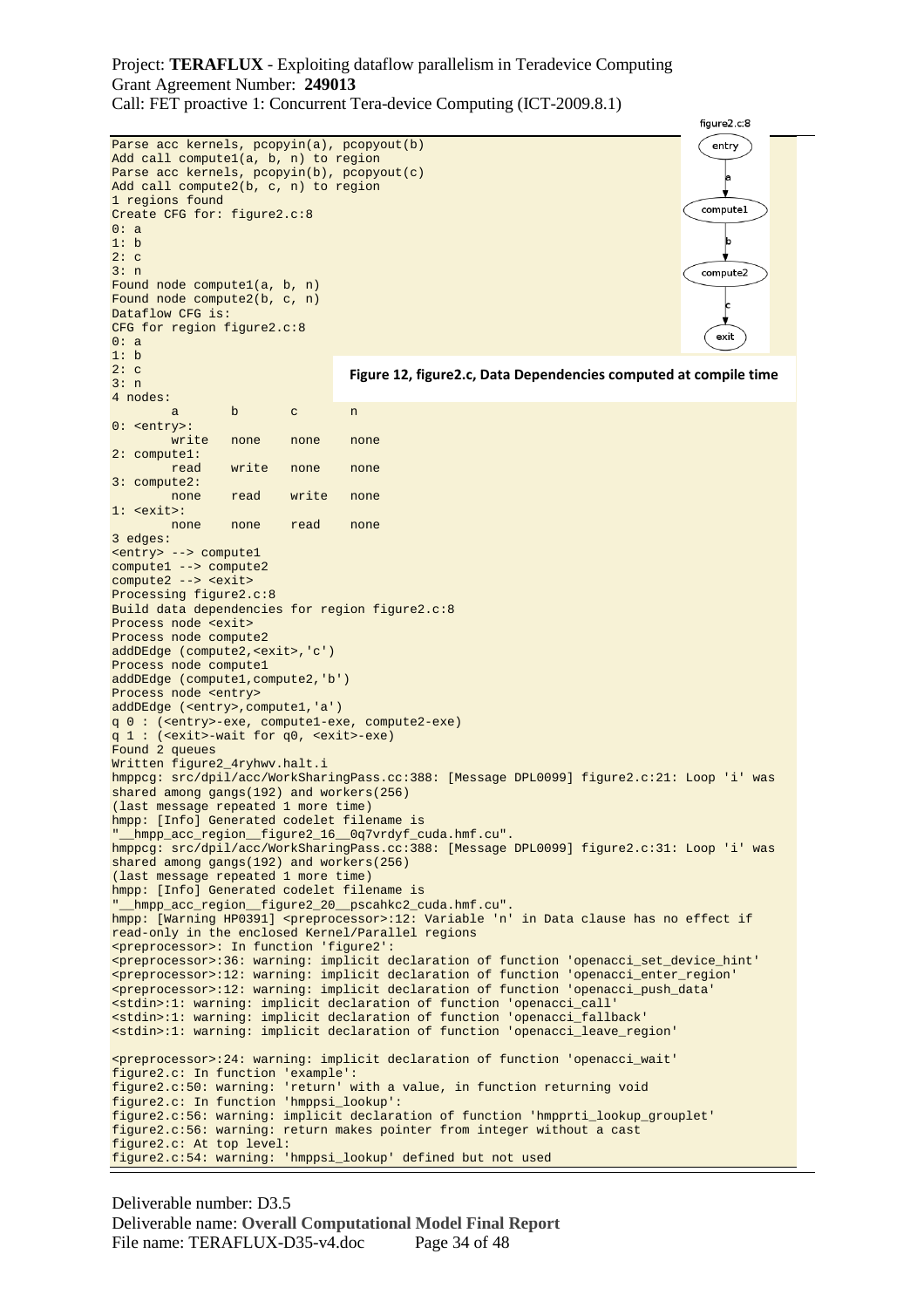Call: FET proactive 1: Concurrent Tera-device Computing (ICT-2009.8.1)

hmpp -k gcc -Wall main.o figure2.o -o test.exe

#### • Execution output

| ./test.exe                                                                              |                                                                                         |
|-----------------------------------------------------------------------------------------|-----------------------------------------------------------------------------------------|
| $\mathsf{L}$                                                                            | 0.207778] (0) INFO: Enter data (queue=none, location= <preprocessor>:12)</preprocessor> |
| 0.208117] (0) INFO: Acquire (target=cuda)<br>$\mathbf{L}$                               |                                                                                         |
| $\mathbf{r}$                                                                            | 0.208357] (0) INFO: Acquired (device='cuda#0 [GeForce GTS 450]')                        |
| $\mathbb{I}$                                                                            | 0.208496] (0) INFO: Allocate a[0:300000] (element_size=4, memory_space=cudaglob,        |
| queue=none, location= <preprocessor>:12)</preprocessor>                                 |                                                                                         |
| L                                                                                       | $0.233900$ ] (0) INFO: Upload a[0:300000] (element_size=4, queue=none,                  |
| location= <preprocessor>:12)</preprocessor>                                             |                                                                                         |
| L                                                                                       | 0.234515] (0) INFO: Allocate b[0:300000] (element_size=4, memory_space=cudaglob,        |
| queue=none, location= <preprocessor>:12)</preprocessor>                                 |                                                                                         |
| $\mathbb{R}$                                                                            | 0.234719] (0) INFO: Allocate c[0:300000] (element_size=4, memory_space=cudaglob,        |
| queue=none, location= <preprocessor>:12)</preprocessor>                                 |                                                                                         |
| $\mathbb{R}$                                                                            | 0.234919] (0) INFO: Allocate n[0:1] (element_size=4, memory_space=cudaglob,             |
| queue=none, location= <preprocessor>:12)</preprocessor>                                 |                                                                                         |
| $0.235240$ ] (0) INFO: Enter<br>$\mathbf{L}$                                            | kernels (queue=0, location= <preprocessor>:16)</preprocessor>                           |
| $\mathbf{L}$                                                                            | 0.236452] (0) INFO: Allocate hmpp_vla_sizes_a[0:1] (element_size=8,                     |
| memory_space=host, queue=0, location= <preprocessor>:16)</preprocessor>                 |                                                                                         |
| U                                                                                       | 0.236572] (0) INFO: Upload __hmpp_vla_sizes_a[0:1] (element_size=8, queue=0,            |
| location= <preprocessor>:16)</preprocessor>                                             |                                                                                         |
| $\mathbf{L}$                                                                            | 0.236673] (0) INFO: Allocate hmpp_vla_sizes_b[0:1] (element_size=8,                     |
| memory_space=host, queue=0, location= <preprocessor>:16)</preprocessor>                 |                                                                                         |
| L                                                                                       | 0.236759] (0) INFO: Upload __hmpp_vla_sizes__b[0:1] (element_size=8, queue=0,           |
| location= <preprocessor>:16)</preprocessor>                                             |                                                                                         |
| $0.236853$ ] ( 0) INFO : Call<br>$\mathbb{R}$                                           | _hmpp_acc_region_figure2_16_0q7vrdyf (queue=0,                                          |
| location= <preprocessor>:16)</preprocessor>                                             |                                                                                         |
| 0.237048] ( 0) INFO : Free<br>L                                                         | _hmpp_vla_sizes__b[0:1] (element_size=8, queue=0,                                       |
| location= <preprocessor>:16)</preprocessor>                                             |                                                                                         |
| 0.237192] ( 0) INFO : Free<br>$\mathbf{L}$                                              | hmpp_vla_sizes_a[0:1] (element_size=8, queue=0,                                         |
| location= <preprocessor>:16)</preprocessor>                                             |                                                                                         |
| 0.237281] ( 0) INFO : Leave<br>$\mathbf{L}$                                             | kernels (queue=0, location= <preprocessor>:16)</preprocessor>                           |
| 0.237378] ( 0) INFO : Enter<br>$\mathbf{r}$                                             | kernels (queue=0, location= <preprocessor>:20)</preprocessor>                           |
| $\mathbf{L}$                                                                            | 0.237785] (0) INFO: Allocate hmpp_vla_sizes_b[0:1] (element_size=8,                     |
| memory_space=host, queue=0, location= <preprocessor>:20)</preprocessor>                 |                                                                                         |
| 0.237876] ( 0) INFO : Upload<br>$\mathbb{R}$                                            | _hmpp_vla_sizes_b[0:1] (element_size=8, queue=0,                                        |
| location= <preprocessor>:20)</preprocessor>                                             |                                                                                         |
| $\mathbb{R}$<br>memory_space=host, queue=0, location= <preprocessor>:20)</preprocessor> | 0.237950] (0) INFO: Allocate hmpp_vla_sizes_c[0:1] (element_size=8,                     |
| 0.238033] ( 0) INFO : Upload                                                            | _hmpp_vla_sizes_c[0:1] (element_size=8, queue=0,                                        |
| L<br>location= <preprocessor>:20)</preprocessor>                                        |                                                                                         |
| $0.238124$ ] ( 0) INFO : Call<br>U                                                      | _hmpp_acc_region_figure2_20_pscahkc2 (queue=0,                                          |
| location= <preprocessor>:20)</preprocessor>                                             |                                                                                         |
| 0.238255] ( 0) INFO : Free<br>L                                                         | _hmpp_vla_sizes_c[0:1] (element_size=8, queue=0,                                        |
| location= <preprocessor>:20)</preprocessor>                                             |                                                                                         |
| 0.238346] ( 0) INFO : Free<br>$\mathbf{L}$                                              | hmpp_vla_sizes_b[0:1] (element_size=8, queue=0,                                         |
| location= <preprocessor>:20)</preprocessor>                                             |                                                                                         |
| 0.238434] ( 0) INFO : Leave<br>L                                                        | kernels (queue=0, location= <preprocessor>:20)</preprocessor>                           |
| $0.238506$ ] ( 0) INFO : Wait<br>$\mathbb{R}$                                           | (queue=none, awaited=0, location= <preprocessor>:24)</preprocessor>                     |
| 0.238776] ( 0) INFO : Free<br>L                                                         | n[0:1] (element_size=4, queue=none,                                                     |
| location= <preprocessor>:12)</preprocessor>                                             |                                                                                         |
|                                                                                         | $[0.239049]$ (0) INFO: Download $c[0:300000]$ (element_size=4, queue=none,              |
| location= <preprocessor>:12)</preprocessor>                                             |                                                                                         |
| 0.239751] ( 0) INFO : Free<br>L                                                         | $c[0:300000]$ (element_size=4, queue=none,                                              |
| location= <preprocessor>:12)</preprocessor>                                             |                                                                                         |
| 0.239916] ( 0) INFO : Free<br>$\mathbf{L}$                                              | $b[0:300000]$ (element_size=4, queue=none,                                              |
| location= <preprocessor>:12)</preprocessor>                                             |                                                                                         |
| 0.240081] ( 0) INFO : Free<br>L                                                         | a[0:300000] (element_size=4, queue=none,                                                |
| location= <preprocessor>:12)</preprocessor>                                             |                                                                                         |
| 0.240243] ( 0) INFO : Leave<br>$\mathbf{L}$                                             | data (queue=none, location= <preprocessor>:12)</preprocessor>                           |
| start                                                                                   |                                                                                         |
| done                                                                                    |                                                                                         |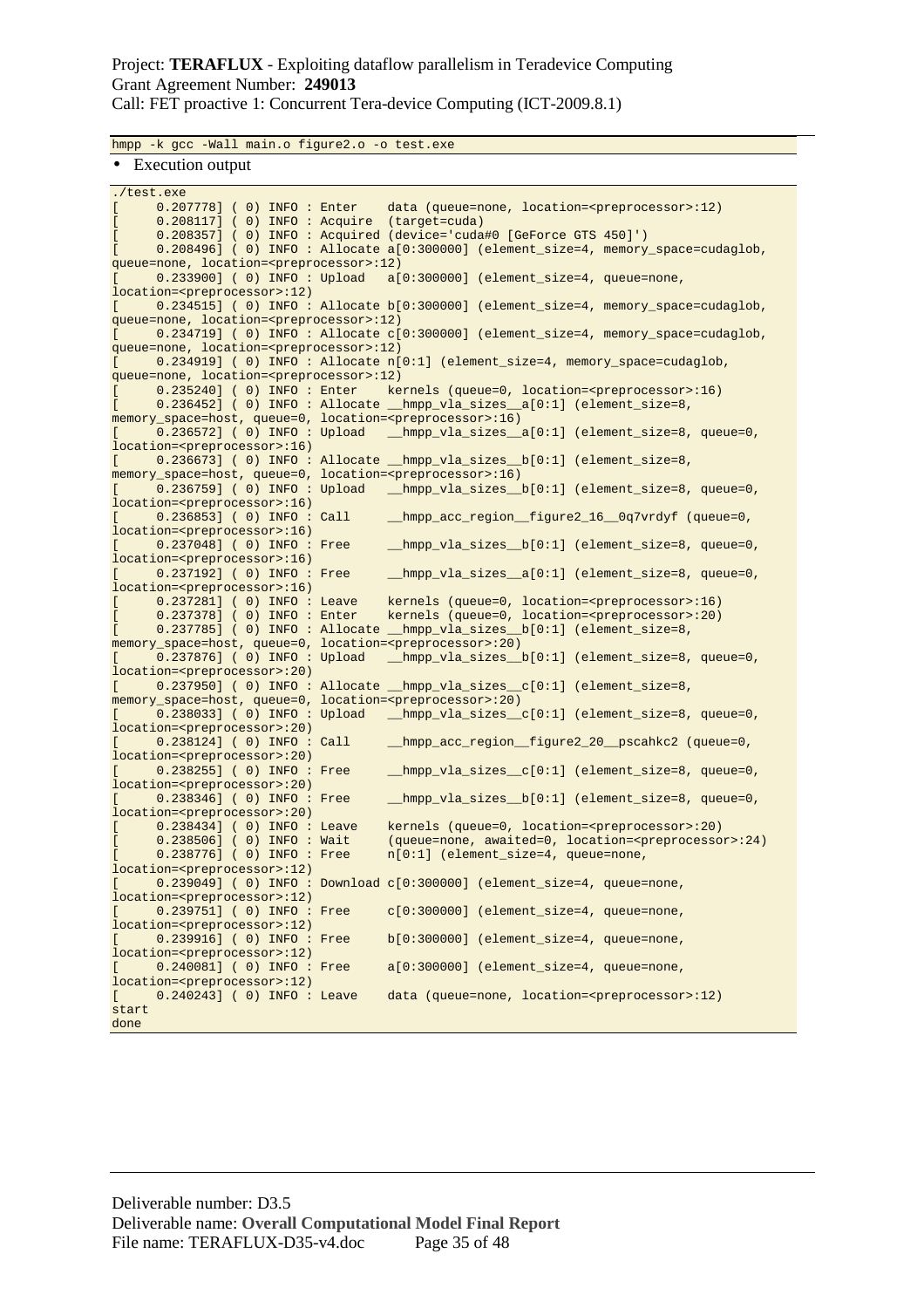## **Appendix A2: Control flow synchronization example**

```
• Source Code
```

```
void compute1(float alpha, float *b, const int n); 
void compute2(float beta, float *b, float *d, const int n); 
void compute3(float beta, float *b, float *d, const int n); 
void figure3(const int k, const int n, const float a[k], float b[n], float c[k], float 
d(n){ 
   int index; 
   for (index=0; index<k; index++) { 
    float a_index = a[index], c_index = c[index];
#pragma acc dataflow copyin(n, a_index, c_index), copyout(d), async(index)
    \left\{ \right.#pragma acc kernels, pcopyin(a_index), pcopyout(b) 
       compute1(a_index, b, n); 
      if ((index == 0) || (index == k-1)) {
#pragma acc kernels, pcopyin(c_index,b), pcopyout(d) 
         compute2(c_index, b, d, n); 
        } 
       else { 
#pragma acc kernels, pcopyin(c_index,b), pcopyout(d) 
         compute3(c_index, b, d, n); 
       } 
     } // end of FD region 
   } // end of loop 
   for (index=0; index<k; index++) { 
#pragma acc wait(index) 
\mathcal{L}^{\mathcal{L}} ; \mathcal{L}^{\mathcal{L}} } 
} 
void compute1(const float alpha, float *b, const int n) 
{ 
   int i; 
/* #pragma omp parallel for */ 
 for (i=0; i<n; ++i) { 
      b[i] = alpha * alpha * i; } 
} 
void compute2(float beta, float *b, float *d, const int n) 
{ 
   int i; 
/* #pragma omp parallel for */ 
  for (i=0; i<n; ++i)\left\{ \right.d[i] = b[i] / beta; } 
} 
void compute3(float beta, float *b, float *d, const int n) 
{ 
   int i; 
/* #pragma omp parallel for */ 
  for (i=0; i<n; ++i) { 
      d[i] = b[i] + beta; } 
}
```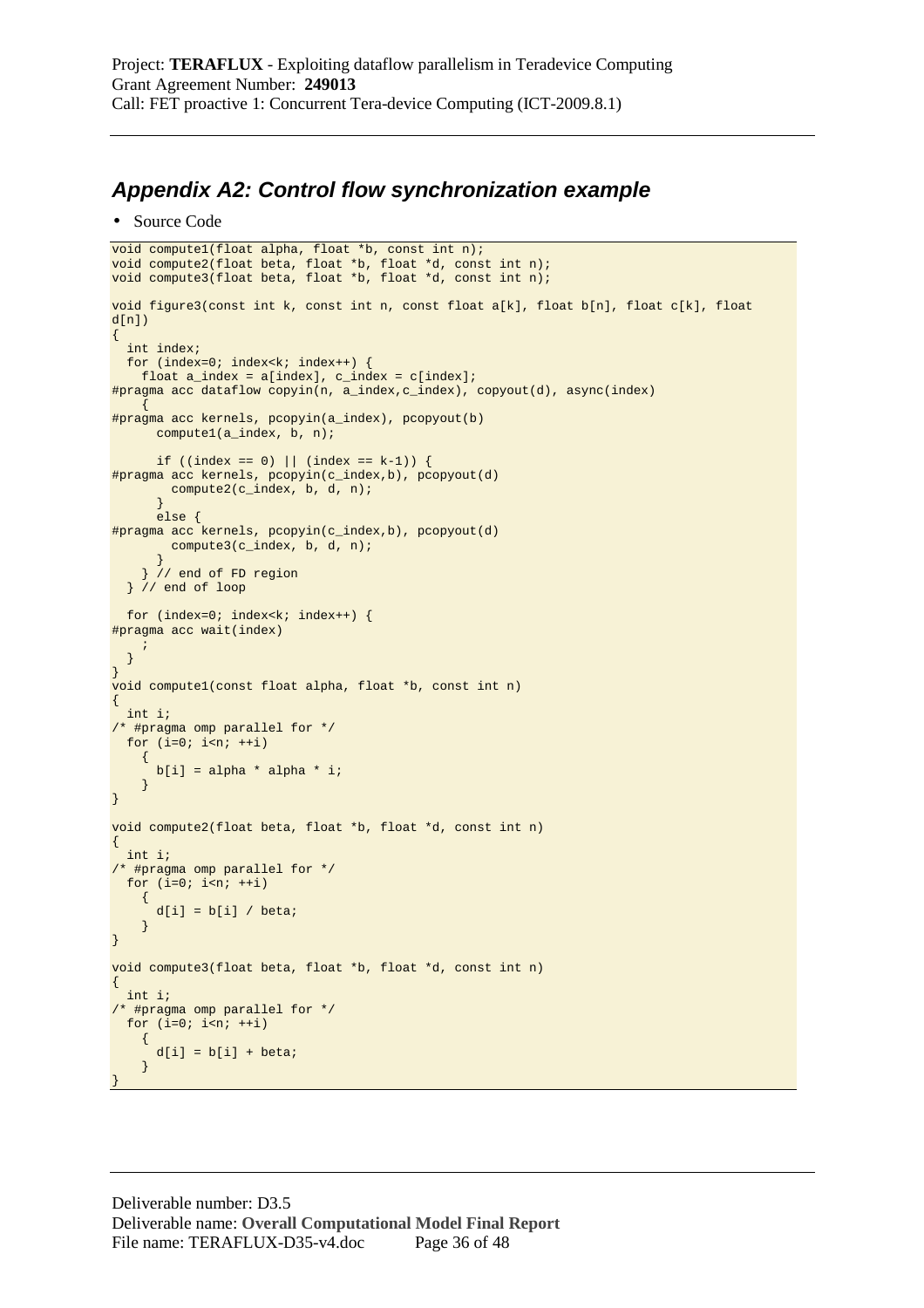```
extern void fill(const int n, const float value, float t[n]);
#define K 16 
#define N 300000 
static const int k = K;
static const int n = N; 
float a[K];
float b[N]; 
float c[K]; 
float d[n]; 
void example(void) 
{ 
   fill(k, 2, a); 
   fill(n, 1.578, b); 
   fill(k, 1.04, c); 
   fill(n, 1.699, d); 
   figure3(k, n, a, b, c, d); 
   return; 
}
```
#### • Compilation output

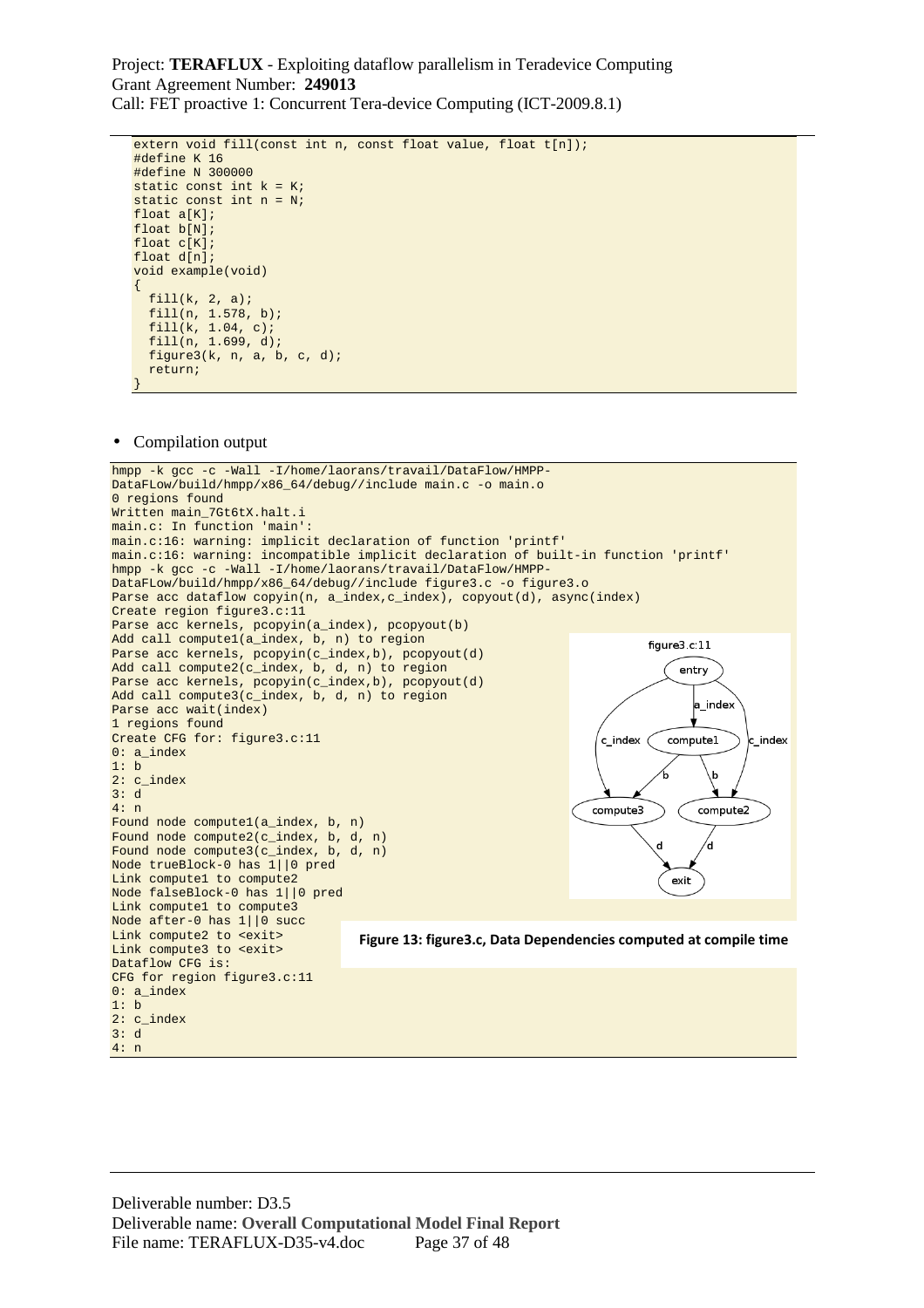Call: FET proactive 1: Concurrent Tera-device Computing (ICT-2009.8.1)

5 nodes: a\_index b c\_index d n 0: <entry>:<br>write write none write none write 2: compute1: **read** write none none none 3: compute2: none read read write none 4: compute3: none read read write none  $1:$   $\leq$   $\leq$   $\leq$   $\leq$   $\leq$   $\leq$   $\leq$   $\leq$   $\leq$   $\leq$   $\leq$   $\leq$   $\leq$   $\leq$   $\leq$   $\leq$   $\leq$   $\leq$   $\leq$   $\leq$   $\leq$   $\leq$   $\leq$   $\leq$   $\leq$   $\leq$   $\leq$   $\leq$   $\leq$   $\leq$   $\leq$   $\leq$   $\leq$   $\leq$   $\leq$   $\leq$  none none none read none 5 edges: <entry> --> compute1 compute1 --> compute2 compute1 --> compute3 compute2 --> <exit> compute3 --> <exit> Processing figure3.c:11 Build data dependencies for region figure3.c:11 Process node <exit> Process node compute3 addDEdge (compute3,<exit>,'d') Process node compute2 addDEdge (compute2,<exit>,'d') Process node compute1 addDEdge (compute1,compute3,'b') addDEdge (compute1,compute2,'b') Process node <entry> addDEdge (<entry>,compute1,'a\_index') addDEdge (<entry>,compute3,'c\_index') addDEdge (<entry>,compute2,'c\_index') q 0 : (<entry>-exe) q 1 : (compute1-exe)  $q 2 : ()$ q 3 : (compute3-wait for q1, compute3-exe) q 4 : (<exit>-wait for q3, <exit>-wait for q6, <exit>-exe) q 5 : () q 6 : (compute2-wait for q1, compute2-exe) Found 7 queues Written figure3\_vzaHXt.halt.i hmppcg: src/dpil/acc/WorkSharingPass.cc:388: [Message DPL0099] figure3.c:37: Loop 'i' was shared among gangs(192) and workers(256) (last message repeated 1 more time) hmpp: [Info] Generated codelet filename is \_hmpp\_acc\_region\_\_figure3\_19\_\_3l2rxy37\_cuda.hmf.cu". hmppcg: src/dpil/acc/WorkSharingPass.cc:388: [Message DPL0099] figure3.c:47: Loop 'i' was shared among gangs(192) and workers(256) (last message repeated 1 more time) hmpp: [Info] Generated codelet filename is "\_\_hmpp\_acc\_region\_\_figure3\_26\_\_v3352zdi\_cuda.hmf.cu". hmppcg: src/dpil/acc/WorkSharingPass.cc:388: [Message DPL0099] figure3.c:57: Loop 'i' was shared among gangs(192) and workers(256) (last message repeated 1 more time) hmpp: [Info] Generated codelet filename is "\_\_hmpp\_acc\_region\_\_figure3\_33\_\_n5wy5sgy\_cuda.hmf.cu". hmpp: [Warning HP0391] <preprocessor>:15: Variable 'a\_index' in Data clause has no effect if read-only in the enclosed Kernel/Parallel regions hmpp: [Warning HP0391] <preprocessor>:15: Variable 'c\_index' in Data clause has no effect if read-only in the enclosed Kernel/Parallel regions hmpp: [Warning HP0391] <preprocessor>:15: Variable 'n' in Data clause has no effect if read-only in the enclosed Kernel/Parallel regions <preprocessor>: In function 'figure3': <preprocessor>:45: warning: implicit declaration of function 'openacci\_set\_device\_hint' <preprocessor>:15: warning: implicit declaration of function 'openacci\_enter\_region' <preprocessor>:15: warning: implicit declaration of function 'openacci\_push\_data' <stdin>:1: warning: implicit declaration of function 'openacci\_call' <stdin>:1: warning: implicit declaration of function 'openacci\_fallback' <stdin>:1: warning: implicit declaration of function 'openacci\_leave\_region' <preprocessor>:25: warning: implicit declaration of function 'openacci\_wait' figure3.c: In function 'hmppsi\_lookup': figure3.c:85: warning: implicit declaration of function 'hmpprti\_lookup\_grouplet' figure3.c:85: warning: return makes pointer from integer without a cast

Deliverable number: D3.5 Deliverable name: **Overall Computational Model Final Report** File name: TERAFLUX-D35-v4.doc Page 38 of 48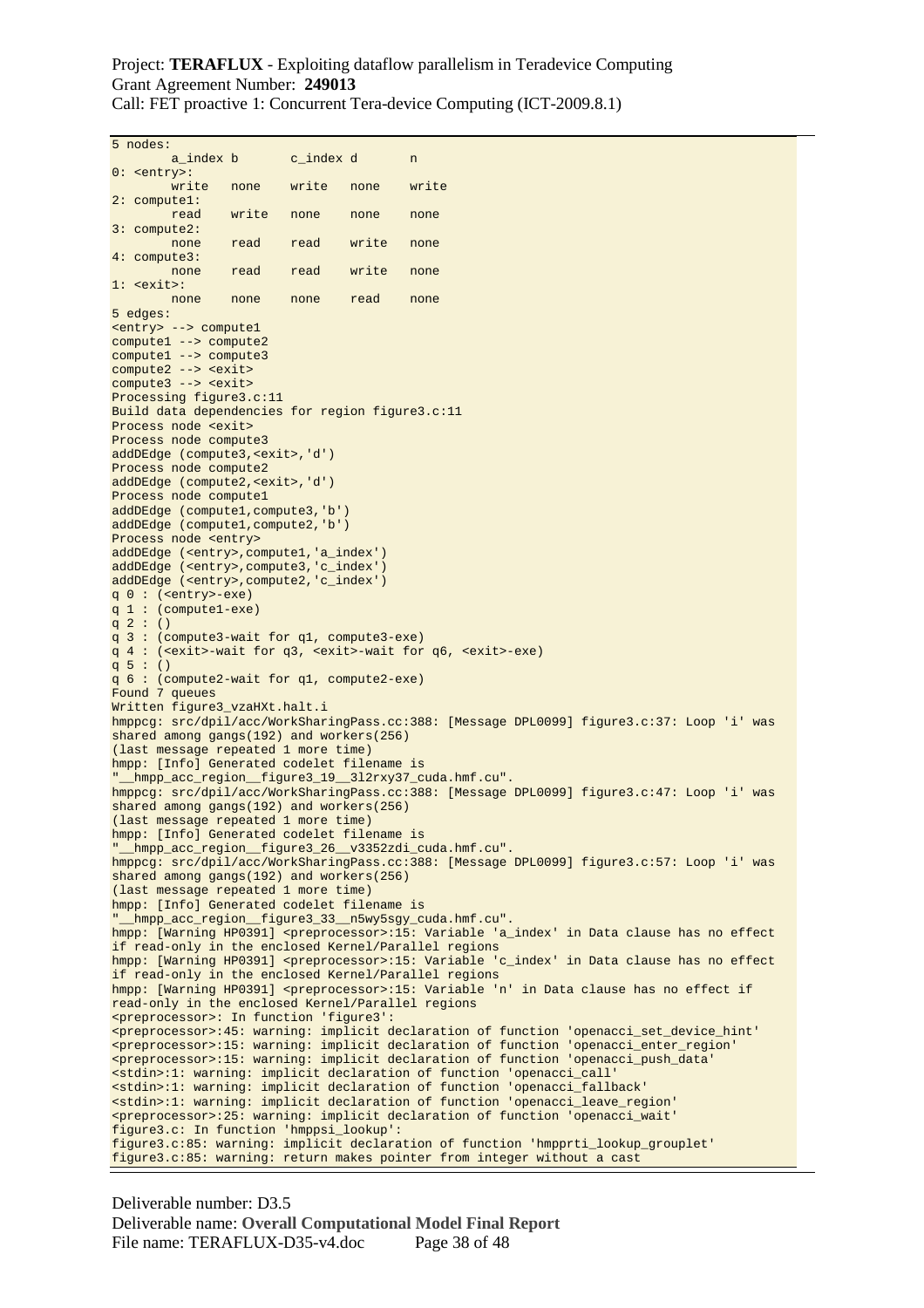Call: FET proactive 1: Concurrent Tera-device Computing (ICT-2009.8.1)

figure3.c: At top level: figure3.c:83: warning: 'hmppsi\_lookup' defined but not used hmpp -k gcc -Wall main.o figure3.o -o test.exe

• Execution output

./test.exe [ 0.201299] ( 0) INFO : Enter data (queue=none, location=<preprocessor>:15) [ 0.201616] ( 0) INFO : Acquire (target=cuda) [ 0.201844] ( 0) INFO : Acquired (device='cuda#0 [GeForce GTS 450]') [ 0.201979] ( 0) INFO : Allocate a\_index[0:1] (element\_size=4, memory\_space=cudaglob, queue=none, location=<preprocessor>:15) [ 0.227291] ( 0) INFO : Upload a\_index[0:1] (element\_size=4, queue=none, location=<preprocessor>:15) [ 0.227532] (0) INFO: Allocate b[0:300000] (element\_size=4, memory\_space=cudaglob, queue=none, location=<preprocessor>:15) [ 0.227738] ( 0) INFO: Allocate c\_index[0:1] (element\_size=4, memory\_space=cudaglob, queue=none, location=<preprocessor>:15) [ 0.227843] ( 0) INFO : Upload c\_index[0:1] (element\_size=4, queue=none, location=<preprocessor>:15) [ 0.227936] ( 0) INFO: Allocate d[0:300000] (element\_size=4, memory\_space=cudaglob, queue=none, location=<preprocessor>:15) [ 0.228125] (0) INFO : Allocate n[0:1] (element\_size=4, memory\_space=cudaglob, queue=none, location=<preprocessor>:15)  $0.228227$ ] ( 0) INFO : Upload  $n[0:1]$  (element\_size=4, queue=none, location=<preprocessor>:15)<br>[ 0.228433] (0) INFO : Enter [ 0.228433] ( 0) INFO : Enter kernels (queue=1, location=<preprocessor>:19) [ 0.229598] ( 0) INFO: Allocate \_\_hmpp\_vla\_sizes\_\_b[0:1] (element\_size=8, memory\_space=host, queue=1, location=<preprocessor>:19) [ 0.229723] ( 0) INFO : Upload \_\_hmpp\_vla\_sizes\_\_b[0:1] (element\_size=8, queue=1, location=<preprocessor>:19) [ 0.229838] ( 0) INFO : Call \_\_hmpp\_acc\_region\_\_figure3\_19\_\_3l2rxy37 (queue=1, location=<preprocessor>:19)<br>[ 0.230031] ( 0) INFO : Free [ 0.230031] ( 0) INFO : Free \_\_\_hmpp\_vla\_sizes\_\_b[0:1] (element\_size=8, queue=1, location=<preprocessor>:19) [ 0.230194] ( 0) INFO : Leave kernels (queue=1, location=<preprocessor>:19) [ 0.230308] ( 0) INFO: Wait (queue=6, awaited=1, location=<preprocessor>:25) [ 0.230391] ( 0) INFO : Enter kernels (queue=6, location=<preprocessor>:26) [ 0.230816] ( 0) INFO: Allocate \_\_hmpp\_vla\_sizes\_\_b[0:1] (element\_size=8, memory\_space=host, queue=6, location=<preprocessor>:26) [ 0.230911] ( 0) INFO : Upload \_\_hmpp\_vla\_sizes\_\_b[0:1] (element\_size=8, queue=6, location=<preprocessor>:26) [ 0.230985] ( 0) INFO : Allocate \_\_hmpp\_vla\_sizes\_\_d[0:1] (element\_size=8, memory\_space=host, queue=6, location=<preprocessor>:26) [ 0.231066] ( 0) INFO : Upload \_\_hmpp\_vla\_sizes\_\_d[0:1] (element\_size=8, queue=6, location=<preprocessor>:26) 0.231142] ( 0) INFO : Call \_\_\_\_hmpp\_acc\_region\_figure3\_26\_v3352zdi (queue=6, location=<preprocessor>:26) [ 0.231254] ( 0) INFO: Free \_\_\_hmpp\_vla\_sizes\_d[0:1] (element\_size=8, queue=6, location=<preprocessor>:26)<br>[ 0.231344] ( 0) INFO : Free  $\lbrack$  hmpp\_vla\_sizes\_\_b[0:1] (element\_size=8, queue=6, location=<preprocessor>:26) [ 0.231424] ( 0) INFO : Leave kernels (queue=6, location=<preprocessor>:26) [ 0.231491] ( 0) INFO : Wait (queue=none, awaited=3, location=<preprocessor>:38) [ 0.231562] ( 0) INFO : Wait (queue=none, awaited=6, location=<preprocessor>:39)  $[ 0.231629]$  ( 0) INFO : Free  $n[0:1]$  (element\_size=4, queue=none, location=<preprocessor>:15)  $[ 0.231729 ]$  ( 0) INFO: Download  $d[0:300000]$  (element size=4, queue=none, location=<preprocessor>:15) [ 0.232365] ( 0) INFO : Free d[0:300000] (element\_size=4, queue=none, location=<preprocessor>:15)<br>[ 0.232558] ( 0) INFO : Free c\_index[0:1] ( element\_size=4, queue=none, location=<preprocessor>:15) [ 0.232658] ( 0) INFO : Free b[0:300000] (element\_size=4, queue=none, location=<preprocessor>:15)  $[ 0.232807 ]$  ( 0) INFO : Free  $a\_index[0:1]$  (element\_size=4, queue=none, location=<preprocessor>:15)<br>[ 0.232962] ( 0) INFO : Leave data ( queue=none, location=<preprocessor>:15)  $( \ldots )$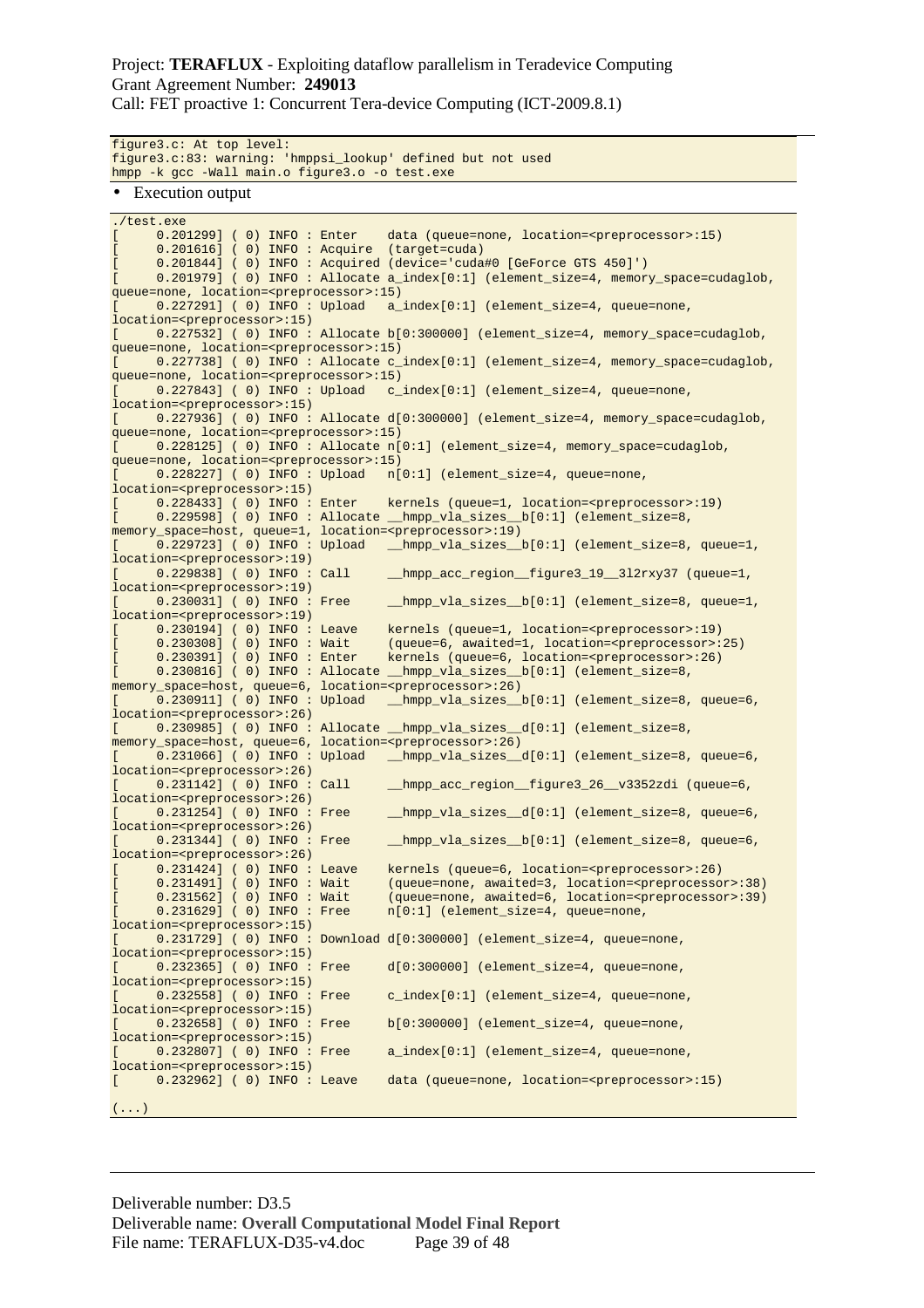Call: FET proactive 1: Concurrent Tera-device Computing (ICT-2009.8.1)

[ 0.295439] ( 0) INFO : Enter data (queue=none, location=<preprocessor>:15) [ 0.295502] ( 0) INFO : Allocate a\_index[0:1] (element\_size=4, memory\_space=cudaglob, queue=none, location=<preprocessor>:15)  $[ 0.295715]$  ( 0) INFO : Upload a\_index $[0:1]$  (element\_size=4, queue=none, location=<preprocessor>:15) [ 0.295814] ( 0) INFO : Allocate b[0:300000] (element\_size=4, memory\_space=cudaglob, queue=none, location=<preprocessor>:15) [ 0.295999] ( 0) INFO : Allocate c\_index[0:1] (element\_size=4, memory\_space=cudaglob, queue=none, location=<preprocessor>:15)  $0.296101$ ] ( 0) INFO : Upload c\_index[0:1] (element\_size=4, queue=none, location=<preprocessor>:15) [ 0.296192] ( 0) INFO : Allocate d[0:300000] (element\_size=4, memory\_space=cudaglob, queue=none, location=<preprocessor>:15) [ 0.296376] ( 0) INFO : Allocate n[0:1] (element\_size=4, memory\_space=cudaglob, queue=none, location=<preprocessor>:15)  $[ 0.296479 ]$  ( 0) INFO : Upload  $[ 0.1 ]$  (element\_size=4, queue=none, location=<preprocessor>:15)<br>[ 0.296573] ( 0) INFO : Enter [ 0.296573] ( 0) INFO : Enter kernels (queue=1, location=<preprocessor>:19) [ 0.296647] ( 0) INFO : Allocate \_\_hmpp\_vla\_sizes\_\_b[0:1] (element\_size=8, memory\_space=host, queue=1, location=<preprocessor>:19) [ 0.296729] ( 0) INFO : Upload \_\_hmpp\_vla\_sizes\_\_b[0:1] (element\_size=8, queue=1, location=<preprocessor>:19)<br>[ 0.296803] ( 0) INFO : Call  $[$  0.296803] (0) INFO: Call hmpp acc\_region figure3 19 3l2rxy37 (queue=1, location=<preprocessor>:19)<br>[ 0.296872] ( 0) INFO : Free \_hmpp\_vla\_sizes\_\_b[0:1] (element\_size=8, queue=1, location=<preprocessor>:19) [ 0.296955] ( 0) INFO : Leave kernels (queue=1, location=<preprocessor>:19) [ 0.297020] ( 0) INFO : Wait (queue=6, awaited=1, location=<preprocessor>:25) [ 0.297092] ( 0) INFO : Enter kernels (queue=6, location=<preprocessor>:26) [ 0.297163] ( 0) INFO : Allocate \_\_hmpp\_vla\_sizes\_\_b[0:1] (element\_size=8, memory\_space=host, queue=6, location=<preprocessor>:26) [ 0.297245] ( 0) INFO: Upload \_\_hmpp\_vla\_sizes\_\_b[0:1] (element\_size=8, queue=6, location=<preprocessor>:26) [ 0.297317] ( 0) INFO : Allocate \_\_hmpp\_vla\_sizes\_\_d[0:1] (element\_size=8, memory\_space=host, queue=6, location=<preprocessor>:26)  $\overline{0.297395}$  ( 0) INFO: Upload  $\text{Impp_vla_sizes_d[0:1]}$  (element\_size=8, queue=6, location=<preprocessor>:26)  $[ 0.297468 ]$  ( 0) INFO : Call \_\_\_\_hmpp\_acc\_region\_\_figure3\_26\_\_v3352zdi (queue=6, location=<preprocessor>:26)<br>[ 0.297535] ( 0) INFO : Free  $[$  0.297535] ( 0) INFO: Free hmpp vla sizes d[0:1] (element size=8, queue=6, location=<preprocessor>:26) [ 0.297616] ( 0) INFO : Free \_\_hmpp\_vla\_sizes\_\_b[0:1] (element\_size=8, queue=6, location=<preprocessor>:26) [ 0.297695] ( 0) INFO : Leave kernels (queue=6, location=<preprocessor>:26) ( queue=none, awaited=3, location=<preprocessor>:38) [ 0.297827] ( 0) INFO : Wait (queue=none, awaited=6, location=<preprocessor>:39)  $[ 0.297892 ]$  ( 0) INFO: Free  $n[0:1]$  (element\_size=4, queue=none, location=<preprocessor>:15) [ 0.297984] ( 0) INFO : Download d[0:300000] (element\_size=4, queue=none, location=<preprocessor>:15) [ 0.298548] ( 0) INFO : Free d[0:300000] (element\_size=4, queue=none, location=<preprocessor>:15)<br>[ 0.298704] ( 0) INFO : Free [ 0.298704] ( 0) INFO : Free c\_index[0:1] (element\_size=4, queue=none, location=<preprocessor>:15) [ 0.298803] ( 0) INFO : Free b[0:300000] (element\_size=4, queue=none, location=<preprocessor>:15)  $[ 0.298950 ]$  ( 0) INFO: Free a\_index $[0:1]$  (element\_size=4, queue=none, location=<preprocessor>:15) ( 0.299103] ( 0) INFO : Leave data (queue=none, location=<preprocessor>:15)<br>
( 0.299177] ( 0) INFO : Wait (queue=none, awaited=0, location=figure3.c:27<br>
( 0.299246] ( 0) INFO : Wait (queue=none, awaited=1, location=figure3 [ 0.299177] ( 0) INFO : Wait (queue=none, awaited=0, location=figure3.c:27) [ 0.299246] ( 0) INFO : Wait (queue=none, awaited=1, location=figure3.c:27) [ 0.299309] ( 0) INFO : Wait (queue=none, awaited=2, location=figure3.c:27) [ 0.299370] ( 0) INFO : Wait (queue=none, awaited=3, location=figure3.c:27) [ 0.299432] ( 0) INFO : Wait (queue=none, awaited=4, location=figure3.c:27) [ 0.299495] ( 0) INFO : Wait (queue=none, awaited=5, location=figure3.c:27) [ 0.299555] ( 0) INFO : Wait (queue=none, awaited=6, location=figure3.c:27) [ 0.299618] ( 0) INFO : Wait (queue=none, awaited=7, location=figure3.c:27) [ 0.299681] ( 0) INFO : Wait (queue=none, awaited=8, location=figure3.c:27) [ 0.299743] ( 0) INFO : Wait (queue=none, awaited=9, location=figure3.c:27) [ 0.299805] ( 0) INFO : Wait (queue=none, awaited=10, location=figure3.c:27) [ 0.299867] ( 0) INFO : Wait (queue=none, awaited=11, location=figure3.c:27) [ 0.299929] ( 0) INFO : Wait (queue=none, awaited=12, location=figure3.c:27) [ 0.299992] ( 0) INFO : Wait (queue=none, awaited=13, location=figure3.c:27)

Deliverable number: D3.5 Deliverable name: **Overall Computational Model Final Report** File name: TERAFLUX-D35-v4.doc Page 40 of 48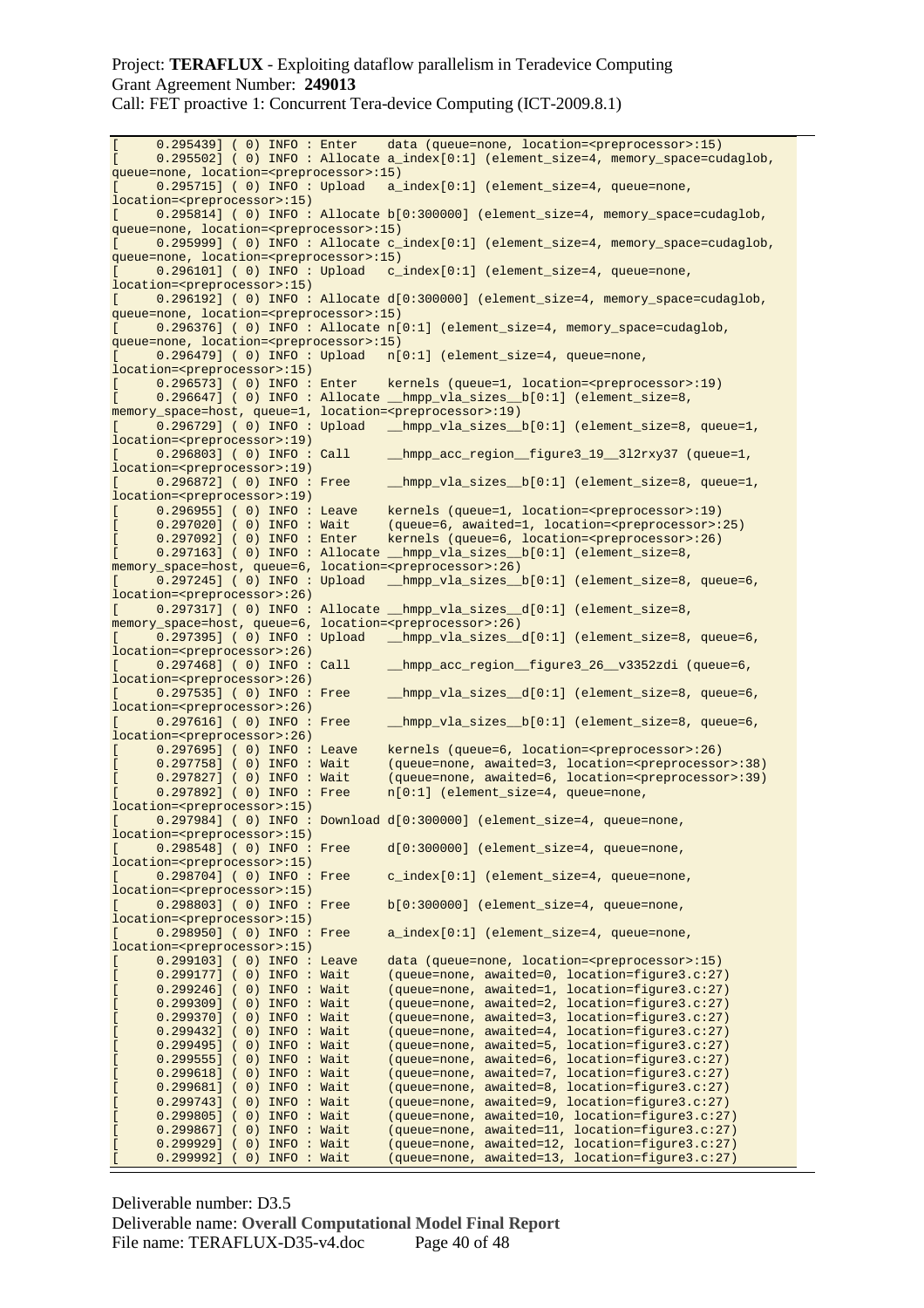```
[ 0.300054] ( 0) INFO : Wait (queue=none, awaited=14, location=figure3.c:27) 
[ 0.300116] ( 0) INFO : Wait (queue=none, awaited=15, location=figure3.c:27) 
start 
done
```
### **Appendix A3: Basic synchronization example**

• Source code

```
/* # */<br>/* #
/* # -- k1 --/* # \qquad / \qquad \qquad / \qquad / \qquad / \qquad / \qquad / \qquad / \qquad / \qquad / \qquad / \qquad / \qquad / \qquad / \qquad / \qquad / \qquad / \qquad / \qquad / \qquad / \qquad / \qquad / \qquad / \qquad / \qquad / \qquad / \qquad / \/* # scatter --< >-- gather --< >-- gatherb */ 
/* # \qquad \qquad / \qquad / \qquad \qquad / \qquad \qquad / \qquad \qquad / \qquad \qquad / \qquad \qquad / \qquad \qquad / \qquad \qquad/* # -- k2 -- -- -- -- k2b -- */
7*  # *void scatter(const float *a, float *b, int n); 
void k1(float *b, float *c, int n); 
void k2(float *b, float *d, int n); 
void gather(float *c, float *d, float *e, int n); 
void k1b(float *e, float *f, int n); 
void k2b(float *e, float *g, int n); 
void gatherb(float *f, float *g, float *h, int n); 
void scatter_gather(const int n, const float a[n], 
float b[n], float c[n], float d[n],
float e[n], float f[n], float g[n], float h[n])
{ 
#pragma acc dataflow copyin(a), copyout(h) 
   { 
#pragma acc kernels, pcopyin(a), pcopyout(b) 
   scatter(a, b, n);
#pragma acc kernels, pcopyin(b), pcopyout(c) 
   k1(b, c, n);
#pragma acc kernels, pcopyin(b), pcopyout(d) 
     k2(b, d, n); 
#pragma acc kernels, pcopyin(c,d), pcopyout(e) 
    gather(c, d, e, n); 
#pragma acc kernels, pcopyin(e), pcopyout(f) 
    k1b(e, f, n); 
#pragma acc kernels, pcopyin(e), pcopyout(g) 
    k2b(e, g, n); 
#pragma acc kernels, pcopyin(f,g), pcopyout(h) 
     gatherb(f, g, h, n); 
   } 
} 
void scatter(const float *a, float *b, int n) 
\left\{ \right. int i; 
  for (i=0; i<n; ++i) { 
      b[i] = a[i] * 5 / (i2); } 
}
```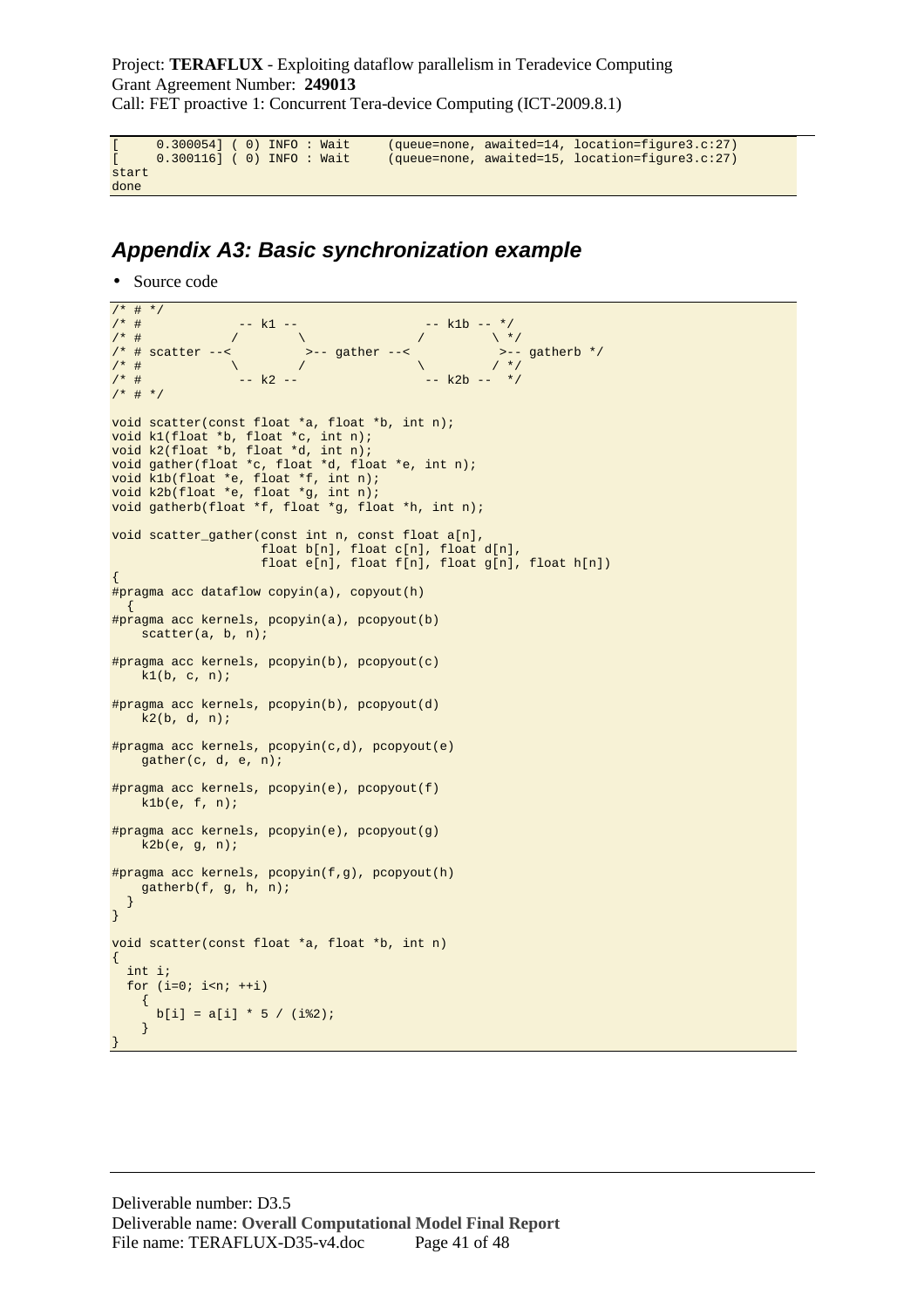```
void k1(float *b, float *c, int n) 
{ 
   int i; 
  for (i=0; i<n; ++i)\left\{ \right.c[i] = b[i] * 5 / (i\%3);
     } 
} 
void k2(float *b, float *d, int n) 
{ 
   int i; 
  for (i=0; i<n; ++i)\left\{ \right.d[i] = b[i] - i + n / 3; } 
} 
void gather(float *c, float *d, float *e, int n) 
{ 
   int i; 
  for (i=0; i<n; ++i) { 
      e[i] = c[i] + d[i] - n / 3; } 
} 
void k1b(float *e, float *f, int n) 
{ 
   int i; 
  for (i=0; i<n; ++i) { 
      f[i] = e[i] * 5 / (i83); } 
} 
void k2b(float *e, float *g, int n) 
{ 
   int i; 
  for (i=0; i<n; ++i) { 
      g[i] = e[i] - i + n / 3; } 
} 
void gatherb(float *f, float *g, float *h, int n) 
{ 
   int i; 
 for (i=0; i<n; ++i) { 
      h[i] = f[i] - g[i] + n / 3; } 
} 
extern void fill(const int n, const float value, float t[n]);
#define N 300000 
static const int n = N; 
float a[N],b[N],c[N],d[N]; 
float e[N],f[N],g[N],h[N]; 
void example(void) 
{ 
   fill(n, 2, a); 
 fill(n, 0, b); 
 fill(n, 0, c); 
   fill(n, 0, d); 
  fill(n, 0, e);
   fill(n, 0, f); 
 fill(n, 0, g); 
 fill(n, 0, h); 
   scatter_gather(n, a, b, c, d, e, f, g, h); 
   return; 
}
```
• Compilation output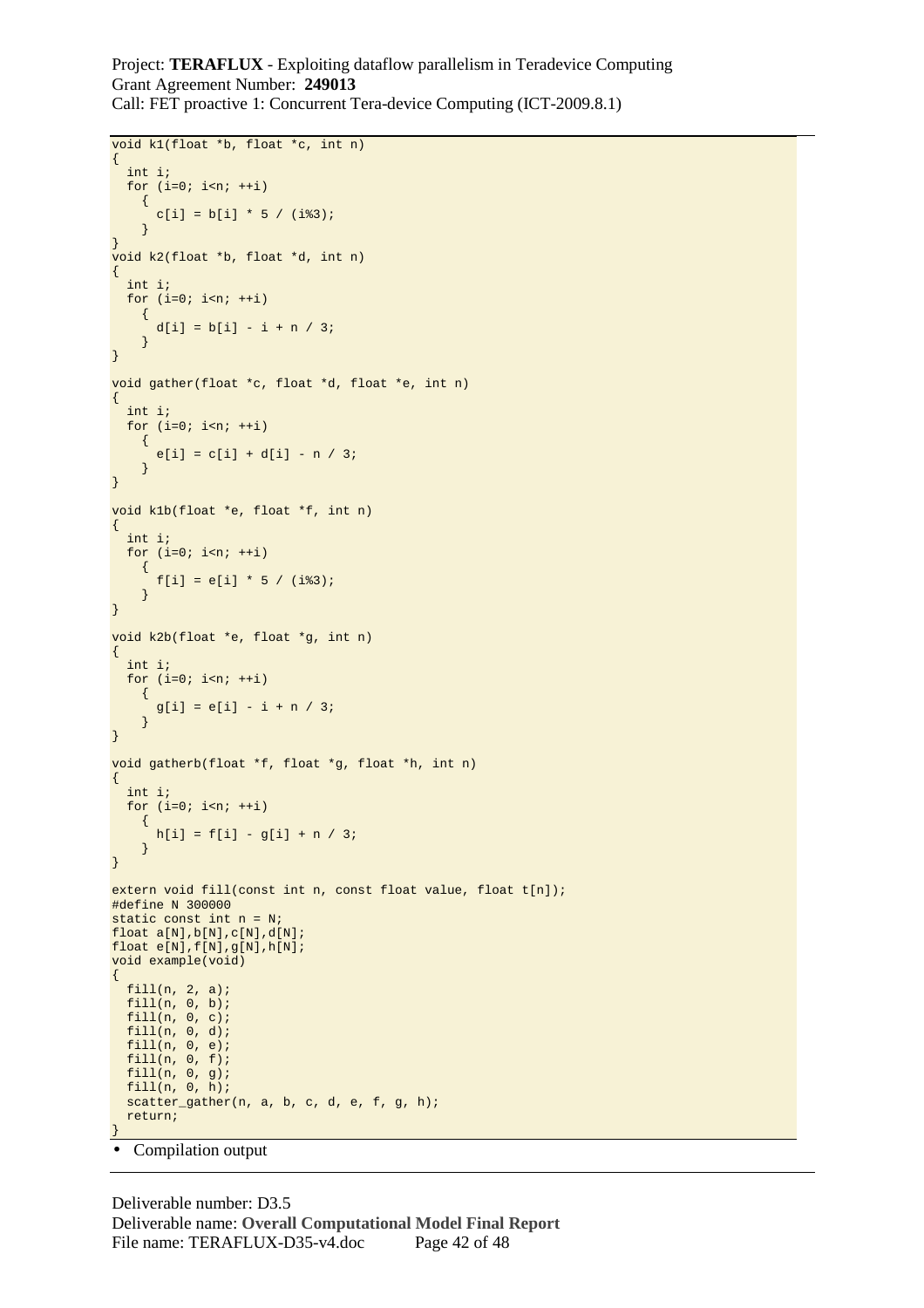```
hmpp -k gcc -c -Wall -I/home/laorans/travail/DataFlow/HMPP-
DataFLow/build/hmpp/x86_64/debug//include main.c -o main.o 
0 regions found 
Written main_cN2GUe.halt.i 
main.c: In function 'main': 
main.c:16: warning: implicit declaration of function 'printf' 
main.c:16: warning: incompatible implicit declaration of built-in function 'printf' 
hmpp -k gcc -c -Wall -I/home/laorans/travail/DataFlow/HMPP-
DataFLow/build/hmpp/x86_64/debug//include scatter_gather3.c -o scatter_gather3.o 
Parse acc dataflow copyin(a), copyout(h)
Create region scatter_gather3.c:22 
Parse acc kernels, pcopyin(a), pcopyout(b)
Add call scatter(a, b, n) to region 
Parse acc kernels, pcopyin(b), pcopyout(c)
                                                                 scatter_gather3.c:22
Add call k1(b, c, n) to region 
Parse acc kernels, pcopyin(b), pcopyout(d)
                                                                     entry
Add call k2(b, d, n) to region 
Parse acc kernels, pcopyin(c,d), pcopyout(e)
Add call gather(c, d, e, n) to region 
                                                                       la
Parse acc kernels, pcopyin(e), pcopyout(f)
Add call k1b(e, f, n) to region 
                                                                    scatter
Parse acc kernels, pcopyin(e), pcopyout(g)
Add call k2b(e, g, n) to region 
Parse acc kernels, pcopyin(f,g), pcopyout(h)
                                                                     /h
Add call gatherb(f, g, h, n) to region 
1 regions found 
                                                                   k2
                                                                           \mathsf{k}^{\mathtt{r}}Create CFG for: scatter_gather3.c:22 
0: a 
1: b 
                                                                       d
                                                                           /c
2: c 
3: d 
                                                                      gather
4: e 
5: f 
6: g 
7: h 
8: n 
                                                                    k2b
                                                                             k<sub>1</sub>bFound node scatter(a, b, n) 
Found node k1(b, c, n) 
Found node k2(b, d, n) 
                                                                        d
Found node gather(c, d, e, n) 
Found node k1b(e, f, n) 
                                                                       gatherb
Found node k2b(e, g, n) 
Found node gatherb(f, g, h, n) 
Dataflow CFG is: 
CFG for region scatter_gather3.c:22 
0: a 
1: b 
                                                                         exit
2: c 
3: d 
4: e 
                     Figure 14: scatter_gather3.C, DATA DEPENDENCIES COMPUTED AT COMPILE TIME5: f 
6: g 
7: h 
8: n
```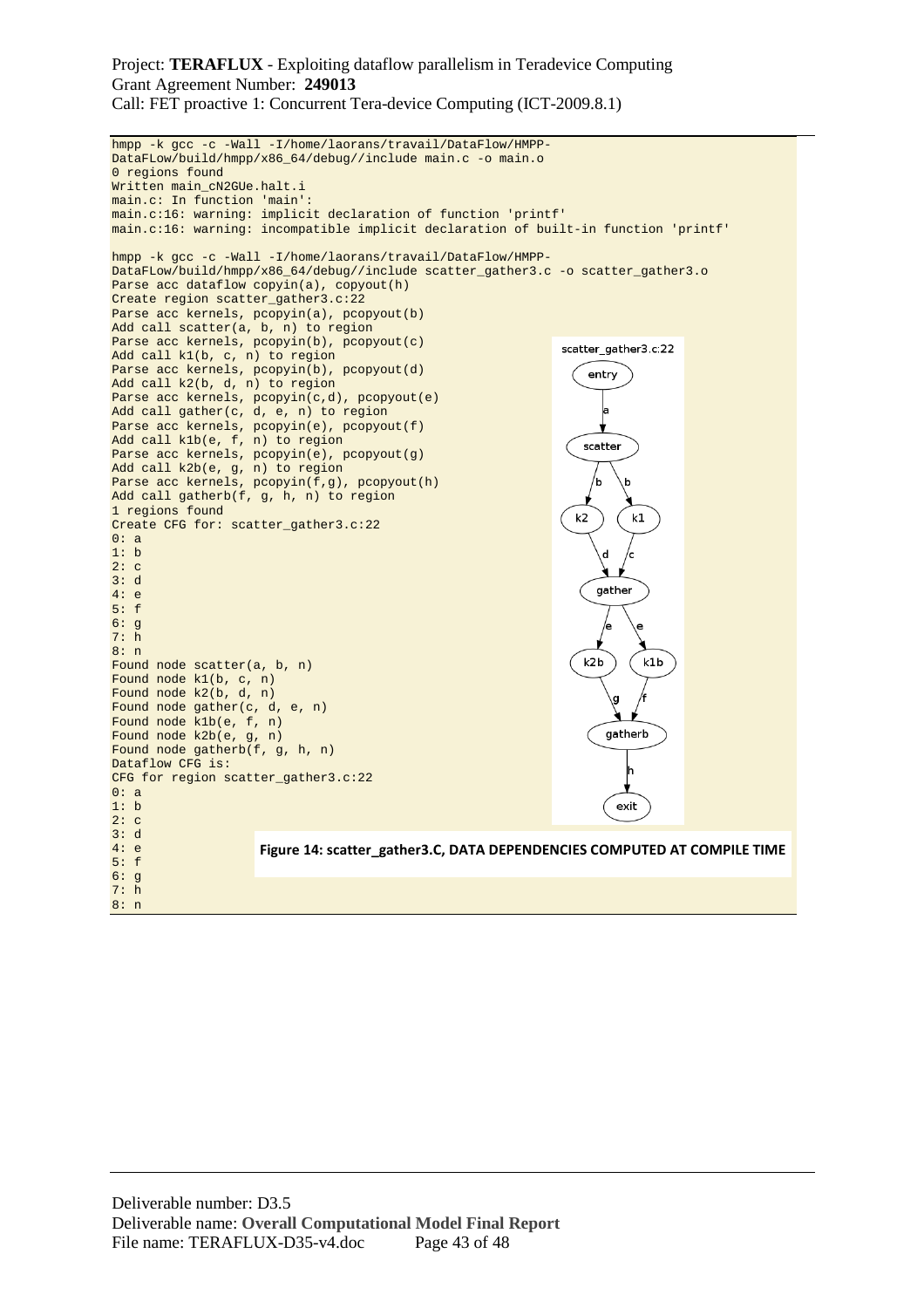Call: FET proactive 1: Concurrent Tera-device Computing (ICT-2009.8.1)

| 9 nodes:                                                                                                                                                                                                                                                                                            |                                                                                                                                                                                                                                                                                                                                                                                                                                                                                                                                                                                                                                                                                                                                                                                                                                                                                                                                                                                                                                                                                                                                                                                                                                                                                                                                                                                                                                                                                                                                                   |       |              |       |       |       |       |       |                                                                                                                                                                                        |
|-----------------------------------------------------------------------------------------------------------------------------------------------------------------------------------------------------------------------------------------------------------------------------------------------------|---------------------------------------------------------------------------------------------------------------------------------------------------------------------------------------------------------------------------------------------------------------------------------------------------------------------------------------------------------------------------------------------------------------------------------------------------------------------------------------------------------------------------------------------------------------------------------------------------------------------------------------------------------------------------------------------------------------------------------------------------------------------------------------------------------------------------------------------------------------------------------------------------------------------------------------------------------------------------------------------------------------------------------------------------------------------------------------------------------------------------------------------------------------------------------------------------------------------------------------------------------------------------------------------------------------------------------------------------------------------------------------------------------------------------------------------------------------------------------------------------------------------------------------------------|-------|--------------|-------|-------|-------|-------|-------|----------------------------------------------------------------------------------------------------------------------------------------------------------------------------------------|
| $0:$ <entry>:</entry>                                                                                                                                                                                                                                                                               | a                                                                                                                                                                                                                                                                                                                                                                                                                                                                                                                                                                                                                                                                                                                                                                                                                                                                                                                                                                                                                                                                                                                                                                                                                                                                                                                                                                                                                                                                                                                                                 | b     | $\mathtt{C}$ | d     | e     | f     | g     | h     | n                                                                                                                                                                                      |
| $2:$ scatter:                                                                                                                                                                                                                                                                                       | write                                                                                                                                                                                                                                                                                                                                                                                                                                                                                                                                                                                                                                                                                                                                                                                                                                                                                                                                                                                                                                                                                                                                                                                                                                                                                                                                                                                                                                                                                                                                             | none  | none         | none  | none  | none  | none  | none  | none                                                                                                                                                                                   |
| 3: k1:                                                                                                                                                                                                                                                                                              | read                                                                                                                                                                                                                                                                                                                                                                                                                                                                                                                                                                                                                                                                                                                                                                                                                                                                                                                                                                                                                                                                                                                                                                                                                                                                                                                                                                                                                                                                                                                                              | write | none         | none  | none  | none  | none  | none  | none                                                                                                                                                                                   |
|                                                                                                                                                                                                                                                                                                     | none                                                                                                                                                                                                                                                                                                                                                                                                                                                                                                                                                                                                                                                                                                                                                                                                                                                                                                                                                                                                                                                                                                                                                                                                                                                                                                                                                                                                                                                                                                                                              | read  | write        | none  | none  | none  | none  | none  | none                                                                                                                                                                                   |
| 4: k2:                                                                                                                                                                                                                                                                                              | none                                                                                                                                                                                                                                                                                                                                                                                                                                                                                                                                                                                                                                                                                                                                                                                                                                                                                                                                                                                                                                                                                                                                                                                                                                                                                                                                                                                                                                                                                                                                              | read  | none         | write | none  | none  | none  | none  | none                                                                                                                                                                                   |
| $5:$ gather:                                                                                                                                                                                                                                                                                        | none                                                                                                                                                                                                                                                                                                                                                                                                                                                                                                                                                                                                                                                                                                                                                                                                                                                                                                                                                                                                                                                                                                                                                                                                                                                                                                                                                                                                                                                                                                                                              | none  | read         | read  | write | none  | none  | none  | none                                                                                                                                                                                   |
| 6: k1b:                                                                                                                                                                                                                                                                                             | none                                                                                                                                                                                                                                                                                                                                                                                                                                                                                                                                                                                                                                                                                                                                                                                                                                                                                                                                                                                                                                                                                                                                                                                                                                                                                                                                                                                                                                                                                                                                              | none  | none         | none  | read  | write | none  | none  | none                                                                                                                                                                                   |
| 7: k2b:                                                                                                                                                                                                                                                                                             | none                                                                                                                                                                                                                                                                                                                                                                                                                                                                                                                                                                                                                                                                                                                                                                                                                                                                                                                                                                                                                                                                                                                                                                                                                                                                                                                                                                                                                                                                                                                                              | none  | none         | none  | read  | none  | write | none  | none                                                                                                                                                                                   |
| 8: gatherb:                                                                                                                                                                                                                                                                                         | none                                                                                                                                                                                                                                                                                                                                                                                                                                                                                                                                                                                                                                                                                                                                                                                                                                                                                                                                                                                                                                                                                                                                                                                                                                                                                                                                                                                                                                                                                                                                              | none  | none         | none  | none  | read  | read  | write | none                                                                                                                                                                                   |
| $1:$ $\leq$ $\leq$ $\leq$ $\leq$ $\leq$ $\leq$ $\leq$ $\leq$ $\leq$ $\leq$ $\leq$ $\leq$ $\leq$ $\leq$ $\leq$ $\leq$ $\leq$ $\leq$ $\leq$ $\leq$ $\leq$ $\leq$ $\leq$ $\leq$ $\leq$ $\leq$ $\leq$ $\leq$ $\leq$ $\leq$ $\leq$ $\leq$ $\leq$ $\leq$ $\leq$ $\leq$                                    |                                                                                                                                                                                                                                                                                                                                                                                                                                                                                                                                                                                                                                                                                                                                                                                                                                                                                                                                                                                                                                                                                                                                                                                                                                                                                                                                                                                                                                                                                                                                                   |       |              |       |       |       |       |       |                                                                                                                                                                                        |
| 8 edges:                                                                                                                                                                                                                                                                                            | none                                                                                                                                                                                                                                                                                                                                                                                                                                                                                                                                                                                                                                                                                                                                                                                                                                                                                                                                                                                                                                                                                                                                                                                                                                                                                                                                                                                                                                                                                                                                              | none  | none         | none  | none  | none  | none  | read  | none                                                                                                                                                                                   |
| scatter $--$ kl<br>$k1$ --> $k2$<br>$k2$ --> gather<br>$gather --> k1b$<br>$k1b$ --> $k2b$<br>Found 8 queues                                                                                                                                                                                        | <entry> --&gt; scatter<br/><math>k2b</math> --&gt; gatherb<br/>gatherb --&gt; <exit><br/>Processing scatter_gather3.c:22<br/>Build data dependencies for region scatter_gather3.c:22<br/>Process node <exit><br/>Process node gatherb<br/>addDEdge (gatherb, <exit>, 'h')<br/>Process node k2b<br/>addDEdge (k2b, gatherb, 'g')<br/>Process node klb<br/>addDEdge (klb, gatherb, 'f')<br/>Process node gather<br/>addDEdge (gather, k2b, 'e')<br/>addDEdge (gather, k1b, 'e')<br/>Process node k2<br/>addDEdge (k2, gather, 'd')<br/>Process node k1<br/>addDEdge (k1, gather, 'c')<br/>Process node scatter<br/>addDEdge (scatter, k2, 'b')<br/>addDEdge (scatter, k1, 'b')<br/>Process node <entry><br/>addDEdge (<entry>, scatter, 'a')<br/>q 0: (<entry>-exe, scatter-exe)<br/>q 1: <math>(k2-wait for q0, k2-exe)</math><br/>q 2: (gather-wait for q1, gather-wait for q7, gather-exe)<br/><math>q</math> 3: (k2b-wait for <math>q2</math>, k2b-exe)<br/>q 4: (gatherb-wait for q3, gatherb-wait for q6, gatherb-exe)<br/><math>q 5</math>: (<exit>-wait for <math>q4</math>, <exit>-exe)<br/><math>q 6:</math> (klb-wait for <math>q2</math>, klb-exe)<br/>q 7: <math>(k1</math>-wait for q0, <math>k1</math>-exe)<br/>Written scatter_gather3_QCu3VO.halt.i<br/>'i' was shared among gangs(192) and workers(256)<br/>(last message repeated 1 more time)<br/>hmpp: [Info] Generated codelet filename is<br/>"_hmpp_acc_region_scatter_gather_22__rxkufdsq_cuda.hmf.cu".</exit></exit></entry></entry></entry></exit></exit></exit></entry> |       |              |       |       |       |       |       | hmppcg: src/dpil/acc/WorkSharingPass.cc:388: [Message DPL0099] scatter_gather3.c:49: Loop<br>hmppcg: src/dpil/acc/WorkSharingPass.cc:388: [Message DPL0099] scatter_gather3.c:58: Loop |
| 'i' was shared among gangs(192) and workers(256)<br>(last message repeated 1 more time)<br>hmpp: [Info] Generated codelet filename is<br>"__hmpp_acc_region__scatter_gather_27__we7v929a_cuda.hmf.cu".<br>hmppcg: src/dpil/acc/WorkSharingPass.cc:388: [Message DPL0099] scatter_gather3.c:67: Loop |                                                                                                                                                                                                                                                                                                                                                                                                                                                                                                                                                                                                                                                                                                                                                                                                                                                                                                                                                                                                                                                                                                                                                                                                                                                                                                                                                                                                                                                                                                                                                   |       |              |       |       |       |       |       |                                                                                                                                                                                        |
|                                                                                                                                                                                                                                                                                                     | 'i' was shared among gangs (192) and workers (256)                                                                                                                                                                                                                                                                                                                                                                                                                                                                                                                                                                                                                                                                                                                                                                                                                                                                                                                                                                                                                                                                                                                                                                                                                                                                                                                                                                                                                                                                                                |       |              |       |       |       |       |       |                                                                                                                                                                                        |

Deliverable number: D3.5 Deliverable name: **Overall Computational Model Final Report** File name: TERAFLUX-D35-v4.doc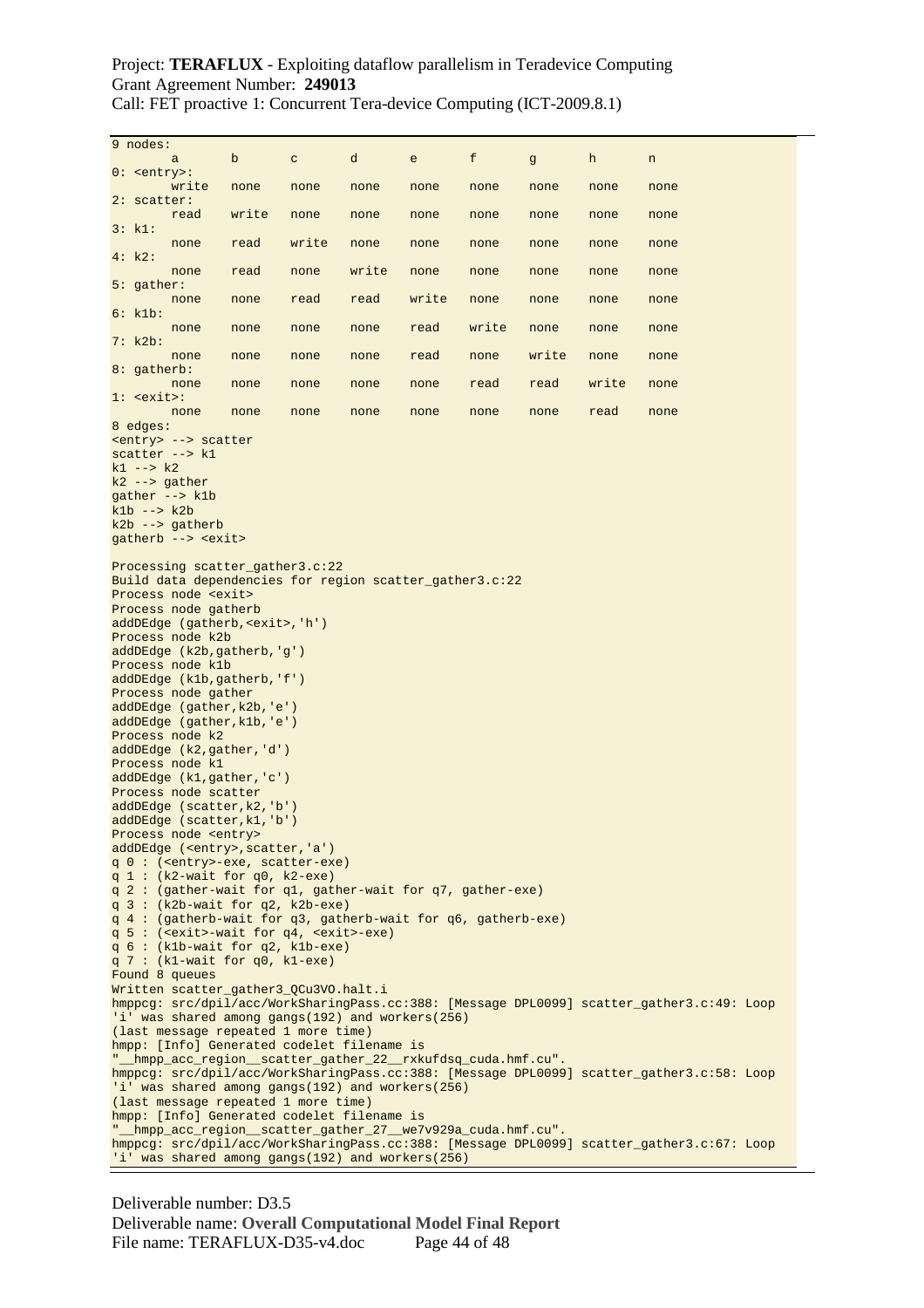(last message repeated 1 more time) hmpp: [Info] Generated codelet filename is "\_\_hmpp\_acc\_region\_\_scatter\_gather\_32\_\_m7t6hy1i\_cuda.hmf.cu". hmppcg: src/dpil/acc/WorkSharingPass.cc:388: [Message DPL0099] scatter\_gather3.c:76: Loop 'i' was shared among gangs(192) and workers(256) (last message repeated 1 more time) hmpp: [Info] Generated codelet filename is "\_\_hmpp\_acc\_region\_\_scatter\_gather\_38\_\_sqzf3jti\_cuda.hmf.cu". hmppcg: src/dpil/acc/WorkSharingPass.cc:388: [Message DPL0099] scatter\_gather3.c:85: Loop 'i' was shared among gangs(192) and workers(256) (last message repeated 1 more time) hmpp: [Info] Generated codelet filename is "\_\_hmpp\_acc\_region\_\_scatter\_gather\_43\_\_ib5eb500\_cuda.hmf.cu". hmppcg: src/dpil/acc/WorkSharingPass.cc:388: [Message DPL0099] scatter\_gather3.c:94: Loop 'i' was shared among gangs(192) and workers(256) (last message repeated 1 more time) hmpp: [Info] Generated codelet filename is "\_\_hmpp\_acc\_region\_\_scatter\_gather\_48\_\_nfnpel8g\_cuda.hmf.cu". hmppcg: src/dpil/acc/WorkSharingPass.cc:388: [Message DPL0099] scatter\_gather3.c:103: Loop 'i' was shared among gangs(192) and workers(256) (last message repeated 1 more time) hmpp: [Info] Generated codelet filename is "\_\_hmpp\_acc\_region\_\_scatter\_gather\_54\_\_ejhi1ko8\_cuda.hmf.cu". hmpp: [Warning HP0391] <preprocessor>:18: Variable 'n' in Data clause has no effect if read-only in the enclosed Kernel/Parallel regions <preprocessor>: In function 'scatter\_gather': <preprocessor>:92: warning: implicit declaration of function 'openacci\_set\_device\_hint' <preprocessor>:18: warning: implicit declaration of function 'openacci\_enter\_region' <preprocessor>:18: warning: implicit declaration of function 'openacci\_push\_data' <stdin>:1: warning: implicit declaration of function 'openacci\_call' <stdin>:1: warning: implicit declaration of function 'openacci\_fallback' <stdin>:1: warning: implicit declaration of function 'openacci\_leave\_region' <preprocessor>:26: warning: implicit declaration of function 'openacci\_wait' scatter\_gather3.c: In function 'hmppsi\_lookup': scatter\_gather3.c:131: warning: implicit declaration of function 'hmpprti\_lookup\_grouplet' scatter\_gather3.c:131: warning: return makes pointer from integer without a cast scatter\_gather3.c: At top level: scatter\_gather3.c:129: warning: 'hmppsi\_lookup' defined but not used hmpp -k gcc -Wall main.o scatter\_gather3.o -o test.exe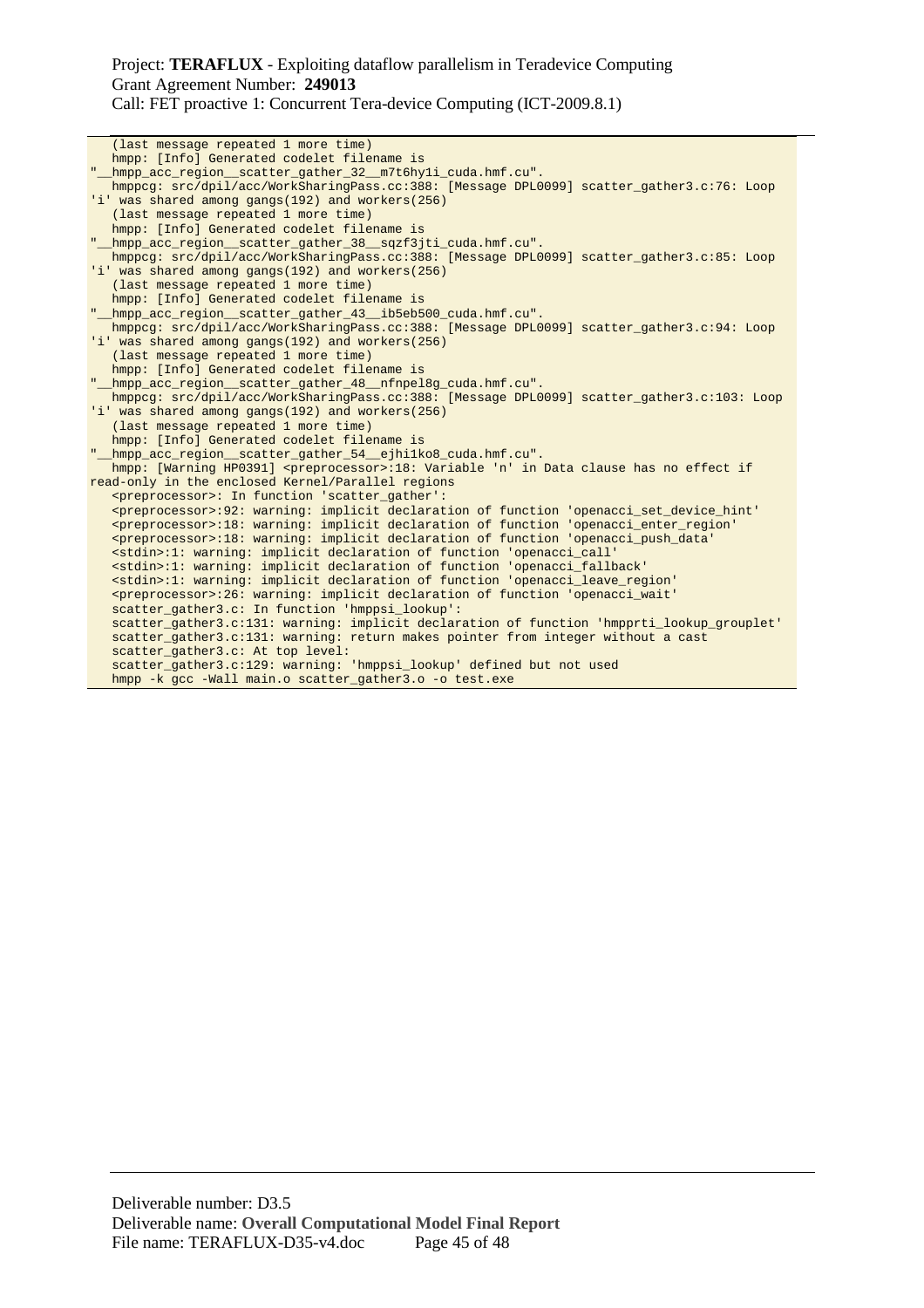Execution output

| ./test.exe                                                                                                         |                                                                                                                                                   |
|--------------------------------------------------------------------------------------------------------------------|---------------------------------------------------------------------------------------------------------------------------------------------------|
| $0.209093$ ] (0) INFO: Enter                                                                                       | data (queue=none, location= <preprocessor>:18)</preprocessor>                                                                                     |
| L                                                                                                                  | $0.209416$ (0) INFO: Acquire (target=cuda)                                                                                                        |
|                                                                                                                    | 0.209650] (0) INFO: Acquired (device='cuda#0 [GeForce GTS 450]')                                                                                  |
| I.<br>queue=none, location= <preprocessor>:18)</preprocessor>                                                      | 0.209789] (0) INFO: Allocate a[0:300000] (element_size=4, memory_space=cudaglob,                                                                  |
| L                                                                                                                  | 0.235402] (0) INFO: Upload a[0:300000] (element_size=4, queue=none,                                                                               |
| location= <preprocessor>:18)</preprocessor>                                                                        |                                                                                                                                                   |
|                                                                                                                    | $0.236023$ ] (0) INFO: Allocate b[ $0:300000$ ] (element_size=4, memory_space=cudaglob,                                                           |
| queue=none, location= <preprocessor>:18)</preprocessor>                                                            |                                                                                                                                                   |
| L                                                                                                                  | 0.236230] (0) INFO: Allocate c[0:300000] (element_size=4, memory_space=cudaglob,                                                                  |
| queue=none, location= <preprocessor>:18)</preprocessor>                                                            |                                                                                                                                                   |
| queue=none, location= <preprocessor>:18)</preprocessor>                                                            | $0.236420$ ] (0) INFO: Allocate d[ $0:300000$ ] (element_size=4, memory_space=cudaqlob,                                                           |
| T.                                                                                                                 | 0.236607] (0) INFO: Allocate e[0:300000] (element_size=4, memory_space=cudaglob,                                                                  |
| queue=none, location= <preprocessor>:18)</preprocessor>                                                            |                                                                                                                                                   |
|                                                                                                                    | 0.236793] (0) INFO: Allocate f[0:300000] (element_size=4, memory_space=cudaglob,                                                                  |
| queue=none, location= <preprocessor>:18)</preprocessor>                                                            |                                                                                                                                                   |
|                                                                                                                    | 0.236976] (0) INFO: Allocate g[0:300000] (element_size=4, memory_space=cudaglob,                                                                  |
| queue=none, location= <preprocessor>:18)</preprocessor>                                                            | 0.237161] (0) INFO: Allocate h[0:300000] (element_size=4, memory_space=cudaglob,                                                                  |
| queue=none, location= <preprocessor>:18)</preprocessor>                                                            |                                                                                                                                                   |
|                                                                                                                    | 0.237346] (0) INFO: Allocate n[0:1] (element_size=4, memory_space=cudaglob,                                                                       |
| queue=none, location= <preprocessor>:18)</preprocessor>                                                            |                                                                                                                                                   |
| $0.237643$ ] (0) INFO : Enter                                                                                      | kernels (queue=0, location= <preprocessor>:22)</preprocessor>                                                                                     |
| $\mathbb{R}$                                                                                                       | 0.238837] (0) INFO: Allocate hmpp_vla_sizes_a[0:1] (element_size=8,                                                                               |
| memory_space=host, queue=0, location= <preprocessor>:22)</preprocessor>                                            |                                                                                                                                                   |
| L<br>location= <preprocessor>:22)</preprocessor>                                                                   | 0.238960] (0) INFO: Upload hmpp_vla_sizes_a[0:1] (element_size=8, queue=0,                                                                        |
|                                                                                                                    | 0.239055] (0) INFO: Allocate hmpp_vla_sizes_b[0:1] (element_size=8,                                                                               |
|                                                                                                                    | memory_space=host, queue=0, location= <preprocessor>:22)</preprocessor>                                                                           |
|                                                                                                                    | 0.239135] (0) INFO: Upload __hmpp_vla_sizes_b[0:1] (element_size=8, queue=0,                                                                      |
| location= <preprocessor>:22)</preprocessor>                                                                        |                                                                                                                                                   |
| $0.239224$ ] ( 0) INFO : Call                                                                                      | _hmpp_acc_region_scatter_gather_22_rxkufdsq                                                                                                       |
| (queue=0, location= <preprocessor>:22)</preprocessor>                                                              |                                                                                                                                                   |
| $0.239413$ ] ( 0) INFO : Free<br>location= <preprocessor>:22)</preprocessor>                                       | _hmpp_vla_sizes_b[0:1] (element_size=8, queue=0,                                                                                                  |
| 0.239546] ( 0) INFO : Free                                                                                         | _hmpp_vla_sizes_a[0:1] (element_size=8, queue=0,                                                                                                  |
| location= <preprocessor>:22)</preprocessor>                                                                        |                                                                                                                                                   |
| $0.239629$ ] ( 0) INFO : Leave                                                                                     | kernels (queue=0, location= <preprocessor>:22)</preprocessor>                                                                                     |
| $0.239729$ ] ( 0) INFO : Wait                                                                                      | (queue=7, awaited=0, location= <preprocessor>:26)</preprocessor>                                                                                  |
| 0.239807] ( 0) INFO : Enter<br>L.                                                                                  | kernels (queue=7, location= <preprocessor>:27)<br/>0.240207] (0) INFO: Allocate hmpp_vla_sizes_b[0:1] (element_size=8,</preprocessor>             |
| L                                                                                                                  | memory_space=host, queue=7, location= <preprocessor>:27)</preprocessor>                                                                           |
| 0.240298] ( 0) INFO : Upload<br>$\mathbf{L}$                                                                       | _hmpp_vla_sizes_b[0:1] (element_size=8, queue=7,                                                                                                  |
| location= <preprocessor>:27)</preprocessor>                                                                        |                                                                                                                                                   |
| $\mathbb{R}$                                                                                                       | 0.240370] (0) INFO: Allocate _hmpp_vla_sizes_c[0:1] (element_size=8,                                                                              |
|                                                                                                                    | memory_space=host, queue=7, location= <preprocessor>:27)</preprocessor>                                                                           |
| $\Gamma$                                                                                                           | 0.240450] (0) INFO: Upload __hmpp_vla_sizes_c[0:1] (element_size=8, queue=7,                                                                      |
| location= <preprocessor>:27)<br/><math>0.240522</math> ( 0) INFO : Call<br/><math>\mathbf{L}</math></preprocessor> | hmpp_acc_region__scatter_gather_27__we7v929a                                                                                                      |
| (queue=7, location= <preprocessor>:27)</preprocessor>                                                              |                                                                                                                                                   |
| 0.240655] ( 0) INFO : Free<br>L                                                                                    | _hmpp_vla_sizes_c[0:1] (element_size=8, queue=7,                                                                                                  |
| location= <preprocessor>:27)</preprocessor>                                                                        |                                                                                                                                                   |
| 0.240740] ( 0) INFO : Free<br>$\mathbb{L}$                                                                         | _hmpp_vla_sizes__b[0:1] (element_size=8, queue=7,                                                                                                 |
| location= <preprocessor>:27)</preprocessor>                                                                        |                                                                                                                                                   |
| 0.240818] ( 0) INFO : Leave<br>$\mathbf{L}$<br>$0.240883$ ] ( 0) INFO : Wait<br>$\mathbf{r}$                       | kernels (queue=7, location= <preprocessor>:27)<br/>(queue=1, awaited=0, location=<preprocessor>:31)</preprocessor></preprocessor>                 |
| 0.240955] ( 0) INFO : Enter<br>I.                                                                                  | kernels (queue=1, location= <preprocessor>:32)</preprocessor>                                                                                     |
| $\mathbf{L}$                                                                                                       | 0.241323] (0) INFO: Allocate hmpp_vla_sizes_b[0:1] (element_size=8,                                                                               |
|                                                                                                                    | memory_space=host, queue=1, location= <preprocessor>:32)</preprocessor>                                                                           |
| 0.241410] ( 0) INFO : Upload<br>$\mathbb{R}$                                                                       | _hmpp_vla_sizes_b[0:1] (element_size=8, queue=1,                                                                                                  |
| location= <preprocessor>:32)</preprocessor>                                                                        |                                                                                                                                                   |
| $\mathbf{L}$                                                                                                       | $0.241481$ ] (0) INFO: Allocate hmpp_vla_sizes_d[0:1] (element_size=8,<br>memory_space=host, queue=1, location= <preprocessor>:32)</preprocessor> |
| L                                                                                                                  | 0.241559] (0) INFO: Upload __hmpp_vla_sizes_d[0:1] (element_size=8, queue=1,                                                                      |
| location= <preprocessor>:32)</preprocessor>                                                                        |                                                                                                                                                   |
| $0.241634$ ] ( 0) INFO : Call<br>$\mathbf{L}$                                                                      | hmpp_acc_region_scatter_gather_32_m7t6hyli                                                                                                        |
| (queue=1, location= <preprocessor>:32)</preprocessor>                                                              |                                                                                                                                                   |
|                                                                                                                    |                                                                                                                                                   |
| $0.241728$ (0) INFO : Free<br>$\mathbb{R}$                                                                         | hmpp_vla_sizes_d[0:1] (element_size=8, queue=1,                                                                                                   |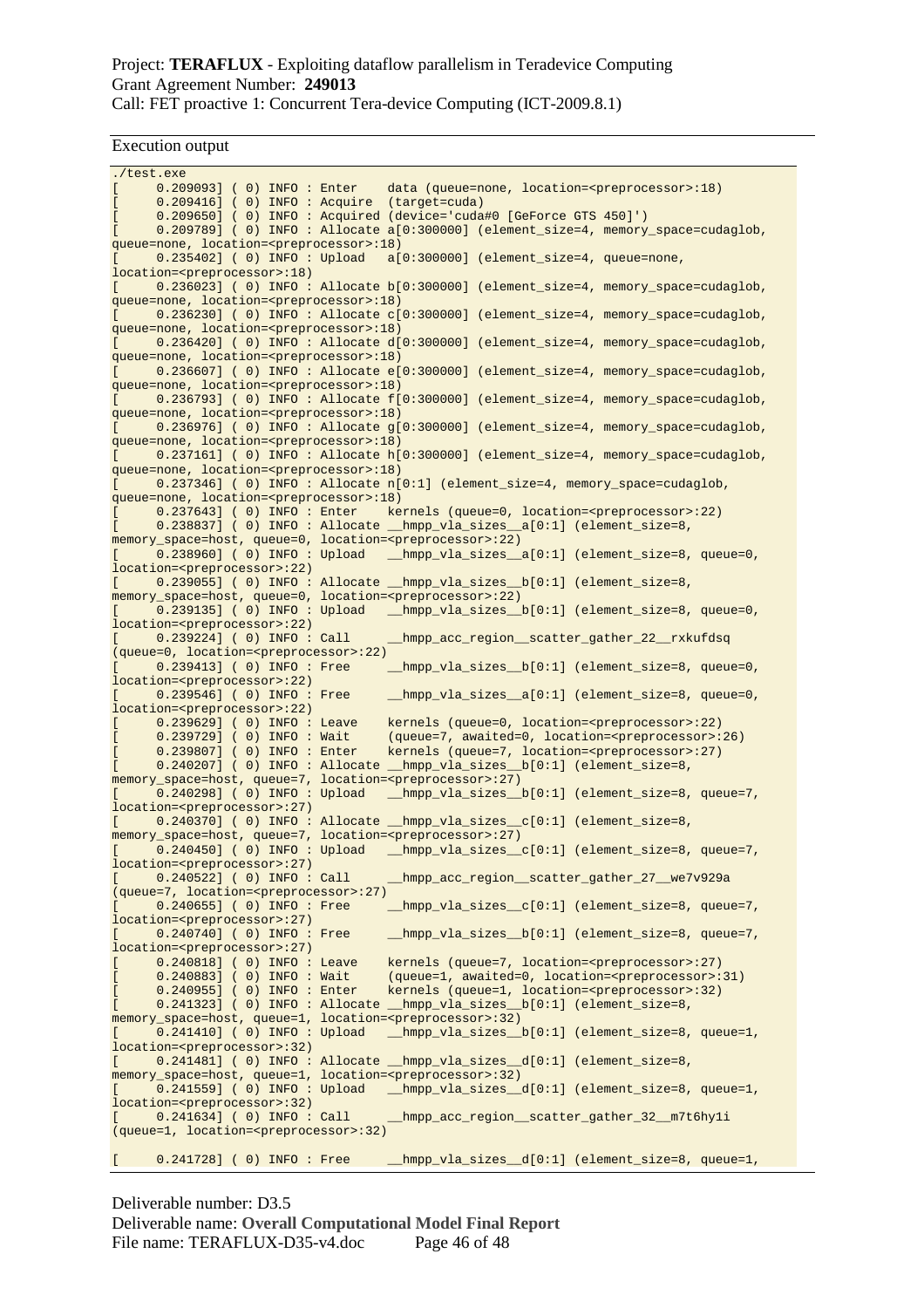Call: FET proactive 1: Concurrent Tera-device Computing (ICT-2009.8.1)

| location= <preprocessor>:32)</preprocessor>           |                                                                              |
|-------------------------------------------------------|------------------------------------------------------------------------------|
| 0.241812] ( 0) INFO : Free                            | _hmpp_vla_sizes_b[0:1] (element_size=8, queue=1,                             |
| location= <preprocessor>:32)</preprocessor>           |                                                                              |
| 0.241896] ( 0) INFO : Leave<br>$\mathbf{r}$           | kernels (queue=1, location= <preprocessor>:32)</preprocessor>                |
|                                                       |                                                                              |
| $0.241963$ ] (0) INFO: Wait                           | (queue=2, awaited=1, location= <preprocessor>:36)</preprocessor>             |
| $0.242035$ ] ( 0) INFO : Wait<br>$\mathbf{r}$         | (queue=2, awaited=7, location= <preprocessor>:37)</preprocessor>             |
| 0.242110] ( 0) INFO : Enter<br>$\mathbf{r}$           | kernels (queue=2, location= <preprocessor>:38)</preprocessor>                |
| $\mathfrak{r}$                                        | $0.242540$ ] (0) INFO: Allocate hmpp_vla_sizes_c[0:1] (element_size=8,       |
|                                                       |                                                                              |
|                                                       | memory_space=host, queue=2, location= <preprocessor>:38)</preprocessor>      |
| 0.242628] ( 0) INFO : Upload<br>L                     | _hmpp_vla_sizes_c[0:1] (element_size=8, queue=2,                             |
| location= <preprocessor>:38)</preprocessor>           |                                                                              |
| $\mathbb{R}$                                          | 0.242707] (0) INFO: Allocate _hmpp_vla_sizes_d[0:1] (element_size=8,         |
|                                                       |                                                                              |
|                                                       | memory_space=host, queue=2, location= <preprocessor>:38)</preprocessor>      |
| 0.242790] ( 0) INFO : Upload<br>$\mathbb{R}$          | hmpp_vla_sizes_d[0:1] (element_size=8, queue=2,                              |
| location= <preprocessor>:38)</preprocessor>           |                                                                              |
| L                                                     | 0.242863] (0) INFO: Allocate _hmpp_vla_sizes_e[0:1] (element_size=8,         |
|                                                       |                                                                              |
|                                                       | memory_space=host, queue=2, location= <preprocessor>:38)</preprocessor>      |
| $0.242946$ (0) INFO : Upload<br>L                     | _hmpp_vla_sizes__e[0:1] (element_size=8, queue=2,                            |
| location= <preprocessor>:38)</preprocessor>           |                                                                              |
| $0.243031$ ] ( 0) INFO : Call<br>L                    | hmpp_acc_region__scatter_gather_38__sqzf3jti                                 |
|                                                       |                                                                              |
| (queue=2, location= <preprocessor>:38)</preprocessor> |                                                                              |
| 0.243150] ( 0) INFO : Free<br>L                       | _hmpp_vla_sizes_e[0:1] (element_size=8, queue=2,                             |
| location= <preprocessor>:38)</preprocessor>           |                                                                              |
| 0.243247] ( 0) INFO : Free<br>L                       | _hmpp_vla_sizes_d[0:1] (element_size=8, queue=2,                             |
|                                                       |                                                                              |
| location= <preprocessor>:38)</preprocessor>           |                                                                              |
| 0.243334] ( 0) INFO : Free<br>L                       | hmpp_vla_sizes_c[0:1] (element_size=8, queue=2,                              |
| location= <preprocessor>:38)</preprocessor>           |                                                                              |
| 0.243415] ( 0) INFO : Leave<br>L                      | kernels (queue=2, location= <preprocessor>:38)</preprocessor>                |
|                                                       |                                                                              |
| 0.243483] ( 0) INFO : Wait<br>$\mathbf{r}$            | (queue=6, awaited=2, location= <preprocessor>:42)</preprocessor>             |
| 0.243558] ( 0) INFO : Enter<br>$\mathbf{r}$           | kernels (queue=6, location= <preprocessor>:43)</preprocessor>                |
| $\mathbf{r}$                                          | 0.243936] (0) INFO: Allocate hmpp_vla_sizes_e[0:1] (element_size=8,          |
|                                                       | memory_space=host, queue=6, location= <preprocessor>:43)</preprocessor>      |
|                                                       |                                                                              |
| 0.244024] ( 0) INFO : Upload<br>$\mathbb{I}$          | _hmpp_vla_sizes_e[0:1] (element_size=8, queue=6,                             |
| location= <preprocessor>:43)</preprocessor>           |                                                                              |
| T.                                                    | 0.244100] (0) INFO: Allocate hmpp_vla_sizes_f[0:1] (element_size=8,          |
|                                                       |                                                                              |
|                                                       | memory_space=host, queue=6, location= <preprocessor>:43)</preprocessor>      |
| L                                                     | 0.244181] (0) INFO: Upload __hmpp_vla_sizes_f[0:1] (element_size=8, queue=6, |
|                                                       |                                                                              |
|                                                       |                                                                              |
| location= <preprocessor>:43)</preprocessor>           |                                                                              |
| $0.244254$ ] ( 0) INFO : Call<br>L                    | hmpp_acc_region__scatter_gather_43__ib5eb500                                 |
| (queue=6, location= <preprocessor>:43)</preprocessor> |                                                                              |
| 0.244350] ( 0) INFO : Free<br>L                       |                                                                              |
|                                                       | _hmpp_vla_sizes_f[0:1] (element_size=8, queue=6,                             |
| location= <preprocessor>:43)</preprocessor>           |                                                                              |
| 0.244433] ( 0) INFO : Free<br>L                       | hmpp_vla_sizes_e[0:1] (element_size=8, queue=6,                              |
| location= <preprocessor>:43)</preprocessor>           |                                                                              |
| $0.244507$ ] (0) INFO : Leave<br>L                    | kernels (queue=6, location= <preprocessor>:43)</preprocessor>                |
|                                                       |                                                                              |
| 0.244570] ( 0) INFO : Wait<br>$\Gamma$                | (queue=3, awaited=2, location= <preprocessor>:47)</preprocessor>             |
| 0.244639] ( 0) INFO : Enter<br>$\mathbf{r}$           | kernels (queue=3, location= <preprocessor>:48)</preprocessor>                |
| $\mathbf{r}$                                          | 0.244990] (0) INFO: Allocate hmpp_vla_sizes_e[0:1] (element_size=8,          |
|                                                       | memory_space=host, queue=3, location= <preprocessor>:48)</preprocessor>      |
|                                                       |                                                                              |
| $\mathbf{r}$<br>$0.245076$ ] ( 0) INFO : Upload       | _hmpp_vla_sizes_e[0:1] (element_size=8, queue=3,                             |
| location= <preprocessor>:48)</preprocessor>           |                                                                              |
| U                                                     | 0.245148] (0) INFO: Allocate hmpp_vla_sizes_g[0:1] (element_size=8,          |
|                                                       | memory_space=host, queue=3, location= <preprocessor>:48)</preprocessor>      |
|                                                       |                                                                              |
| $0.245223$ (0) INFO : Upload<br>$\mathbf{L}$          | _hmpp_vla_sizes_g[0:1] (element_size=8, queue=3,                             |
| location= <preprocessor>:48)</preprocessor>           |                                                                              |
| $0.245298$ ( 0) INFO : Call<br>$\mathbb{R}$           | _hmpp_acc_region_scatter_gather_48_nfnpel8g                                  |
|                                                       |                                                                              |
| (queue=3, location= <preprocessor>:48)</preprocessor> |                                                                              |
| 0.245389] ( 0) INFO : Free<br>L                       | hmpp_vla_sizes_q[0:1] (element_size=8, queue=3,                              |
| location= <preprocessor>:48)</preprocessor>           |                                                                              |
| 0.245471] ( 0) INFO : Free<br>$\mathbb{R}$            | _hmpp_vla_sizes_e[0:1] (element_size=8, queue=3,                             |
| location= <preprocessor>:48)</preprocessor>           |                                                                              |
|                                                       |                                                                              |
| I.<br>$0.245546$ (0) INFO : Leave                     | kernels (queue=3, location= <preprocessor>:48)</preprocessor>                |
| $0.245609$ (0) INFO : Wait<br>$\mathbb{I}$            | (queue=4, awaited=3, location= <preprocessor>:52)</preprocessor>             |
| $0.245676$ ] ( 0) INFO : Wait<br>$\mathfrak{r}$       | (queue=4, awaited=6, location= <preprocessor>:53)</preprocessor>             |
| $\overline{a}$<br>0.245745] ( 0) INFO : Enter         |                                                                              |
|                                                       | kernels (queue=4, location= <preprocessor>:54)</preprocessor>                |
| $\mathfrak{r}$                                        | $0.246157$ ] (0) INFO: Allocate hmpp_vla_sizes_f[0:1] (element_size=8,       |
|                                                       | memory_space=host, queue=4, location= <preprocessor>:54)</preprocessor>      |
| $\mathbb{I}$<br>0.246244] ( 0) INFO : Upload          | _hmpp_vla_sizes_f[0:1] (element_size=8, queue=4,                             |
| location= <preprocessor>:54)</preprocessor>           |                                                                              |
|                                                       |                                                                              |
| $\mathbb{R}$                                          | 0.246314] (0) INFO: Allocate hmpp_vla_sizes_g[0:1] (element_size=8,          |
|                                                       | memory_space=host, queue=4, location= <preprocessor>:54)</preprocessor>      |
| $\mathbb{R}$                                          | 0.246393] (0) INFO: Upload __hmpp_vla_sizes_g[0:1] (element_size=8, queue=4, |